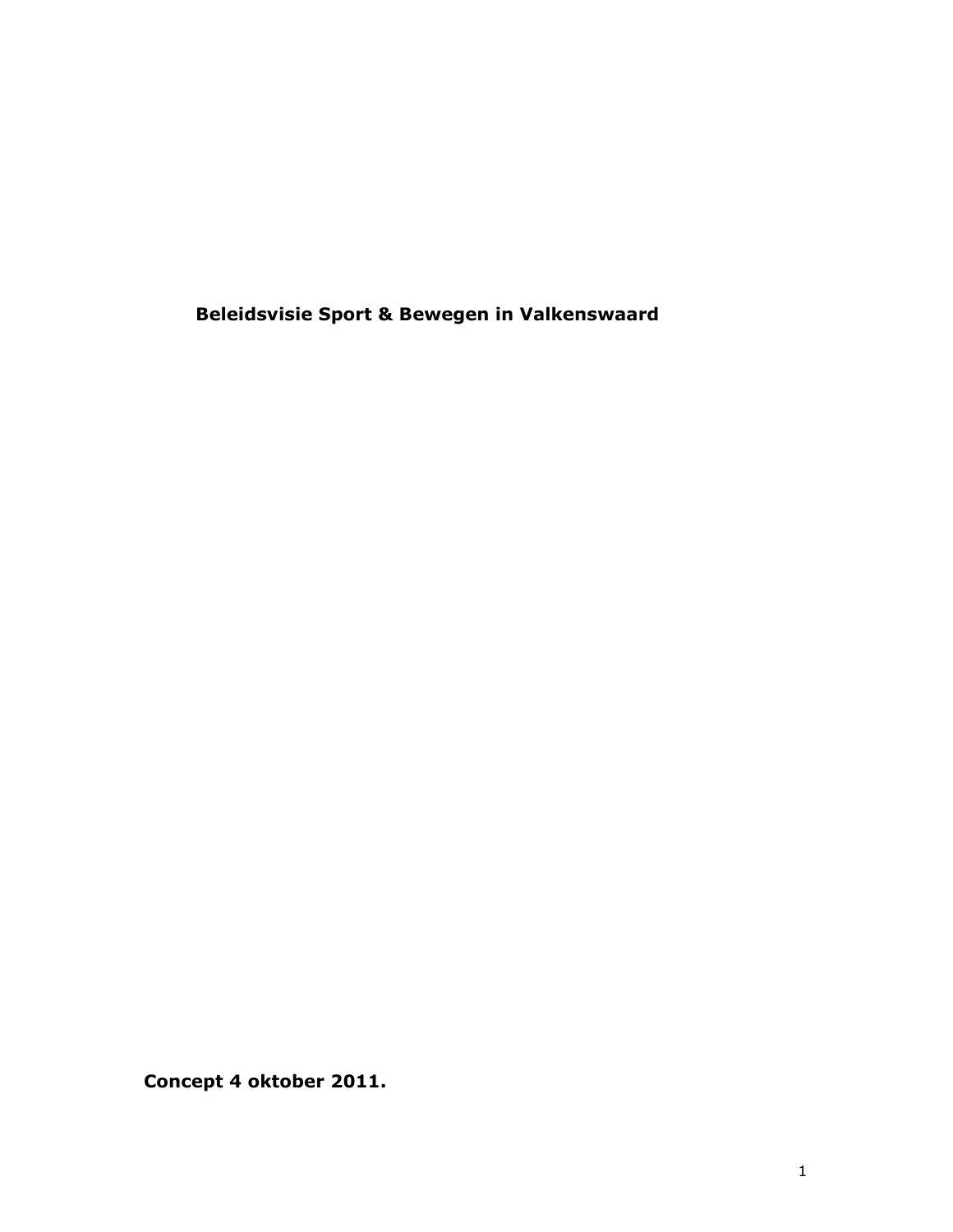# **Inhoudsopgave**

|     | <b>Voorwoord</b>                                       | 3  |  |
|-----|--------------------------------------------------------|----|--|
|     | <b>Samenvatting en leeswijzer</b>                      | 4  |  |
| H1. | <b>Inleiding</b>                                       |    |  |
| H2. | <b>Het belang van sport</b>                            |    |  |
| H3. | Rol van de gemeente                                    | 10 |  |
| H4. | <b>Ontwikkelingen, trends</b>                          | 12 |  |
|     | Demografische ontwikkelingen<br>4.1                    | 12 |  |
|     | 4.2<br>Georganiseerde en niet georganiseerde sport     | 12 |  |
|     | 4.3<br><b>Impact van de recessie</b>                   | 13 |  |
|     | 4.4<br>Professionalisering in de sport                 | 13 |  |
|     | 4.5<br>Technologische ontwikkelingen                   | 13 |  |
|     | 4.6<br>Sport en buitenschoolse opvang                  | 14 |  |
|     | 4.7<br><b>Schaalvergroting</b>                         | 14 |  |
|     | 4.8<br><b>Competitie met andere beleidsvelden</b>      | 14 |  |
| H5. | <b>SWOT, missie en doelstellingen</b>                  | 15 |  |
|     | 5.1<br>De situatie in Valkenswaard                     | 15 |  |
|     | 5.2<br><b>SWOT-analyse</b>                             | 15 |  |
|     | 5.3<br>Missie en doelstellingen                        | 16 |  |
|     | 5.4<br>Algemene uitgangspunten                         | 17 |  |
|     | 5.5<br><b>Monitoring</b>                               | 19 |  |
| H6. | <b>Beleidsambities sportstimulering</b>                | 20 |  |
|     | 6.1<br>Sport en bewegen voor de jeugd                  | 20 |  |
|     | 6.2<br>Sport en bewegen voor senioren                  | 23 |  |
|     | 6.3<br><b>Aangepast sporten</b>                        | 24 |  |
|     | Bestrijding overgewicht en bewegingsachterstand<br>6.4 | 25 |  |
|     | 6.5<br><b>Ondersteuning sportverenigingen</b>          | 26 |  |
| H7. | <b>Beleidsambities sportaccommodaties</b>              | 28 |  |
|     | Kwalitatief goede binnensportaccommodatie<br>7.1       | 28 |  |
|     | 7.2<br><b>Behoud van het zwembad</b>                   | 31 |  |
|     | 7.3<br>Multifunctionele voorzieningen op wijkniveau    | 33 |  |
|     | 7.4<br>Een geoptimaliseerd sportpark Den Dries         | 35 |  |
|     | Een toekomstbestendig Eurocircuit<br>7.5               | 38 |  |
|     | Sporttechnische eisen en kunstgras<br>7.6              | 40 |  |
| H8. | <b>Beleidsambities subsidies en tarieven</b>           | 42 |  |
|     | 8.1<br><b>Subsidies</b>                                | 42 |  |
|     | 8.2<br><b>Tarieven</b>                                 | 43 |  |
| H9. | Sport & Bewegen in één oogopslag                       | 46 |  |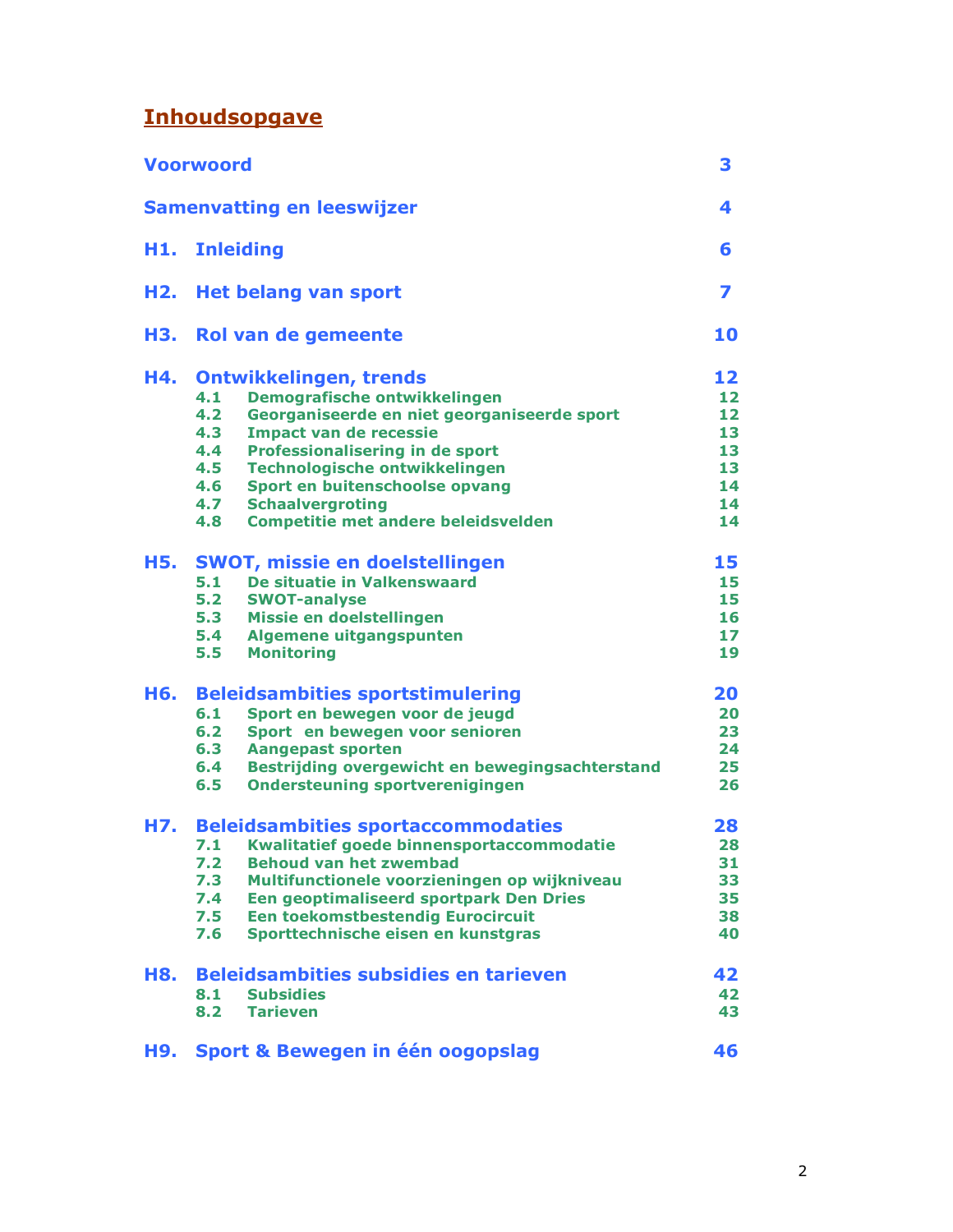## **Voorwoord**

In 2009 heeft de gemeente Valkenswaard een traject in gang gezet om te komen tot nieuw sportbeleid voor de komende jaren. De houdbaarheidsdatum van de oude sportnota, bedoeld voor de periode 2003-2007, was verstreken en meerdere ontwikkelingen vroegen om een nieuwe, overkoepelende visie op sport.

In het traject om te komen tot nieuw sportbeleid heeft de gemeente dankbaar gebruik gemaakt van de inbreng van een klankbordgroep en van het werkveld sport. In de klankbordgroep zaten vertegenwoordigers van organisaties uit de beleidsvelden sport, onderwijs en welzijn. Voor de werkveldbijeenkomsten waren alle sportverenigingen en sportaanbieders van harte welkom. Het zijn met name deze bijeenkomsten geweest, die input hebben geleverd voor de beleidsvoornemens van de komende jaren.

Ondertussen heeft ook de economische recessie nadrukkelijker zijn intrede gedaan en de invloed hiervan zal voorlopig goed merkbaar blijven. Dit legt meer en andere verantwoordelijkheden bij de gemeente en haar partners. Alleen door veel intensiever samen te werken is het mogelijk ons door de economische recessie te slaan en toch ambities na te streven op het terrein van sport en aanverwante beleidsterreinen.

De gemeente wil in samenspraak met de Sportraad en andere betrokken verenigingen en instellingen in de beleidsvisie Sport & Bewegen de uitdagingen schetsen voor de komende jaren en hier ambities aan koppelen. Vandaar de term beleidsvisie. Vanuit de gezamenlijke ambities en een gezamenlijke focus kunnen partijen door samen te werken bijdragen aan het behoud en mogelijk zelfs aan een uitbouw van de kwaliteit van het sportklimaat in Valkenswaard. Dit visiedocument geeft daartoe de aanzet.

Het zal duidelijk zijn dat met de eventuele vaststelling van deze visie niemand achterover kan gaan leunen. Het begint nu pas echt ....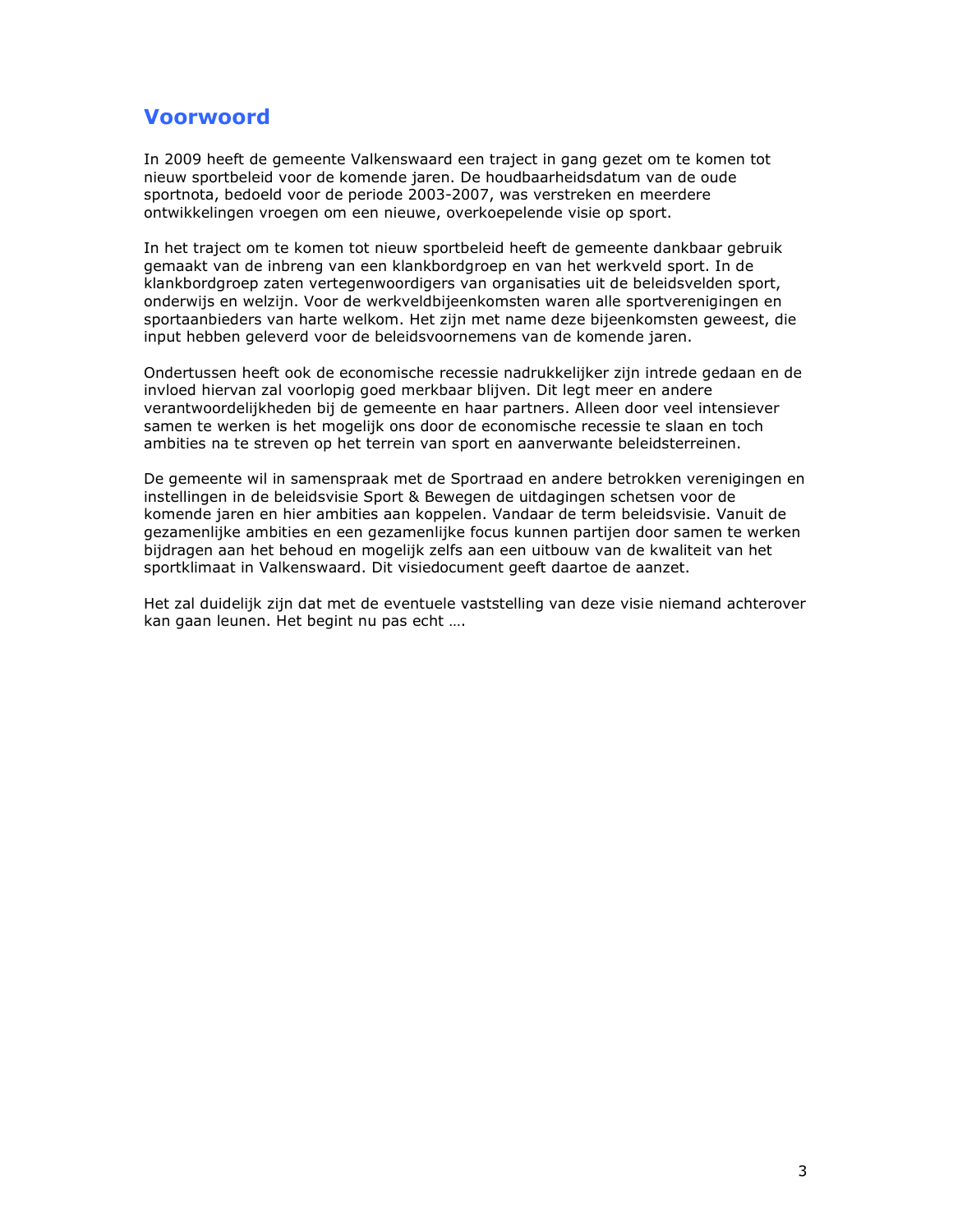## **Samenvatting en leeswijzer**

In deze beleidsvisie zet de gemeente in op een intensievere deelname aan sport- en beweegactiviteiten door inwoners van Valkenswaard en op een optimale benutting van de sportaccommodaties. Een van de redenen hiervoor is de waarde die sporten en bewegen kan betekenen binnen de brede maatschappelijke context van gezondheid, onderwijs, welzijn en sport (hoofdstuk 2); sport is 'gepromoveerd' tot een beleidsinstrument dat inzetbaar is voor gezondheidsbevordering, maatschappelijke participatie en integratie. Deze benadering van het beleidsterrein sport heeft consequenties voor de rol die de gemeente voor zichzelf ziet in de komende periode (hoofdstuk 3). Deze rol is niet meer primair faciliterend, maar vooral ook regisserend, stimulerend en activerend.

In hoofdstuk 4 wordt een aantal ontwikkelingen geschetst die van belang zijn voor de sport in Valkenswaard. Vergrijzing en ontgroening, de opkomst van commerciële sportaanbieders, de impact van de recessie, professionalisering, technologische ontwikkelingen, verbindingen tussen sport en kindopvang, schaalvergroting in de georganiseerde sport en de schaarse openbare ruimte voor meerdere beleidsterreinen vormen de achtergrond waartegen de sport in Valkenswaard zich ontwikkelt.

Aan de hand van de input vanuit de werkvelden sport, onderwijs en welzijn en met gebruikmaking van een SWOT-analyse voor Valkenswaard zijn een missie, doelstellingen, uitgangspunten (hoofdstuk 5) en vervolgens beleidsambities geformuleerd (hoofdstuk 6 t/m 8). Daarbij wordt aangegeven wat er voor nodig is om deze ambities te kunnen gaan realiseren, welke effecten worden beoogd en wat de rol is van de betrokken partijen. Sportstimulering, sportaccommodaties en subsidies en tarieven zijn de belangrijkste instrumenten.

Ten aanzien van sportstimulering (hoofdstuk 6) beoogt de gemeente de sportdeelname en sportontwikkeling van de volgende doelgroepen te bevorderen:

- $\bullet$  jeugd
- senioren
- mensen met een lichamelijke en/of verstandelijke beperking
- mensen met overgewicht en/of bewegingsachterstanden

Voor deze sportstimulering is de gemeente afhankelijk van de activiteiten die sportaanbieders, onderwijs- en welzijnsinstellingen bereid zijn te ontplooien. Om de betrokkenen partijen te ondersteunen wil de gemeente onder andere combinatiefunctionarissen inzetten, het instrument subsidie aanwenden en 'last but not least' sportverenigingen ondersteuning bieden bij het werven en behouden van kader en vrijwilligers. Daarbij ziet de gemeente heil in verdergaande samenwerking tussen sportaanbieders onderling en met de gemeente en in samenwerking tussen de diverse beleidsvelden.

Op het gebied van sportaccommodaties (hoofdstuk 7) schort het vooral aan de kwaliteit van de binnensportaccommodatie. Daarnaast zijn speerpunten behoud van het zwembad, multifunctionele voorzieningen op wijkniveau, optimalisering (en uitbreiding) van sportpark Den Dries en een toekomstbestendig Eurocircuit (bestemmingsplan, huurovereenkomsten en samenwerking in beheer en exploitatie). Verder loont het de moeite om samen met verenigingen en sportraad de ontwikkelingen op het gebied van kunstgras te volgen. In eerste instantie zal vanuit de voetbalverenigingen een werkgroep worden geformeerd, waarin de thema's zelfwerkzaamheid, toezicht en onderhoud, alsmede de kansen die kunstgras biedt zullen worden uitgewerkt.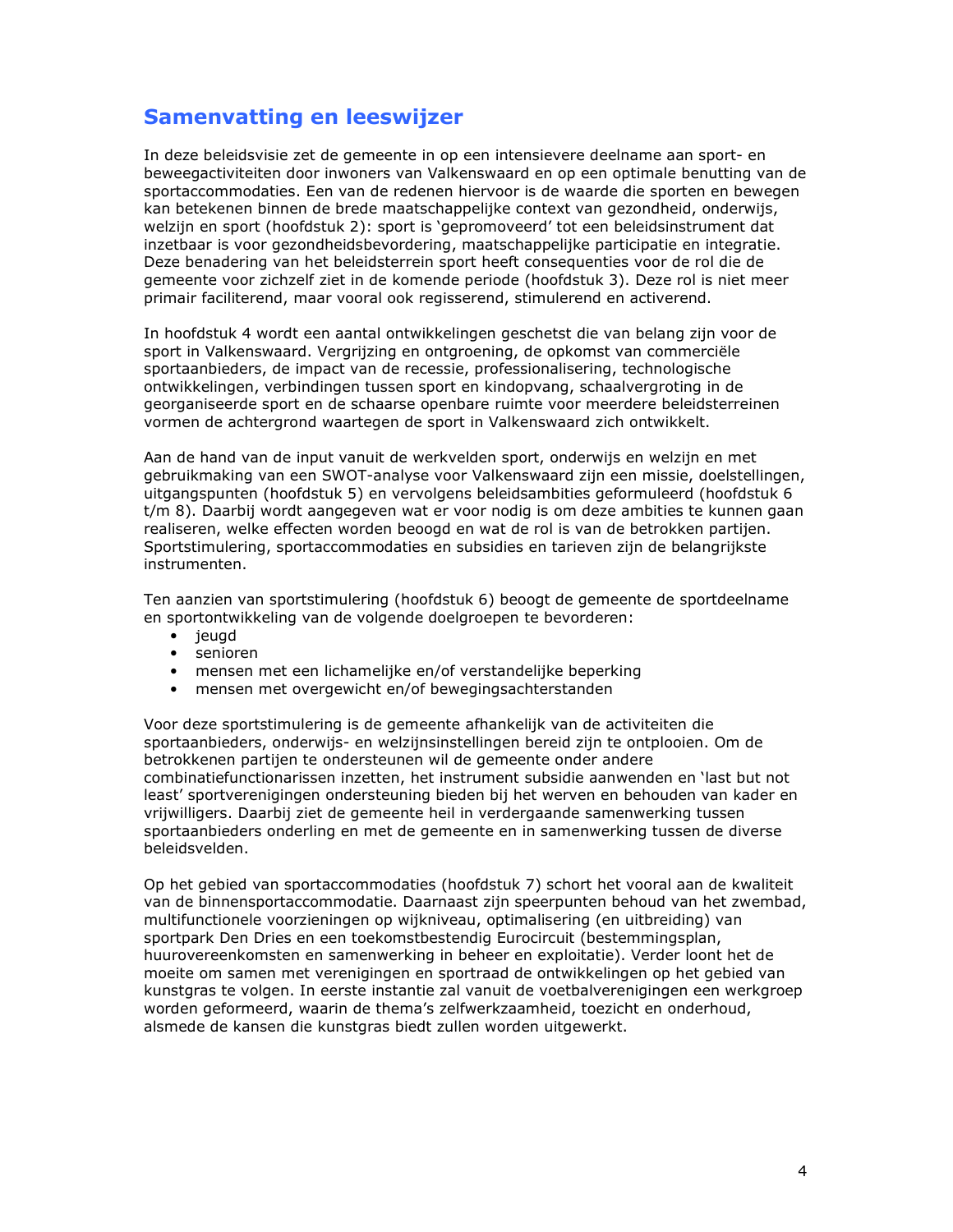De toekomstige exploitatie van sportaccommodaties vraagt tenslotte om intensievere samenwerking (onder andere in beheer en exploitatie), een multifunctionele benadering en / of clustervorming. Hierover wil de gemeente het gesprek op gang brengen. Want alleen in geval van voldoende draagvlak kunnen hier win-win situaties uit voortvloeien.

De systematiek van subsidiëring en tarifering (hoofdstuk 8) is verouderd en toe aan een herijking. Hiermee wil de gemeente de systematiek beter afstemmen op de in deze visie opgenomen ambities (o.a. sportstimulering doelgroepen en ondersteuning verenigingen), maar ook meer inzicht en transparantie bieden in kosten, tarieven en indirecte subsidierelaties.

Per saldo komt veel meer nadruk te liggen op samenwerking tussen meerdere beleidsvelden, sportaanbieders, sportraad en gemeente. Juist die samenwerking impliceert dat partijen gezamenlijke doelen nastreven, deze beleidsvisie geeft daartoe de aanzet, maar vooral ook gezamenlijk bijdragen aan de realisatie van die doelstellingen. De gemeente zal hiertoe minder financiële middelen beschikbaar kunnen stellen en hoopt dat particulier initiatief (commercieel en niet-commercieel) een bijdrage kan leveren aan de gestelde ambities.

Hoofdstuk 9 bevat een overzicht van de beleidsambities Sport en bewegen, de voorgenomen acties, de betrokken partijen en de financiële consequenties, voor zover deze op dit moment kunnen worden aangegeven.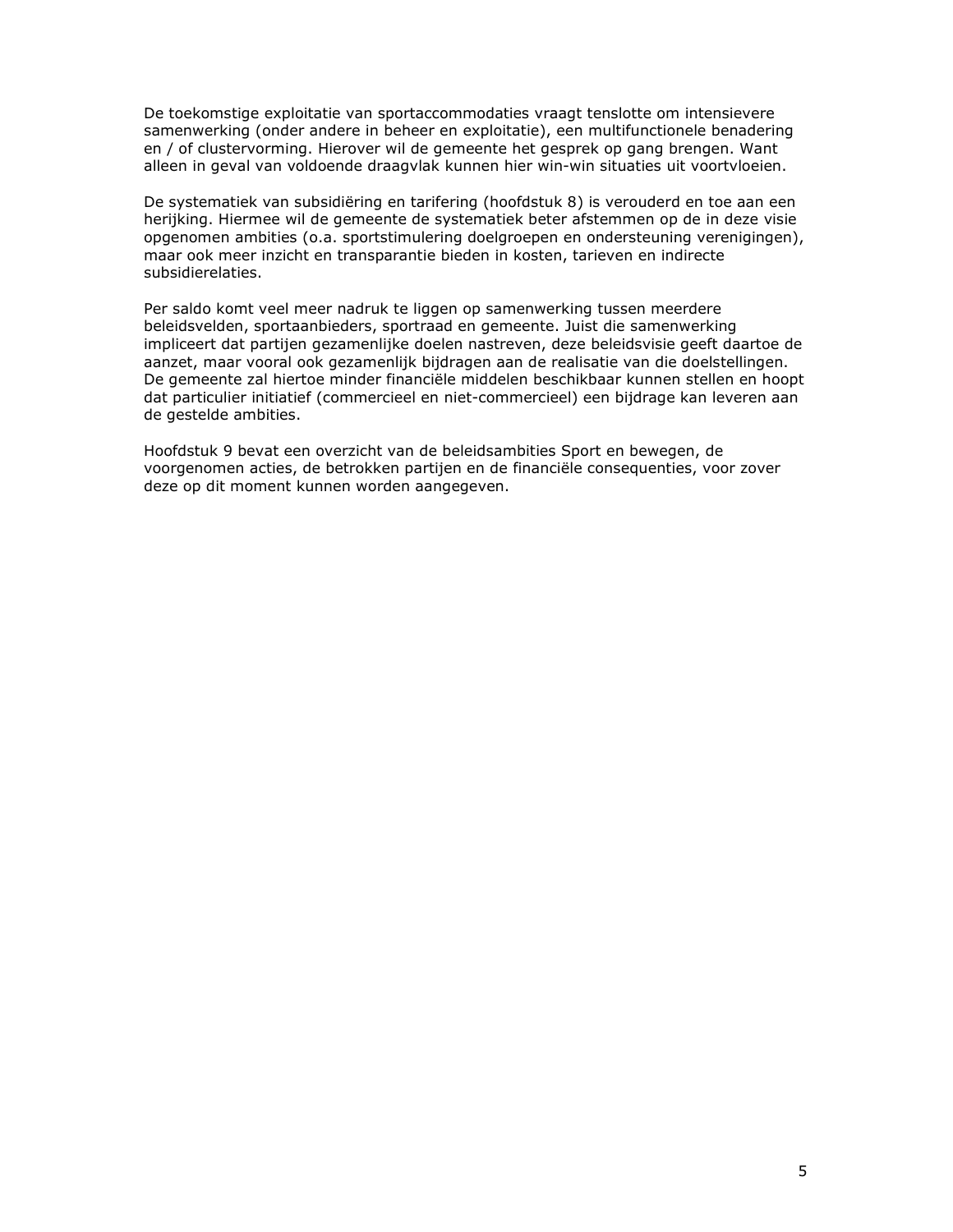#### $\mathbf{1}$ **Inleiding**

Een willekeurige zomeravond op den Dries laat zien hoe populair sport en bewegen is in Valkenswaard. Loopgroepen van overwegend vijftigers, mannen en vrouwen, starten op de atletiekbaan hun warming up om vervolgens hun rondje over het sportpark te maken. Zij worden gepasseerd door meiden op de fiets, onmiskenbaar hockeyers, die op weg zijn naar hun training verderop. Een stel, al behoorlijk op leeftijd, loopt in stevig tempo zijn dagelijkse wandelronde en is bezig een leeftijdgenoot in te halen.

Op de JOP spelen twee jongens 1 tegen 1 basketball. In de verte klinkt gejuich op één van de velden van SV Valkenswaard waar een oefenwedstrijdje wordt gespeeld. Bij Stavokay wordt eveneens veel geluid geproduceerd, maar nu door een groep jongeren dat een partijtje voetbal speelt. Het centrale parkeerterrein staat vol met auto's van bezoekers aan de Health Club. Een blik binnen laat sporters zien die hard aan hun conditie werken en graag een pondje willen afvallen.

Den Dries is niet de enige plek waar die avond in Valkenswaard gesport wordt en aan lichaamsbeweging wordt gedaan. Een bezoekje aan Den Dries bevestigt de opvatting dat sport een belangrijk maatschappelijk fenomeen is. Tweederde van de Nederlanders doet aan sport en voor Valkenswaard zal dat niet veel anders zijn.<sup>1</sup> Zij zijn wekelijks actief op het veld, in het zwembad, op de weg, in het fitnesscentrum. Sport beweegt, bindt, boeit en bevordert......

Om te kunnen sporten, moet sporten mogelijk worden gemaakt. De ruim 100 sportverenigingen in Valkenswaard, de scholen die bewegingsonderwijs aanbieden, welzijnsinstelling Paladijn en vele andere, commerciële sportaanbieders zorgen voor een breed aanbod van sport- en beweegvoorzieningen. Het werk dat deze organisaties leveren wordt voor bijna 90% verricht door vrijwilligers. Samen vormen zij voor een groot deel het maatschappelijk kapitaal van Valkenswaard. Niet in euro's uit te drukken, maar wel van onschatbare waarde.

Het gemeentebestuur van Valkenswaard onderkent en waardeert het belang van sport in Valkenswaard. Sport is iets van ons allemaal. We hebben waardering voor de sportieve prestaties van clubs en individuele sporters, ongeacht of dat in de top is of op breedtesportniveau. We onderkennen het belang van een gezonde leefstijl door te sporten. We zien welk effect het bijbrengen van respect en discipline heeft op het gedrag van jongeren. We waarderen de vanzelfsprekendheid waarmee sportverenigingen een sociale bedding leggen voor hun leden. Niet alleen door de wedstrijden en trainingen, maar ook door hun nevenactiviteiten en "handen-uit-de-mouwen" mentaliteit.

Om die reden investeert Valkenswaard in sportvoorzieningen en sportprogramma's. Vroeger, nu en in de toekomst .....

 $^1$  Zie Rapportage Sport 2008 van het Sociaal Cultureel Planbureau, blz78. Het SCP hanteert hier de zgn. RSOnorm, d.w.z.minimaal 12 x per jaar sporten, inclusief wandelen en fietsen voor de leeftijdsgroep van 6-79 jaar. Voor Valkenswaard betekent dat grofweg 15.000 - 20.000 sporters op grond van deze RSO norm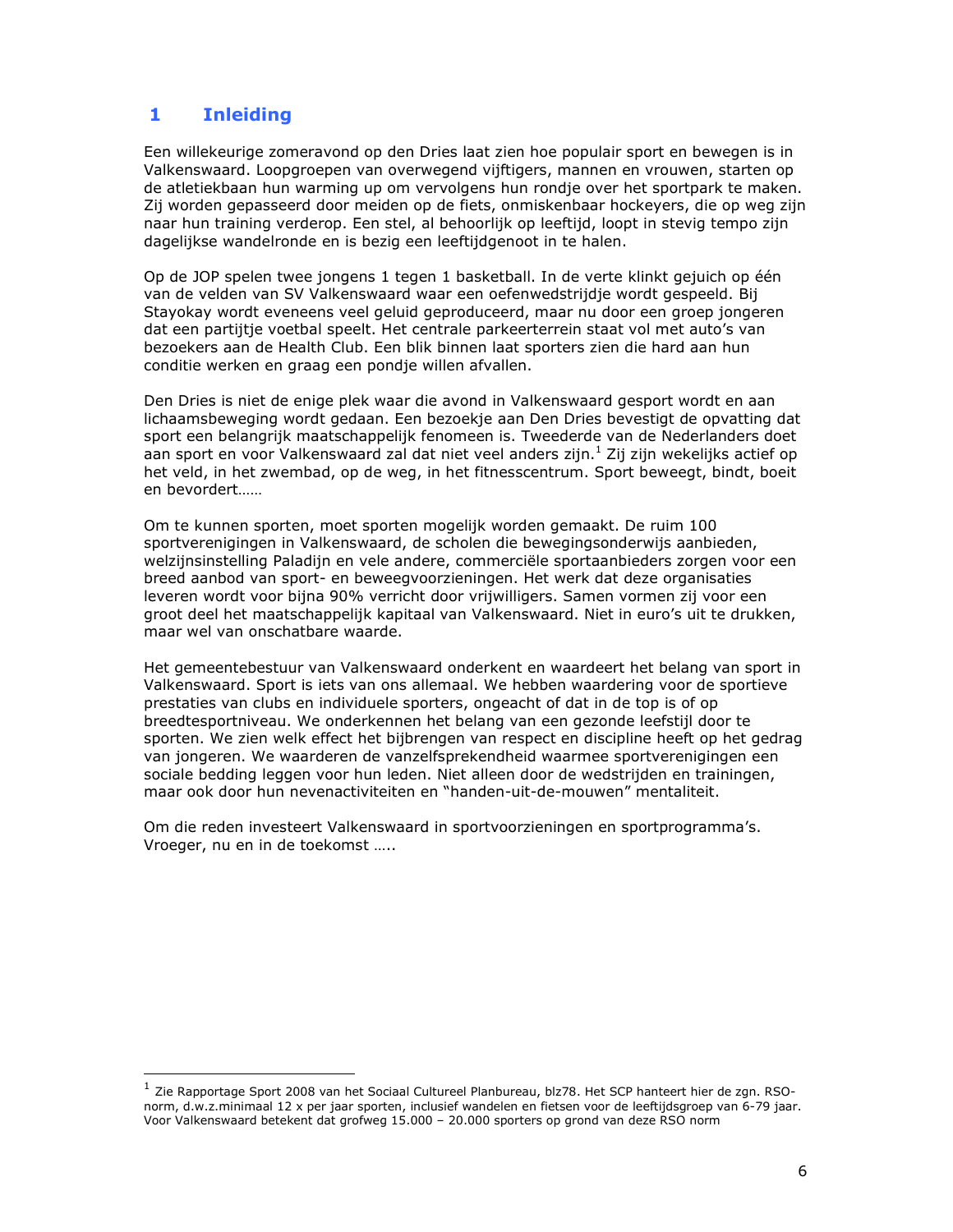#### $\overline{2}$ **Het belang van sport**

Sportbeoefening heeft het laatste decennium een sterk toegenomen maatschappelijke betekenis gekregen. Daardoor is de context waarbinnen sportbeleid op lokaal niveau wordt ontwikkeld aanzienlijk veranderd. Sport is geen geïsoleerd beleidsterrein meer. Sport is méér. Het gaat niet meer alleen om met het scheppen van voorwaarden door het stichten en in stand houden van sportaccommodaties. Het gaat nu ook om de betekenis die sport kan hebben voor de leefbaarheid in onze gemeente, voor de gezondheid van de burgers en het participeren in de sportverenigingen: als actief sporter en/of als vrijwilliger.

Ook in Valkenswaard was sportbeleid lange tijd als het ware accommodatiebeleid. Men hoeft maar naar de huidige sportnota te kijken om vast te stellen dat deze voor 80% uit oplossingen voor accommodatievraagstukken bestaat. Maar de rol van de gemeente verandert. Er liggen nu ook andere opgaven voor het sportbeleidsterrein. Het op een goede manier gebruik maken van sportaccommodaties is belangrijker geworden. Voor wie zijn accommodaties beschikbaar ? Wanneer wel en wanneer niet en met welke bezetting ? Welke maatschappelijke effecten wil de gemeente bereiken ? Wat is de kwaliteit van het aanbod? De aandacht voor de verpakking is daarmee definitief verlegd naar aandacht voor de inhoud.

Het zijn vooral de impulsen van de rijksoverheid geweest die een positieve impact hebben gekregen op lokaal niveau. Denk aan de Breedtesportimpuls, de BOS-impuls, de proeftuinen "Nieuwe sportmogelijkheden", de Combinatiefuncties en de Alliantie School en Sport. Deze vormen van sportstimulering en bewegingsactivering vragen om partnerships van gemeentes en om een beleidsontwikkeling die verder strekt dan het nadenken over een goed sportvoorzieningenniveau. Sport in de wijken en kernen, sport voor specifieke doelgroepen, Brede Scholen, bestrijding van overgewicht en naschoolse (sport)opvang zullen, uiteraard naast aandacht voor onze sportvoorzieningen, het nieuwe sportbeleid moeten inkleuren.

De bevolking in Valkenswaard zal vergrijzen en ontgroenen. De beroepsbevolking zal nog nauwelijks groeien. Integendeel, krimp is waarschijnlijker. Dit vraagt om actie in plaats van lijdzaam toezien en afwachten. Daarom werkt Valkenswaard aan een Toekomstvisie die erop gericht is om de (beroeps-)bevolking te stabiliseren. Belangrijk voor Valkenswaard zijn goede woonmilieus voor de groep mensen van 25 tot 35 jaar, die in Valkenswaard een toekomst willen opbouwen. Daarvoor is het onder meer nodig om te investeren in voorzieningen voor sport, welzijn en cultuur. Daarnaast wil Valkenswaard investeren in sociale cohesie met voorzieningen die waar nodig gericht zijn op de wijk en een aanbod dat afgestemd is op de diverse doelgroepen. Beide ontwikkelingen moeten ervoor zorgen dat Valkenswaard een aantrekkelijke woongemeente blijft.

De ontwerp **Structuurvisie** zoomt dieper in op de te realiseren ruimtelijke infrastructuur. Naast het al beschikbare dichte netwerk van specifieke sportvoorzieningen biedt de directe omgeving van Valkenswaard tal van mogelijkheden tot extensief recreatief (mede)gebruik, zoals wandelen, fietsen, hardlopen, paardrijden en kanoën. De sportvoorzieningen op den Dries en het Eurocircuit hebben vooral een bovenwijkse, respectievelijk landelijk/regionale functie, terwijl de overige voorzieningen zich in het gebruik vaak op de bevolkingsgroepen in de wijk richten.

In de structuurvisie zijn ook accenten per kern aangebracht.

In de kern Valkenswaard bestaat het streefbeeld uit een concentratie van voorzieningen voor de georganiseerde sport op Sportpark Den Dries en intensivering van gebruik. In de wijken blijven kleinschalige voorzieningen aanwezig, vooral in de vorm van gymlokalen. Daarnaast is er nog het sportpark 't Valkennest, dat een wijkoverstijgende functie heeft en natuurlijk het Eurocircuit met een regionale en zelfs nationale en internationale functie.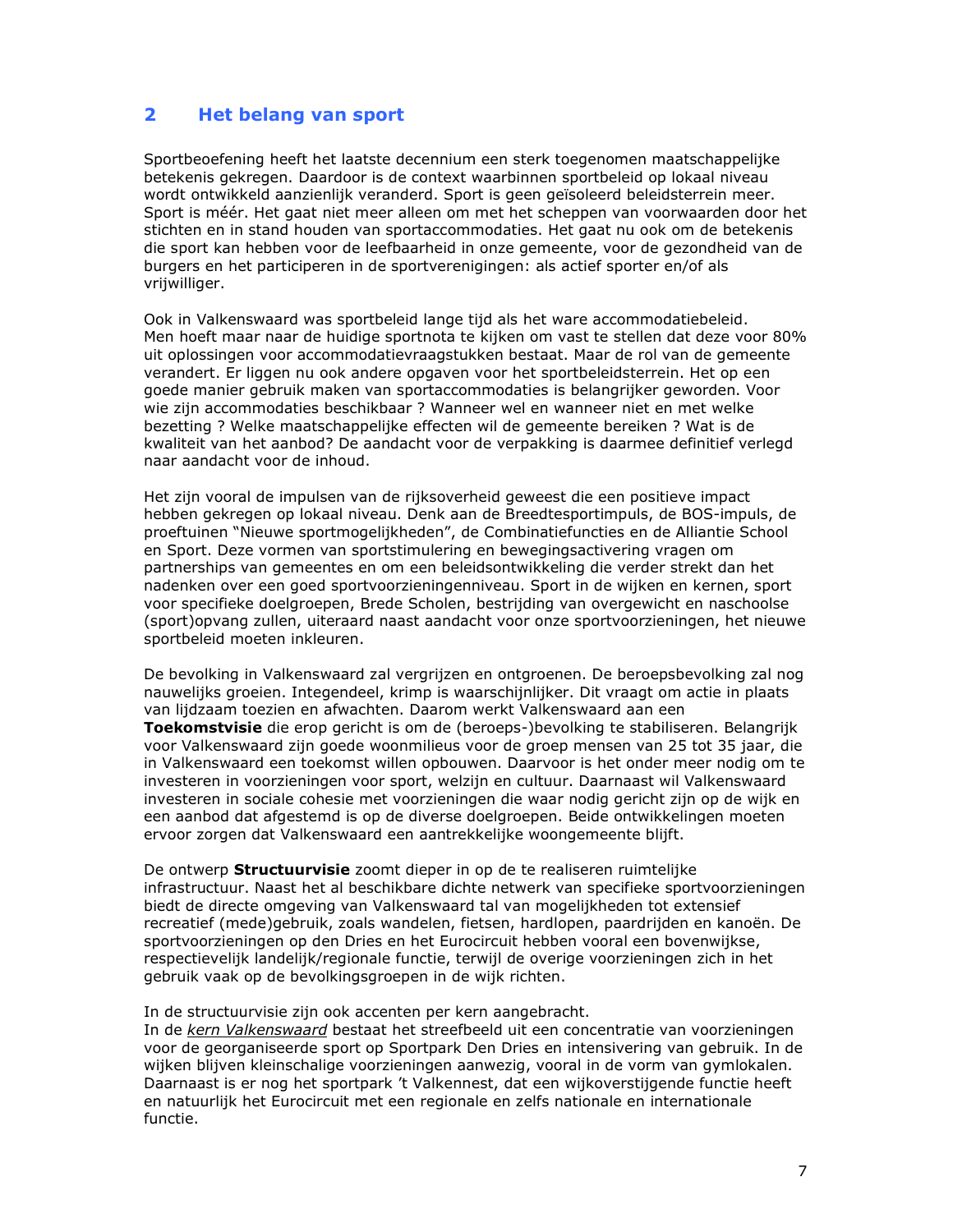In de kern Dommelen vormt De Belleman het centrale voorzieningenhart. Ook de sportvoorzieningen in Dommelen-Noord met de huisvesting van RKVV Dommelen, evenals de huisvesting van LTV Dommelen en PC Dommels Boeleke aan de Norbertusdreef vormen belangrijke sportvoorzieningen voor Dommelen. In de kern Borkel en Schaft is de aanwezigheid van het dorpshuis annex gymlokaal van cruciaal belang voor het in stand houden van een sterk sociaal leven. Ook het eigen sportpark De Brug met meerdere gebruikers, ook andere dan sportclubs, heeft een belangrijke functie voor de leefbaarheid van de kern Borkel en Schaft. Het beleid is erop gericht beide voorzieningen in stand te houden en waar nodig te optimaliseren.

Tenslotte is er de Welzijnsvisie, die richtinggevend is voor het brede welzijnsterrein, waaronder sport. De Welzijnsvisie stelt letterlijk dat "Valkenswaard een aantrekkelijke gemeente is waar inwoners het plezierig vinden om te leven, te werken, te ontwikkelen en te ontspannen". Levendige sociale netwerken (waaronder sportverenigingen) leggen een stevig sociaal fundament, waardoor in principe iedereen kan meedoen. De daarvoor noodzakelijke voorzieningen moeten betaalbaar, toegankelijk, houdbaar en vraaggericht zijn. Bovendien moeten zij samenhang vertonen.

De drie hiervoor genoemde visies zijn niet alleen richtinggevend, maar vormen tegelijkertijd een inspiratiebron voor het nieuwe sportbeleid. Diverse dwarsverbanden met andere beleidssectoren zijn ondertussen gelegd of worden verder uitgebreid. Zo bevat de beleidsnota "Integraal jeugdbeleid, 2010 en verder" vele pagina's die gewijd zijn aan het belang van sport voor de jeugd van Valkenswaard. In de beleidsvisie op de Brede School is een prominente plaats toebedeeld aan de rol en functie van sport en bewegen als verlengstuk van het onderwijs. De Lokaal Educatieve Agenda stelt dat sport en cultuur van groot belang zijn voor de ontwikkeling van het kind en formuleert als doel om zogenaamde combinatiefuncties in te zetten. In het WMO Meerjarenplan gemeente Valkenswaard 2010-2013 ziet men de aanwezigheid van sportvoorzieningen en sportverenigingen als kans bij het vergroten van de leefbaarheid in wijken en buurten. En in de notitie "Lokaal Gezondheidsbeleid" wordt een pleidooi gehouden voor het preventief inzetten van het sporten en bewegen.

### Kortom: sport is gepromoveerd tot beleidsinstrument en inzetbaar voor gezondheidsbevordering, maatschappelijke participatie en integratie.

We zien dat sport een belangrijk middel is om bij te dragen aan de oplossing van maatschappelijke vraagstukken. Het bestrijden van overgewicht is zo'n vraagstuk, evenals het actiever laten participeren van bijzondere doelgroepen.

- Sport vormt.
- Sport bindt.
- Sport is gezond.

De toegenomen maatschappelijke functie van sport is een van de redenen om aan de vorige sportnota "De daad bij het woord" een vervolg te geven. Sport mag niet alleen als op zichzelf staand doel worden gezien, maar ook als functie bij het realiseren van maatschappelijke doelen. Sport stimuleert de maatschappelijke participatie. Grote aantallen inwoners van Valkenswaard zijn immers actief, als beoefenaar of als vrijwilliger. Sport brengt mensen bij elkaar en bevordert daarmee de sociale cohesie en de integratie van bepaalde bevolkingsgroepen. Bijvoorbeeld van allochtonen, ouderen en gehandicapten. Sport is een terrein om ontmoetingen en interacties tot stand te laten komen: tussen leeftijdsgroepen, tussen culturen en zonder rang of stand. Sport bevordert een gezonde leefstijl en speelt een belangrijke rol in het bestrijden van bewegingsarmoede en overgewicht.

Juist door al deze toegevoegde waarden kan sport bewust worden ingezet om een bijdrage te leveren aan het realiseren van de ambities en doelstellingen in de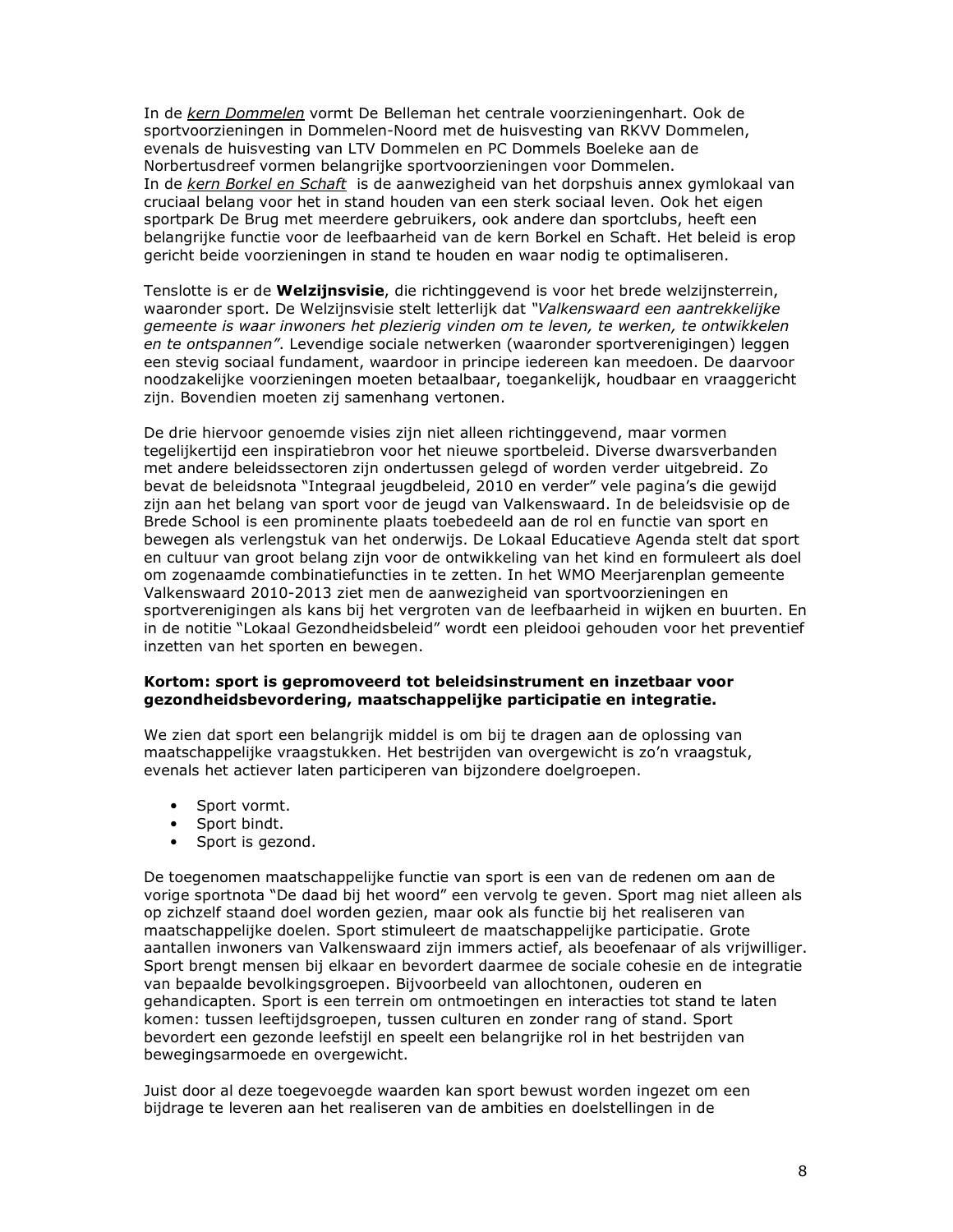Toekomstvisie, Structuurvisie en Welzijnsvisie. Daarvoor is een sterke en vitale sportsector nodig en die is er in Valkenswaard. De gemeente wil er daarom alles aan doen om het sportklimaat in Valkenswaard op peil te houden en daar waar nodig en mogelijk te verbeteren.

Sport en bewegen zijn bepalend voor het gezicht en het karakter van Valkenswaard. Het voorzieningenniveau, de sportaanbieders, de omgeving waarin gesport wordt, het zelforganiserend vermogen en de sportieve prestaties zijn van invloed op het imago van Valkenswaard. We durven de stelling aan dat goede sportvoorzieningen, een ruim en gevarieerd sportaanbod, goed draaiende verenigingen en aansprekende sportprestaties de aantrekkelijkheid om in Valkenswaard te (blijven) wonen en te leven vergroten.

De maatschappelijke betekenis van sport is dus groot. Toch is het van belang voorop te stellen dat sport leuk is: leuk om te doen, leuk om naar te kijken, maar ook leuk om als vrijwilliger actief in te zijn. Mensen sporten in de eerste plaats, omdat zij dat leuk, uitdagend, gezellig, spannend en ontspannend vinden. Sport is daarom een doel op zich. Sportverenigingen gaan hier ook van uit: zij verzorgen trainingen, maken het de leden mogelijk om aan wedstrijden mee te doen en bieden een ontmoetingsplek voor de leden.

In Valkenswaard zijn circa 100 sportverenigingen actief. De gemeente wil zich inspannen om deze sportverenigingen in Valkenswaard te behouden en waar nodig te versterken in de wetenschap dat een sterke en vitale verenigingsstructuur een garantie is voor goede prestaties aan de bestuurstafel en op het veld. Bij een goede infrastructuur horen ook goede en voldoende accommodaties. Het stichten en in stand houden daarvan is voor de gemeente, samen met de verenigingen en de Sportraad, een belangrijke taak.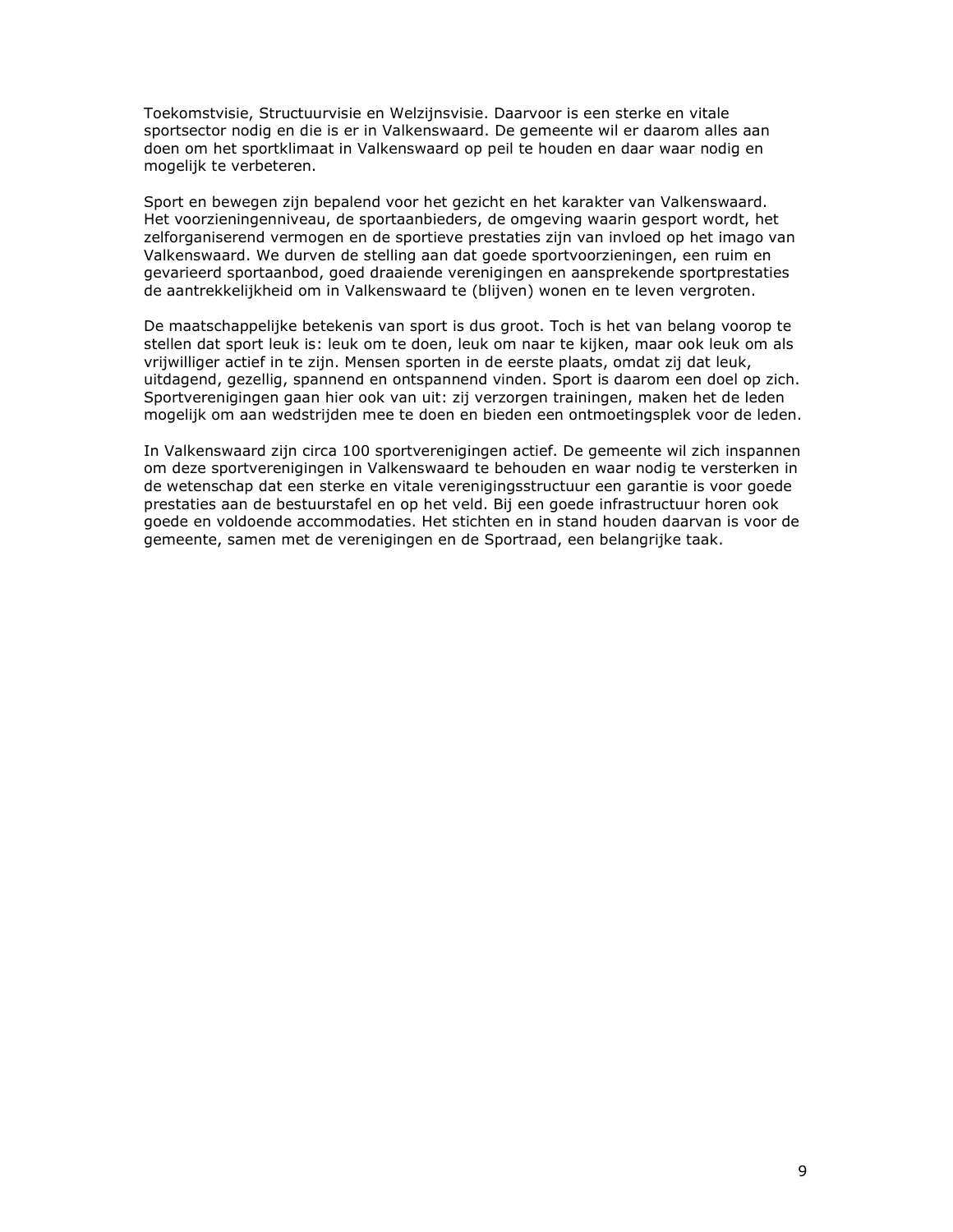#### 3 Rol van de gemeente

De rol van de gemeente heeft zich tot nog toe vooral toegespitst op het zorgen voor randvoorwaarden. Vaak door voorzieningen aan te leggen en voor een beperkte tegenprestatie beschikbaar te stellen aan de verenigingen of organisaties. Deze rol wordt in de toekomst - noodgedwongen - anders. De focus komt veel meer te liggen op regisseren, activeren en faciliteren binnen de financiële mogelijkheden die er zijn.

De gemeente heeft in het verleden de primaire sportvoorzieningen voor vele sportverenigingen gerealiseerd. Een aantal voorzieningen is toe aan vervanging of renovatie. Bezuinigingen bedreigen echter de daarvoor benodigde vervangingsinvesteringen. Vervanging is niet meer zo vanzelfsprekend, waar dit in het verleden nog wel zo was. Het faciliteren, het zorgen voor de randvoorwaarden om de sport te kunnen beoefenen, komt dus in een ander daglicht te staan. Kansen moeten worden benut om met minder middelen dezelfde kwaliteit te behouden of misschien zelfs te verbeteren (bijvoorbeeld door concentratie van voorzieningen en efficiënter gebruik). De gemeente kan dit niet alleen en zoekt hiervoor het gesprek met de verenigingen, benadrukt kansen die samenwerking biedt en stimuleert en ondersteunt die samenwerking actief.

De gemeente wil verenigingen en betrokken organisaties activeren om samen te werken, onderling en met de gemeente. Dit betekent ook ruimte laten aan de partners om hun eigen verantwoordelijkheid te nemen en keuzes te maken, die bij die verantwoordelijkheid passen. De gemeente acht de verenigingen en betrokken organisaties daartoe prima in staat. De sportraad kan daarnaast een ondersteunende rol vervullen in dit proces door de sportverenigingen met raad en daad bij te staan (bijvoorbeeld leveren van expertise en collectieve belangenbehartiging).

Met deze beleidsvisie wil de gemeente sport op een goede manier positioneren. In de visie staat de toekomst voor sport en bewegen uitgestippeld met de ambities voor de komende jaren. Het is de bedoeling dat, door hierover te communiceren, deze ambities gaan leven bij de sportaanbieders, sportorganisaties en burgers, maar ook binnen de gemeente zelf.

De ambities moeten mogelijkheden bieden tot aanhaken, samen optrekken, versterken en bundelen van initiatieven en budget om doelen te realiseren. Vanuit de perspectieven van de verschillende betrokkenen moeten ze:

voor de gemeente:

- De gemeente in staat stellen gericht maatschappelijke doelen te realiseren
- Duidelijkheid scheppen over en focus geven aan wat de gemeente wil met sport en bewegen
- Draagvlak en afstemming bevorderen tussen verschillende teams van de gemeente en tussen gemeente en sportaanbieders
- Mogelijkheden bieden om in te spelen op maatschappelijke ontwikkelingen
- De mogelijkheid bieden om gestelde doelen en resultaten na enkele jaren te evalueren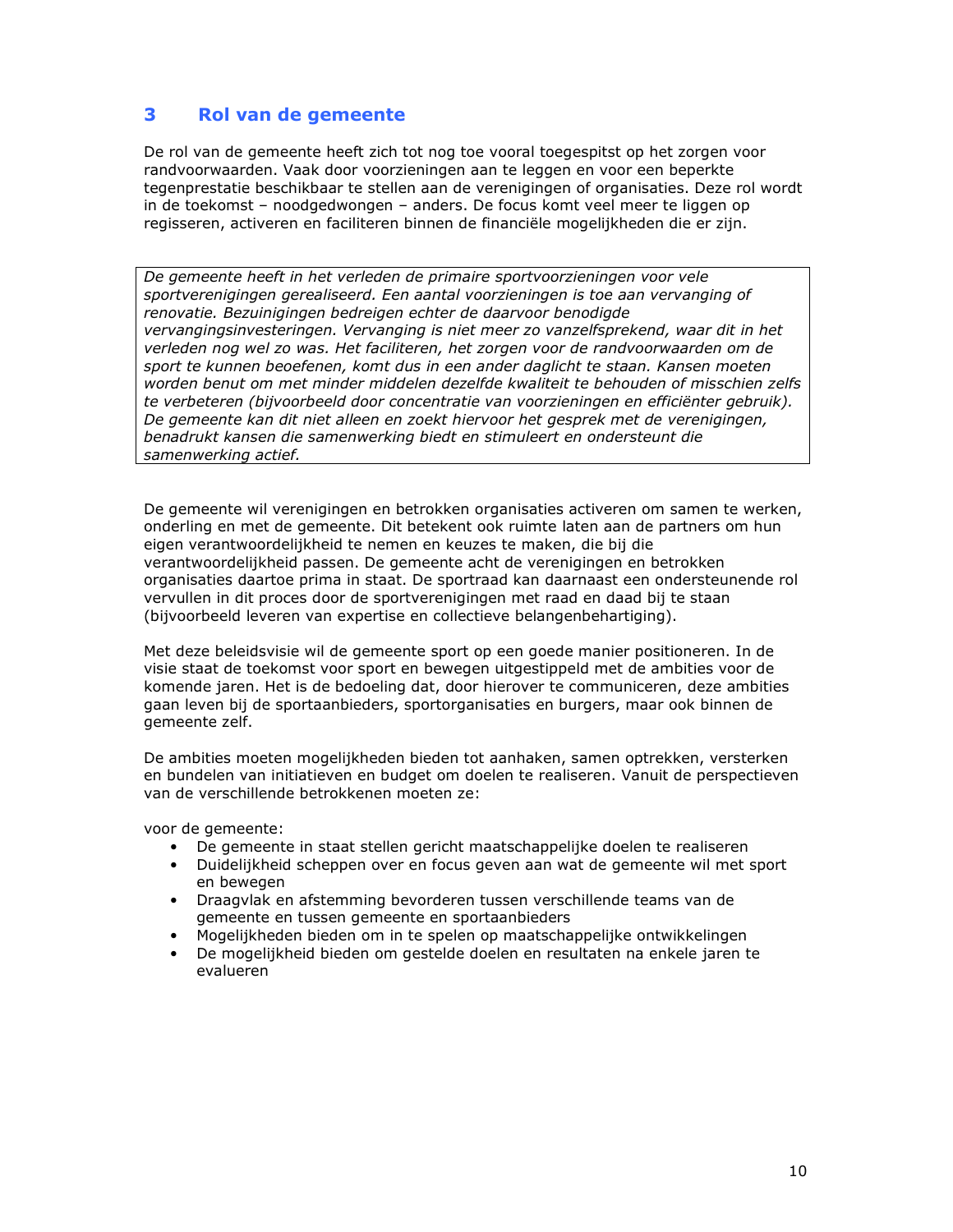voor de sportaanbieders:

- Sportaanbieders de kans geven in te spelen op nieuwe ontwikkelingen
- Duidelijkheid bieden bij sportaanbieders wat de gemeente wel en niet ondersteunt  $\bullet$ en stimuleert
- Sportaanbieders de mogelijkheid bieden zich te profileren
- Zorgdragen voor één professioneel aanspreekpunt of één loket voor sportaanbieders bij de gemeente
- Een toetsingskader bieden voor initiatieven van sportaanbieders

voor de burger:

- Kansen bieden aan de burger om anders georganiseerde sportmogelijkheden beter te benutten
- · Burgers de mogelijkheid bieden in te springen op nieuwe ontwikkelingen ten aanzien van sport en bewegen
- Kansen bieden aan de burger om kennis te maken met verschillende sport- en beweegvormen en verenigingen
- Een sociale en fysieke omgeving creëren die sport en bewegen stimuleert

Voor de komende beleidsperiode geldt dus dat de gemeente meer dan voorheen zal moeten investeren in de regierol. Dat betekent: sturing geven, leiding nemen, synergie en samenwerking bewerkstelligen, partijen mobiliseren, communiceren en zorg dragen voor consistentie. Hiervoor is nodig dat de gemeente prioriteiten stelt, te leveren prestaties benoemt en deze prestaties gaat meten.

Naast regievoering zijn voor de gemeente nog drie andere rollen weggelegd:

- De gemeente heeft een voorwaardenscheppende rol als het gaat om de realisatie en instandhouding van (multifunctionele) sportaccommodaties en voorzieningen in de openbare ruimte. In overleg met betrokken verenigingen wil de gemeente tijdig inspelen op de vraag naar voldoende, kwalitatief adequate en bereikbare sportvoorzieningen.
- De gemeente heeft een ondersteunende en stimulerende rol ten aanzien van projecten en activiteiten. Het betreft hier de invulling van de gemeentelijke rol bij sportstimuleringsprojecten en projecten die de algemene sportontwikkeling bevorderen. Sport voor senioren, (basis)schooljeugd kennis laten maken met diverse takken van sport en het stimuleren, begeleiden en ondersteunen met middelen van initiatieven van verenigingen of andere sportaanbieders zijn elementen die bij deze rol horen.
- De gemeente heeft een aanjaagfunctie ten aanzien van nieuwe ontwikkelingen. Het aanbieden van sportactiviteiten ligt in eerste instantie bij het particulier initiatief (marktpartijen en verenigingen). De gemeente zal marktvolgend zijn en randvoorwaarden opstellen. Maar waar het particulier initiatief onvoldoende mogelijkheden biedt, moet de gemeente initiërend te werk gaan en een aanjaagfunctie vervullen.

De gemeente heeft hierbij de mogelijkheid om in samenwerking met andere regiogemeenten, bijvoorbeeld in A2 verband, een betere afstemming te zoeken in het aanbod van voorzieningen. Deze beleidsvisie leidt nog niet tot concrete voorstellen daartoe, maar de noodzaak tot samenwerking beperkt zich niet meer alleen tot de gemeentegrenzen.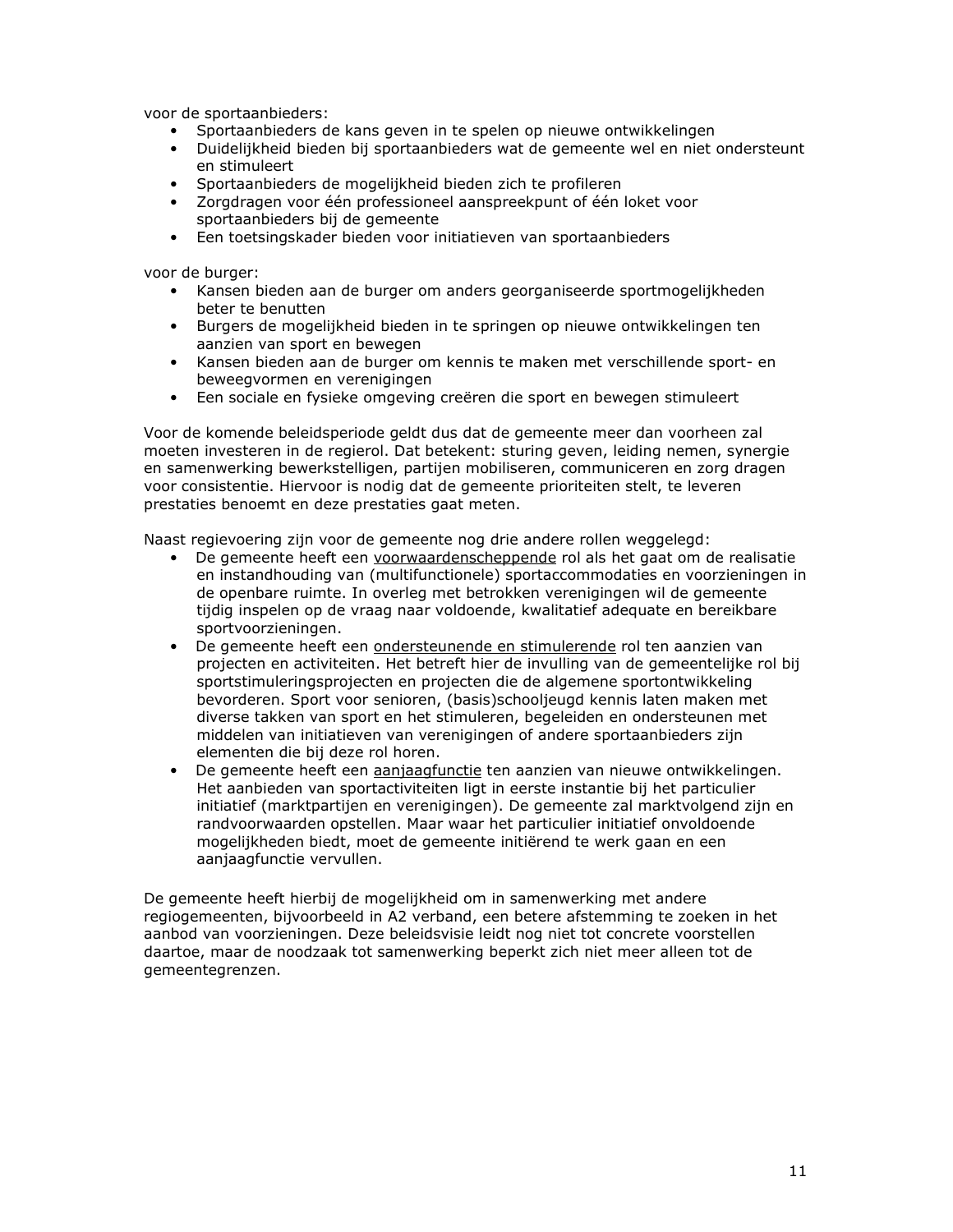

## 4.1 Demografische ontwikkelingen



Bron: Provincie Noord-Brabant, 2008

De komende jaren vindt een duidelijke verandering in leeftijdsopbouw plaats. De trend van ontgroening en vergrijzing is nu al zichtbaar, maar vanaf 2015 verscherpt deze. Het aantal en aandeel jongeren in de gemeente neemt af (van 27% naar 24%), terwijl het aantal en aandeel 65-plussers fors toeneemt (van 19% in 2009 naar 25% in 2025). Dit zal zijn invloed hebben op de vraag naar sportvoorzieningen en op de aanwas van leden.

## 4.2 Georganiseerde en niet georganiseerde sport

Sportverenigingen vormen de georganiseerde sport. Sportverenigingen zijn sociale structuren, waar groepsbinding, gezamenlijke waarden en normen, zelfwerkzaamheid, integratie en participatie een belangrijke rol spelen. Zij worden dan ook als belangrijke uitvoeringspartners gezien om te komen tot het realiseren van onze maatschappelijke doelen.

Sportverenigingen zijn inmiddels niet meer de enige sportaanbieders. Het keuzepalet voor de burger wordt groter. De groep sporters, die ervoor kiest om niet in verenigingsverband te sporten, ook wel de niet (of anders) georganiseerde sport genoemd, groeit. In 2007 was 47% van de sporters en 34% van de Nederlandse bevolking lid van een sportvereniging. In 2003 was dit nog 49% resp. 35%. Mensen kiezen voor bijvoorbeeld fitness vanwege de kwaliteit van de voorzieningen, de optimale bereikbaarheid en de individuele aandacht. Andere sporten die vaak individueel worden uitgeoefend zijn wandelen, hardlopen, fietsen en zwemmen.

De sportmarkt verzakelijkt, getuige ook de aanwezigheid en komst van vele commerciële aanbieders in Valkenswaard. Health Centre Body Perfection, Stayokay en Workout Healthclub zijn voorbeelden van bestaande commerciële activiteiten. Verder zien we diverse, op kleinere schaal opererende, sportscholen actief in Valkenswaard. Toch zal het in Valkenswaard minder vaart lopen met de teruggang van het verenigingsleven, omdat we een hechte gemeenschap hebben en een al stevig bloeiend verenigingsleven. Het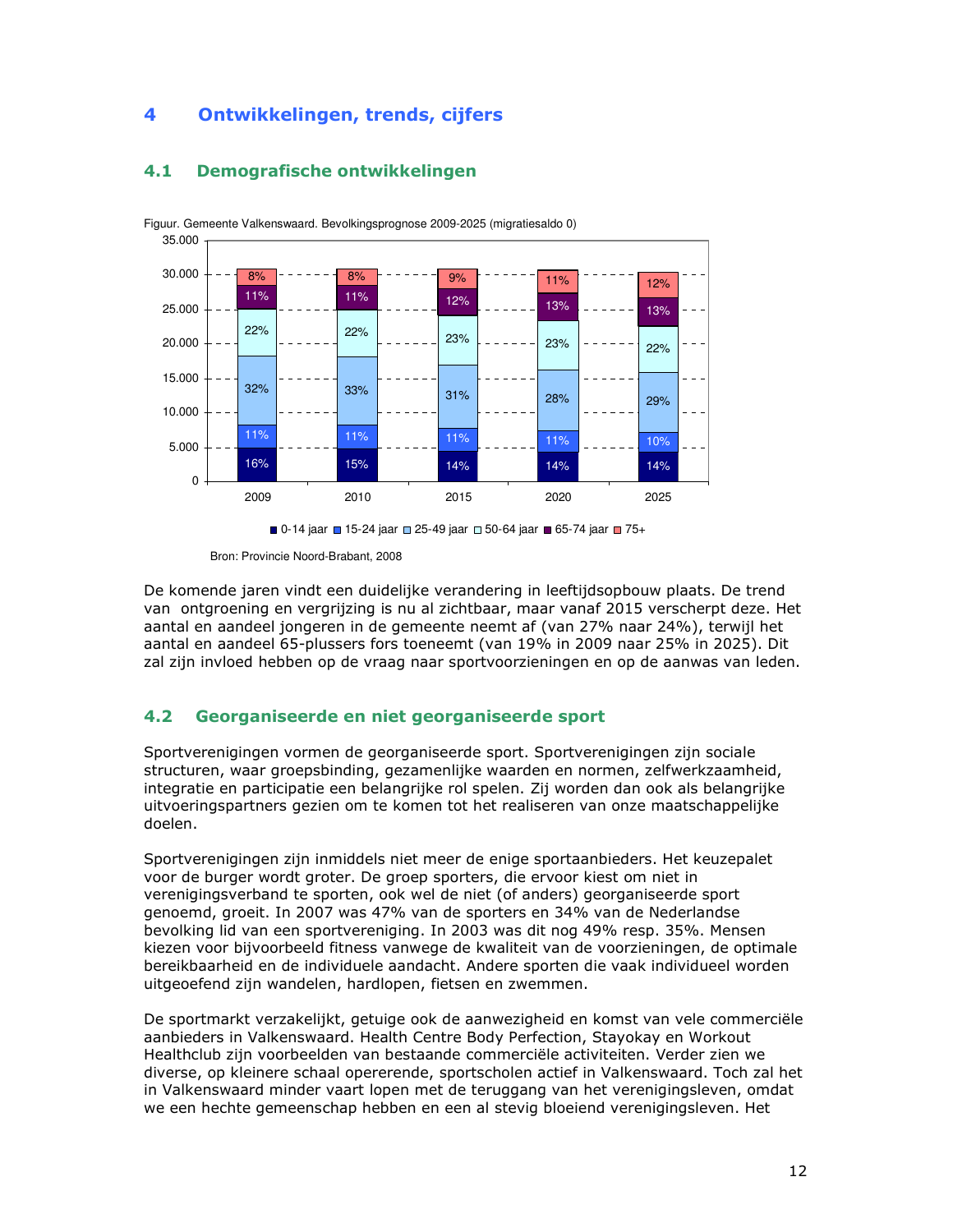vraagt wel onze voortdurende aandacht om het sportaanbod en ledenontwikkeling binnen de Valkenswaardse verenigingen goed te blijven volgen, zeker vanwege de inmiddels ontstane recessie.

#### $4.3$ Impact van de recessie

De effecten van de economische crisis beginnen zich langzamerhand af te tekenen op lokaal niveau. Het verlies aan koopkracht zal ook gevolgen hebben voor de keuzes die burgers maken op het vlak van vrijetijdsbesteding. Een tweeledig effect tekent zich af: gezinnen die hun geld liever besteden aan activiteiten dichtbij huis (bijvoorbeeld sport) in plaats van dure consumptiegoederen en/of verre reizen en anderzijds gezinnen met jonge kinderen die selectiever worden. Met andere woorden: niet lid zijn van twee of drie clubs, maar kiezen voor één lidmaatschap. Voor volwassenen wordt het financieel aantrekkelijker om lid te zijn van een sportvereniging, in plaats van het veel prijziger abonnement bij een fitnesscentrum. Sportclubs zouden zelfs een rol kunnen vervullen bij de re-integratie van werklozen. Ook hier liggen dus kansen voor verenigingen, mits het sportaanbod op peil blijft en de sociale functie van de club goed onderhouden wordt. Naast een eventuele netto terugloop van de sportdeelname gemeentebreed is er een mogelijk nadelig effect op de financiële huishouding van sportverenigingen. Het bestedingsniveau van de gemeente zal lager liggen dan de afgelopen jaren. Ook het aantal lokale sponsoren zal teruglopen. Zeker binnen het midden- en kleinbedrijf - de categorie waar lokale sportclubs het primair van moeten hebben - zal de bestedingsruimte voor sportsponsoring komende jaren achteruit gaan. Aan de ene kant kunnen clubs met creatieve initiatieven trachten hun sponsoren te behouden (bijv. kortingsbonnen in clubbladen). Aan de andere kant is het ook verstandig als verenigingen zorg dragen voor een gezonde, met eigen middelen onderbouwde meerjarenbegroting. Zelfwerkzaamheid en ondernemerschap zijn kwaliteiten die een teruggang van middelen kunnen helpen opvangen.

#### $4.4^{\circ}$ **Professionalisering in de sport**

Sinds een jaar of tien bestaat een ontwikkeling naar meer betaalde krachten in de sport; technisch kader (trainers) was al ten dele betaald - met name op (sub)topniveau -, maar langzamerhand worden ook op organisatorisch niveau vrijwilligers ondersteund door professionals. Verenigingsmanagers, bewegingsconsulenten en combinatiefunctionarissen doen steeds vaker hun intrede binnen en rondom sportverenigingen. Ter ondersteuning van het vrijwillig kader en om een brede ontwikkelingsimpuls te geven aan clubs. Daar staan nog steeds circa 1,5 miljoen vrijwilligers tegenover. De tendens van professionalisering zal in de komende jaren ook in Valkenswaard meer zichtbaar worden.

#### $4.5$ Technologische ontwikkelingen

Op technisch gebied blijven sportaccommodaties in ontwikkeling; moderne duurzame materialen, casco constructies en een multifunctionele opzet maken een meervoudig gebruik van sportvoorzieningen mogelijk. Dit is niet alleen interessant vanuit de noodzaak tot ruimtebesparing, zoals veelal wordt beargumenteerd. Het realiseren van multifunctionele accommodaties heeft nog een andere, minstens zo belangrijke functie. Een clustering van functies verleidt mensen eerder om ook te gaan sporten, of om eens die andere sport te proberen. In Valkenswaard speelt nadrukkelijk de ontwikkeling van Brede Scholen en Integrale Kindcentra, voorzieningen voor kinderen van tenminste 0-12 jaar, waar zij gedurende de hele dag kunnen leren, spelen, ontwikkelen en ontmoeten. Ook de ook de technologische ontwikkelingen op het gebied van kunstgras gaan door. Na kunstgras hockeyvelden zien we overal in de omgeving kunstgrasvelden voor voetbal opduiken.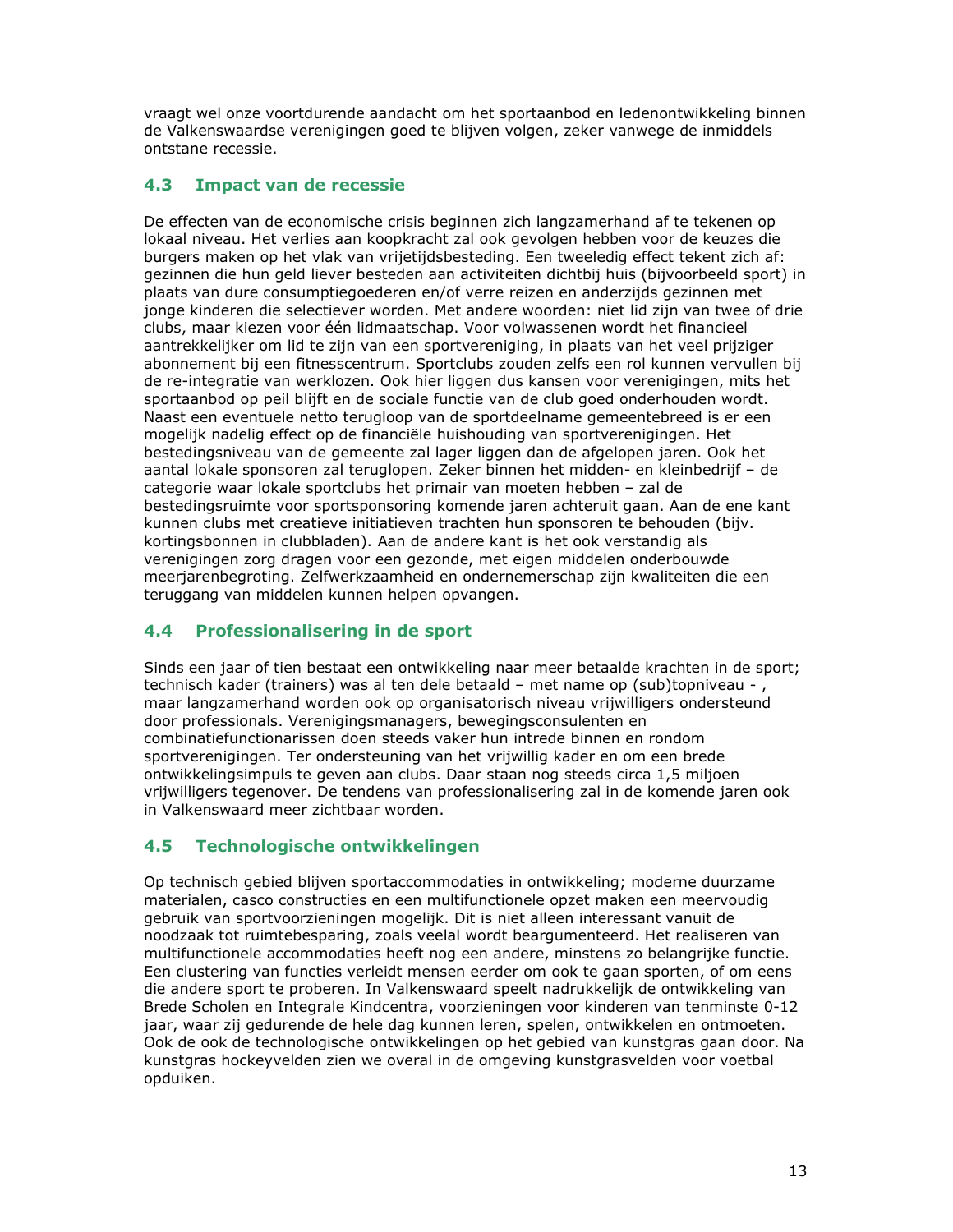#### $4.6$ Sport en buitenschoolse opvang

Scholen zijn sinds 2007 verplicht om buitenschoolse opvang aan te bieden voor hun leerlingen. De markt springt hier alert op in met het ontstaan van diverse BSO's (Buiten Schoolse Opvang Organisaties). Ook in Valkenswaard zijn diverse organisaties actief. De combinatie van sportactiviteiten binnen het BSO-aanbod is volop in ontwikkeling. Hier liggen kansen voor sportverenigingen. De gemeente juicht initiatieven in die richting van harte toe. Met name de verbinding met sportverenigingen zien wij graag tot stand komen. Directe financiële ondersteuning is niet nodig, aangezien elders in den lande gebleken is dat deze initiatieven zich zelfstandig kunnen ontwikkelen.

#### $4.7$ **Schaalvergroting**

We zien in sommige sporttakken een langzamerhand groter wordende schaal waarop wordt gesport. Clubs worden gemiddeld groter. Soms door een stijgende populariteit. soms door verbreding en vernieuwing van het sportaanbod, soms door fusie, sanering of samenwerking, soms door verhuizing. In Nederland zien we dat terug in sporttakken als voetbal, atletiek, korfbal, hockey en golf. In Valkenswaard zien we voorbeelden bij voetbal, hockey en golf. Daarentegen zien we ook sportverenigingen die krimpen in ledenaantal, zoals bij tennis. Dit leidt tot een kleinere groep sporters die de huur van een accommodatie moet opbrengen, een groter beroep op werkzaamheden binnen een kleinere groep, een hogere kwetsbaarheid. In dat geval kan samenwerking of in verdergaande vorm, schaalvergroting door samengaan, een uitkomst bieden.

#### 4.8 **Competitie met andere beleidsvelden**

De sport is in een voortdurende competitie met andere ruimtevragende sectoren. Sport heeft letterlijk en figuurlijk bewegingsruimte nodig. Kantoren- en bedrijvenlocaties, woningbouwprojecten, wegen en bruggen hebben een economisch grote relevantie. Aan de andere kant is aangetoond dat sportlocaties in woonomgevingen en groene openbare ruimtes de leefbaarheid bevorderen en de waarde van het onroerend goed doen stijgen. Op de sportsector ligt de bewijslast van een maatschappelijk hoog rendement door middel van hoge bezettingsgraden en aantoonbaar leefplezier in wijken en kernen. De sportsector is zich bewust van die verantwoordelijkheid en staat open voor initiatieven om te komen tot een meervoudig gebruik van de openbare ruimte, clustering en functiemengingen en het zoeken naar andere financieringswijzen van collectieve voorzieningen uit grondopbrengsten.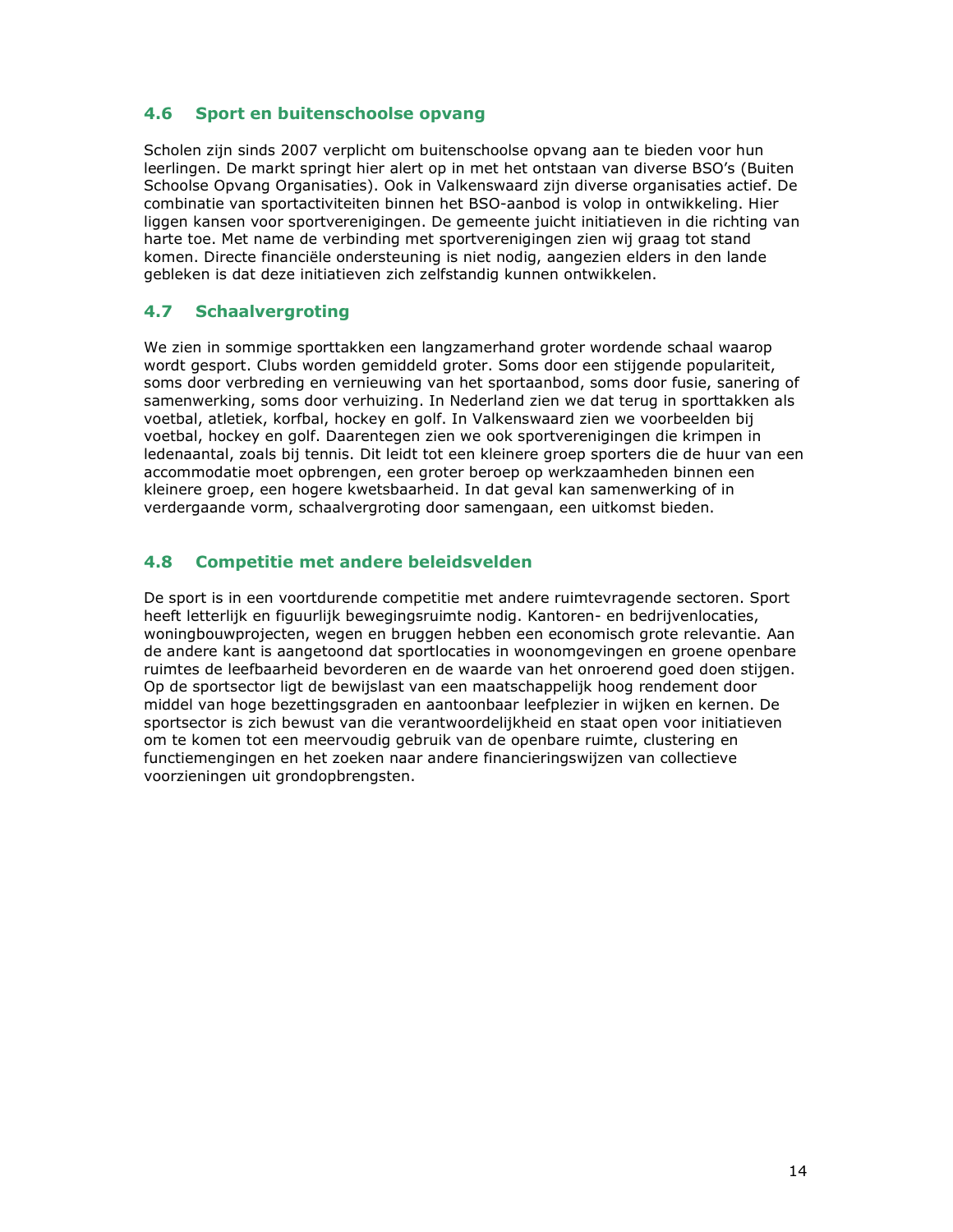### 5 SWOT, missie en doelstellingen.

#### $5.1$ De situatie in Valkenswaard

De situatie in Valkenswaard kan in beeld worden gebracht aan de hand van de input die is verkregen uit het werkveld sport (verenigingen en sportraad), aangevuld met vertegenwoordigers uit de onderwijs- en welzijnssector. In deze beleidsvisie wordt ervoor gekozen geen uitgebreide omschrijving te geven van het huidige aanbod, maar door middel van een SWOT-analyse duidelijk te maken waar de sterktes en zwaktes liggen op het gebied van sport en vooral welke kansen en bedreigingen er op de sport in Valkenswaard afkomen. Voor zover een toelichting gewenst is, zal deze terug te vinden zijn in de opvolgende hoofdstukken. Vanuit de huidige situatie worden daarin beleidsambities geformuleerd.

## 5.2 SWOT-analyse

| <b>Sterktes</b>                                                                                                                                                                                                                                                                                                                                                                                                                                                                                                                                                                                                                                                                                                                                                                                                             | Zwaktes                                                                                                                                                                                                                                                                                                                                                                                                                                                                                                                                                                             |
|-----------------------------------------------------------------------------------------------------------------------------------------------------------------------------------------------------------------------------------------------------------------------------------------------------------------------------------------------------------------------------------------------------------------------------------------------------------------------------------------------------------------------------------------------------------------------------------------------------------------------------------------------------------------------------------------------------------------------------------------------------------------------------------------------------------------------------|-------------------------------------------------------------------------------------------------------------------------------------------------------------------------------------------------------------------------------------------------------------------------------------------------------------------------------------------------------------------------------------------------------------------------------------------------------------------------------------------------------------------------------------------------------------------------------------|
| Integratie van beleidsvelden<br>$\bullet$<br>(welzijnsvisie, wmo, structuurvisie,<br>toekomstvisie)<br>Sociale cohesie<br>$\bullet$<br>Bloeiend verenigingsleven<br>Actief programma sport en bewegen<br>Scholengemeenschap Were Di<br>Spreiding sportaccommodaties over<br>$\bullet$<br>de kernen<br>Uitgebreid aanbod commerciële<br>$\bullet$<br>sportaanbieders<br>Recreatieve functie buitenbad<br>$\bullet$<br>Recreatieve mogelijkheden<br>$\bullet$<br>buitengebied<br>Sportvoorzieningen met nationale<br>$\bullet$<br>en internationale bekendheid<br>(Eurocircuit, Tops)<br>Prachtig sportpark met moderne<br>$\bullet$<br>hockeyvoorzieningen<br>Multifunctioneel gebruik sportpark<br>$\bullet$<br>(o.a. sociale controle)<br>Laagdrempelige tarieven (mede als<br>$\bullet$<br>gevolg van de BTW-constructie) | Kwaliteit van de<br>$\bullet$<br>binnensportaccommodaties (met<br>name sporthallen)<br>Gecombineerd gebruik onderwijs en<br>$\bullet$<br>sport op laag pitje<br>Verouderde gymzalen<br>$\bullet$<br>Ruimtelijke druk op sportpark Den<br>$\bullet$<br>Dries (mede in verband met<br>multifunctioneel gebruik)<br>Verouderde beheersvorm (beheer<br>$\bullet$<br>door gemeente) met weinig ruimte<br>voor particulier initiatief<br>Subsidie- en tarievenbeleid<br>$\bullet$<br>gemeente niet transparant en<br>historisch bepaald<br>Onderhoud natuurgrasvelden<br>arbeidsintensief |
| Kansen                                                                                                                                                                                                                                                                                                                                                                                                                                                                                                                                                                                                                                                                                                                                                                                                                      | Bedreigingen                                                                                                                                                                                                                                                                                                                                                                                                                                                                                                                                                                        |
| Participatie van doelgroepen<br>$\bullet$<br>Bijbrengen van normen en waarden<br>$\bullet$<br>Vergroten leefbaarheid in de wijk<br>$\bullet$<br>(speelplekken, openbare ruimte)<br>Betere benutting van de<br>$\bullet$<br>beschikbare sportvoorzieningen<br>Betere benutting routenetwerken<br>$\bullet$<br>Positionering sport en recreatie<br>$\bullet$<br>Samenwerking, schaalvergroting en<br>$\bullet$<br>clustervorming<br>Technologische ontwikkelingen (o.a.<br>kunstgras)<br>Zelfwerkzaamheid verenigingen                                                                                                                                                                                                                                                                                                        | Tekort aan kader en vrijwilligers<br>Overgewicht en<br>$\bullet$<br>bewegingsachterstanden<br>Terugloop ledenaantallen bij<br>$\bullet$<br>verenigingen en teruglopende<br>financiële middelen<br>Schaarse financiële middelen<br>$\bullet$<br>gemeente<br>Veroudering van het zwembad<br>$\bullet$<br>Onvoldoende toekomstvisie voor<br>het Eurocircuit                                                                                                                                                                                                                            |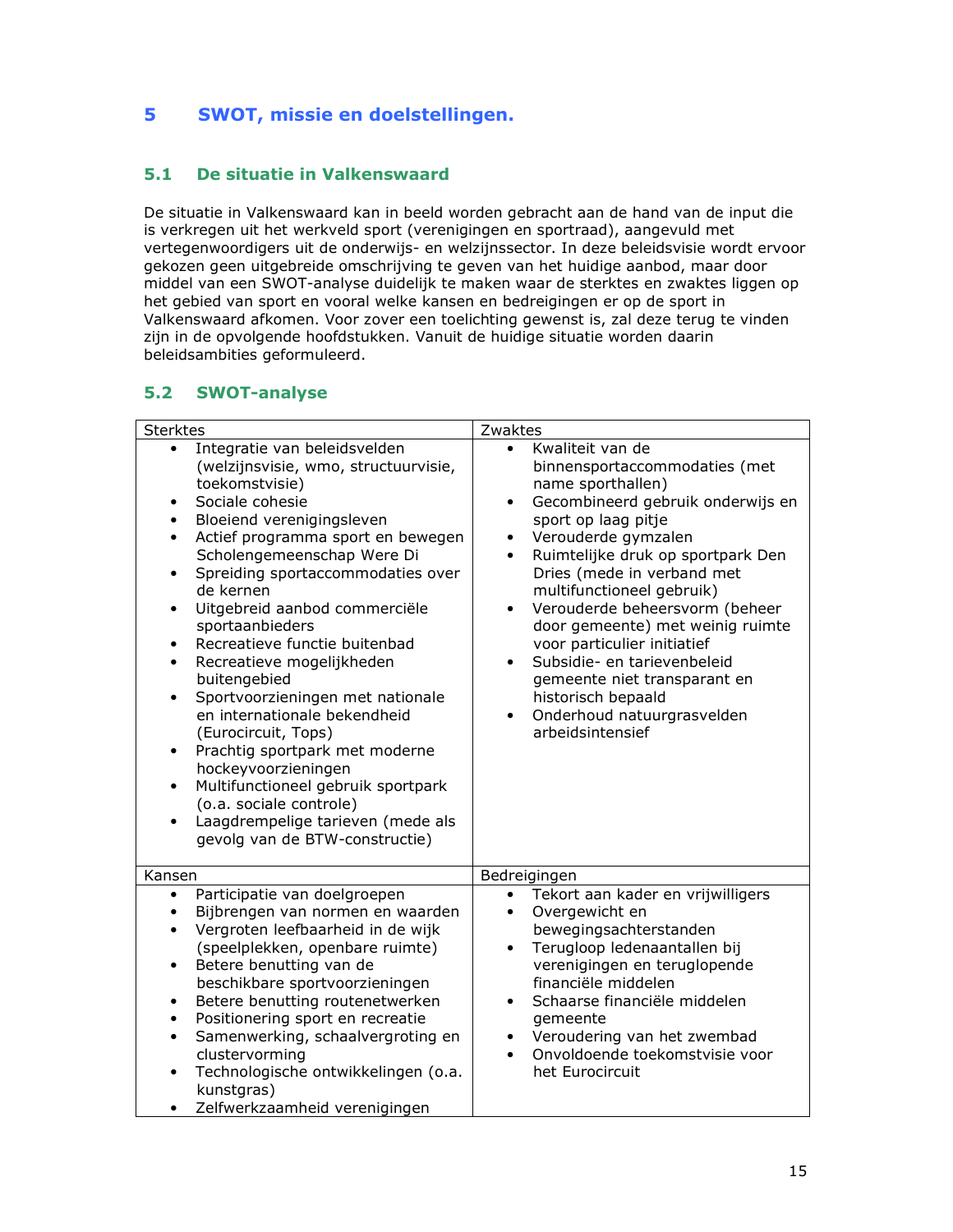| Subsidies sportstimulering,<br>combinatiefuncties, leefbare kernen<br>Woningbouw als alternatieve<br>kostendrager<br>Publiek-private samenwerking |  |
|---------------------------------------------------------------------------------------------------------------------------------------------------|--|
|---------------------------------------------------------------------------------------------------------------------------------------------------|--|

#### $5.3$ Missie en doelstellingen

Het Olympisch Plan 2028<sup>2</sup> inspireert bij het formuleren van ambities. Het Plan roept alle partijen in Nederland op met sport in de volle breedte een bijdrage te leveren aan het verbeteren van het sportklimaat in Nederland. Valkenswaard ziet zich graag als één van de partijen die daaraan een steentje kan bijdragen. Omgekeerd biedt het Olympisch Plan 2028 ook weer mogelijkheden om aansluiting te zoeken bij projecten op landelijk niveau, waardoor beter gebruik kan worden gemaakt van ter beschikking gestelde expertise en eventuele subsidies.

Voor het sportbeleid in Valkenswaard leidt dit tot de volgende concrete en aansprekende missie.

### **Missie:** Valkenswaard is een gemeente waar het beoefenen en beleven van sport voor jong en oud een belangrijke kwaliteit is in het leven, waar haar inwoners via sport meedoen aan de samenleving en zich via sport kunnen ontplooien en ontwikkelen. Dit betekent dat sportprestaties, sportbeleving en een actieve leefstijl naast elkaar kunnen en mogen bestaan.

In aansluiting op het Olympisch Plan gelden hierbij de volgende doelstellingen:

- 1. 75% van de Valkenswaardse bevolking is in 2016 minimaal 5 dagen in de week sportief actief. $3$
- 2. in 2016 kent Valkenswaard een sociaal klimaat waarin bewoners met plezier samenleven en waarin sportverenigingen iets bijdragen aan onze lokale samenleving
- 3. in 2016 is voor wat betreft de Valkenswaardse bevolking meer sprake van kenmerken van een gezonde bevolking: vitalere ouderen, minder mensen met overgewicht en fitte werknemers

Een eenvoudige rekensom leert dat de ambitie van "75% sportief actief" bereikbaar is, wanneer:

- de sportverenigingen hun leden minimaal 2x per week laten sporten: in wedstrijdverband of recreatief;
- · de scholen voor primair en voortgezet onderwijs hun leerlingen binnenschools en naschools 2x per week een bewegingsaanbod aanbieden;
- de commerciële sportaanbieders hun bezoekers een volcontinu aanbod bieden van  $\bullet$ bewegingsactiviteiten;

 $^{2}$  Het "Olympisch Plan 2028" beschrijft de ambities om de Olympische Spelen in 2028 naar Nederland te halen. Tussentijds - in 2016- is een ijkpunt aangebracht, waarbij tot definitieve kandidaatstelling zal worden besloten. Die kandidaatstelling is mede afhankelijk van het realiseren van een achttal ambities. Drie daarvan zijn vrijwel letterlijk in onze ambities weergegeven.

<sup>&</sup>lt;sup>3</sup> Voor een omschrijving van "sportief actief zijn" verwijzen we naar de Nederlandse Norm gezond Bewegen. Zie daarvoor bijlage 1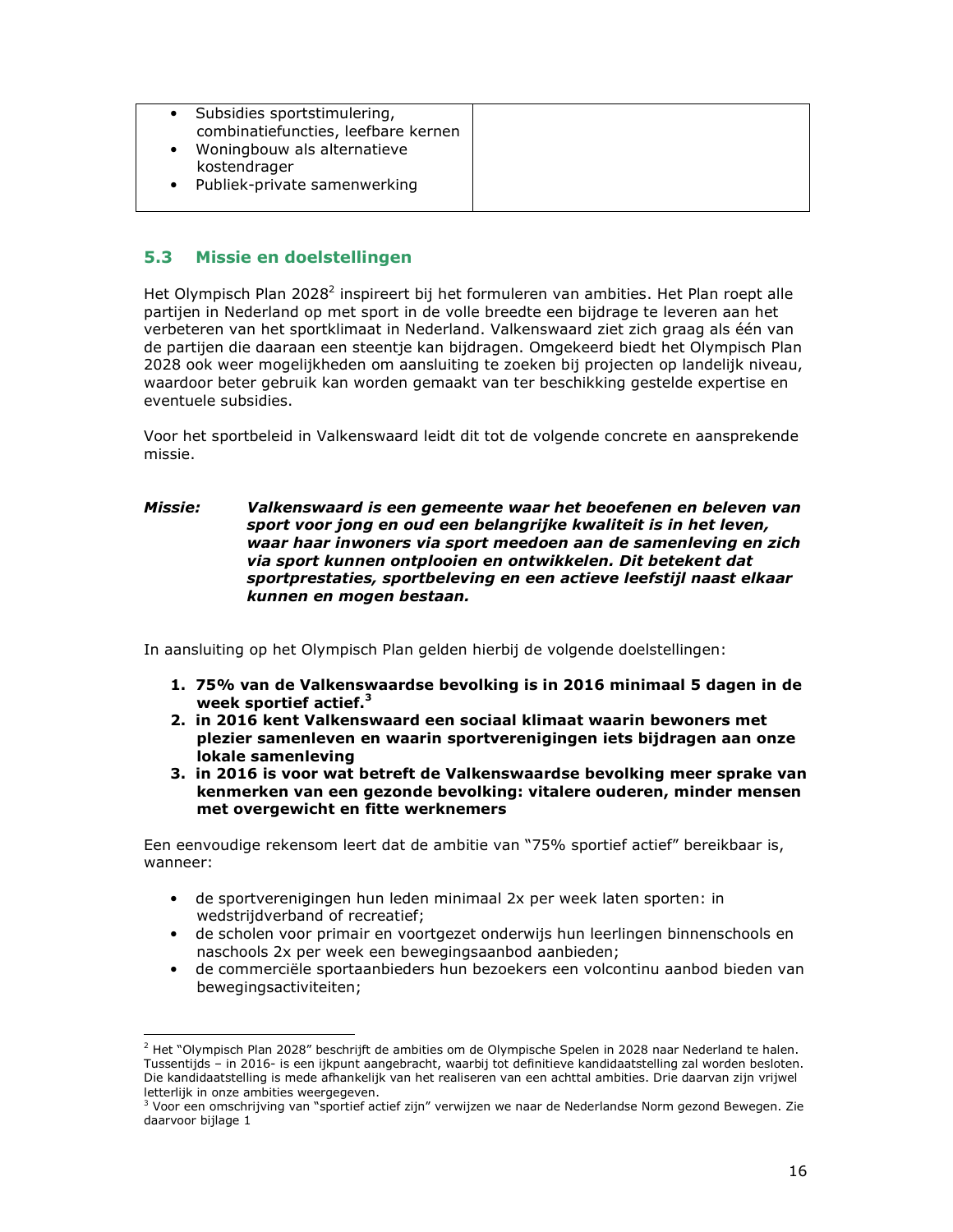· de burgers zelf verantwoordelijkheid nemen voor een actieve leefstijl, hetzij door in georganiseerd verband te sporten, hetzij door te wandelen, te fietsen, te zwemmen, etc.

#### $5.4$ Algemene uitgangspunten

Uit de vorige hoofdstukken blijkt duidelijk dat sport is gepromoveerd tot beleidsinstrument en inzetbaar is voor gezondheidsbevordering, maatschappelijke participatie en integratie. Dit betekent dat onderwijs, sport en gezondheid naar elkaar moeten toegroeien in combinatie met de leefbaarheid in Valkenswaard.

Tevens heeft de keuze voor de bovengenoemde missie en doelstellingen in de veranderde context direct of indirect tot gevolg dat de gemeente een aantal uitgangspunten hanteert voor de visie op sport en bewegen.

### Valkenswaard legt de focus op breedtesport.

Valkenswaard staat niet op zichzelf. In de regio heeft Eindhoven zeer nadrukkelijk ingezet op topsport. Ook andere steden in Noord-Brabant profileren zich op het gebied van topsport (Tilburg, 's-Hertogenbosch). Een dergelijke profilering is alleen mogelijk met forse investeringen. In Valkenswaard wordt op diverse niveaus sport beoefend. In een aantal sporten wordt op topniveau gepresteerd of worden wedstrijden georganiseerd die tot de top van de sport gerekend kunnen worden. Denk bijvoorbeeld aan het Eurocircuit (Grand Prix motorcross, BMX WK 2004, EK rallycross) of aan stal Tops (Internationaal Concours hippische sport). Deze topsportevenementen zijn niet het gevolg van gemeentelijke initiatieven. De initiatieven komen vanuit de vereniging of particuliere organisator. De gemeente wil deze evenementen graag blijven ondersteunen op een wijze die aansluit bij het (bredere) evenementenbeleid.

Het heeft echter voor Valkenswaard geen zin de concurrentie met de genoemde steden te zoeken en Valkenswaard als een topsportgemeente te willen profileren. De gemeente richt zich liever op een goed sportklimaat voor de sportverenigingen en de sociale cohesie. Het nieuwe sportbeleid wordt mede ter hand genomen vanuit het perspectief dat de gemeente maatschappelijke effecten nastreeft met betrekking tot kwetsbare groepen. Een dergelijke benadering past in het streven van de gemeente om de maatschappelijke betekenis van sport optimaal te benutten door sportbeleid in samenhang met andere beleidsinspanningen te bekijken. Mensen ontmoeten elkaar en maken een praatje. We erkennen de belangrijke maatschappelijke functie van sport ten aanzien van het verbeteren van de sociale samenhang.

### Multifunctioneel gebruik en clustervorming.

het Eurocircuit als parkeergelegenheid.

Meer nadruk op een betere benutting van de maatschappelijke betekenis van sport betekent dat sportaccommodaties een belangrijke functie vervullen als ontmoetingsplaats. Sportaccommodaties zijn een verzamelplaats waar diverse sporten hun plek hebben gevonden, waarbij deze hun eigen identiteit volledig hebben kunnen behouden in een liefst 'intieme' omgeving, maar waar ook een gezellige 'drukte' heerst. Zeker gelet op de gewenste ontwikkelingen met betrekking tot breedtesport, is multifunctioneel gebruik een belangrijk uitgangspunt, mits dit gebruik niet ten koste gaat van het verenigingsgebruik. Bij multifunctioneel gebruik van accommodaties gaat het erom algemene ruimten voor zoveel mogelijk functies en gebruikersgroepen in te zetten. Een voorbeeld van multifunctioneel gebruik is het gebruik van de buitensportvoorzieningen (grasvelden, ligweide buitenbad) door de golfvereniging op sportpark Den Dries, maar ook het gezamenlijk benutten van de beschikbare ruimte op

17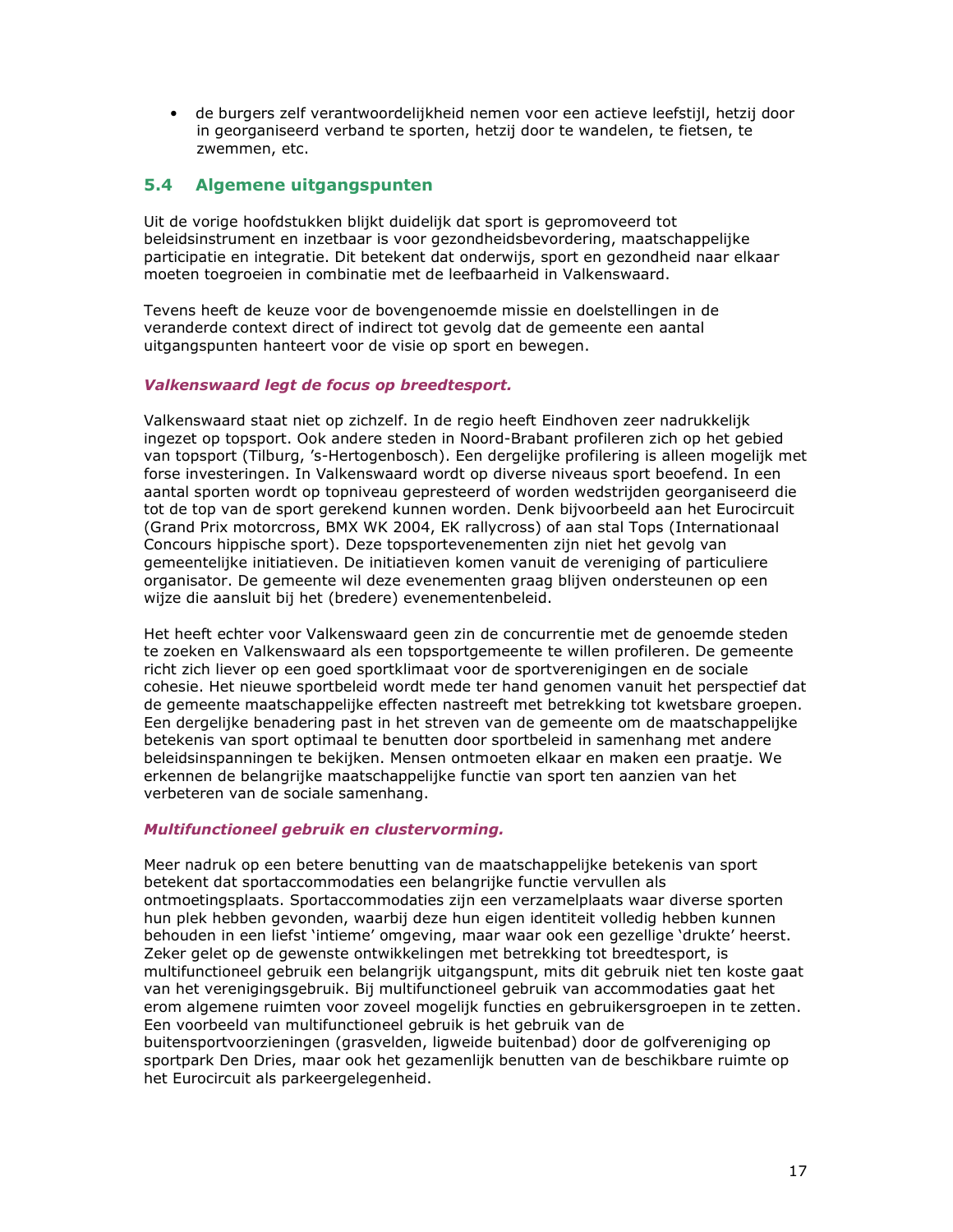Naast multifunctioneel gebruik zien we in Nederland ook een tendens van clustervorming. Clustervorming heeft betrekking op het samenvoegen van meerdere (soortgelijke) functies op één locatie of in één bouwkundige eenheid. Hierdoor kunnen bijvoorbeeld verenigingen die actief zijn in een bepaalde sporttak gezamenlijk gebruik maken van dezelfde voorzieningen. Zo zijn in Valkenswaard meerdere verenigingen actief in de voetbal- en de tennissport, die alle beschikken over een eigen accommodatie. Het is niet vanzelfsprekend dat dit op de lange termijn zo kan blijven. Hiermee is niet gezegd dat de gemeente de verenigingen binnen nu en enkele jaren wil aanzetten tot samenvoeging. Het belang richt zich op de vraag, hoe de kwaliteit van het aanbod in de toekomst in stand kan worden gehouden. Een breed, optimaal gebruik van accommodaties kan daaraan bijdragen, brengt daarnaast extra sociale controle met zich mee en stimuleert de samenwerking tussen partijen.

### Focus op gezamenlijke belangen.

Bij de behandeling van de begroting 2011 in de gemeenteraad is nog eens expliciet duidelijk geworden dat de financiële situatie de gemeente Valkenswaard noopt tot keuzes. Ook in het kader van deze visie zal blijken dat de te nemen maatregelen veel meer financiële middelen vragen dan er beschikbaar zijn. Dit dwingt de gemeente vroegtijdig en veel nadrukkelijker de samenwerking te zoeken met alle betrokkenen. Hoe kunnen we samen het gewenste resultaat voor elkaar krijgen ? Zijn er creatieve oplossingen denkbaar die wél realistisch zijn ? Pragmatisch en creatief zijn sleutelbegrippen om resultaat te boeken, want zonder geld, geen nieuwe ontwikkeling. Dit hoeft niet te betekenen dat we op voorhand de stip van de horizon afhalen en onze ambities neerwaarts bijstellen. De doelen blijven overeind. De focus moet helder blijven.

De financiële positie van de gemeente maakt het noodzakelijk open te staan voor investeringen door derden. Waar mogelijk en verantwoord wil de gemeente particulier initiatief stimuleren. Dus zal de gemeente onderzoeken of er maatschappelijke partners zijn die willen investeren in maatschappelijk vastgoed. Dit laatste zal geen investeerder opleveren voor grote sportaccommodaties, maar de gemeente zal moeten overwegen om andere (wijk-) voorzieningen te combineren met gewenste oplossingen voor sportaccommodaties die qua omvang passen in een wijk en een meerwaarde kunnen opleveren voor de leefbaarheid en levendigheid van die wijk. Wellicht zijn maatschappelijke partners daardoor bereid mede te investeren. De kansen die zich voordoen, moeten worden benut.

De gemeente vraagt andere partijen dus nadrukkelijk om mee te denken met de gemeente, kansen te onderkennen en te benutten en de samenwerking te bevorderen. Daarvoor doet de gemeente enerzijds een beroep op de eigen verantwoordelijkheid van partners en burgers. Anderzijds dienen partijen zich daarbij mede te focussen op de collectieve belangen, want dáár kan wat bereikt worden, dáár ligt de gemeenschappelijkheid.

### Geen onderscheid in basissport- en niet basissportvoorzieningen

Diverse sportverenigingen vinden het uitgangspunt in het sportbeleid 2003-2007, dat onderscheid wordt gemaakt in basissport- en niet basissportvoorzieningen, onrechtvaardig. Een aantal verenigingen komt door dit onderscheid in aanmerking voor uitbreiding van voorzieningen, terwijl andere verenigingen op grond van dit onderscheid jarenlang wachten op aanpassing of uitbreiding van de sportaccommodatie. Het onderscheid leidt er eveneens toe dat sommige sporten moeten wijken voor uitbreiding van een andere sport. Dit was bijvoorbeeld het geval op sportpark Den Dries bij de uitbreiding van de hockeycapaciteit. Een dergelijk onderscheid past niet meer bij het uitgangspunt om de sportverenigingen optimaal te faciliteren in combinatie met breedtesport. Belangrijk is dan om vanuit de integrale benadering (sport, welzijn, onderwijs) de toegevoegde waarde te beoordelen voor het brede werkveld.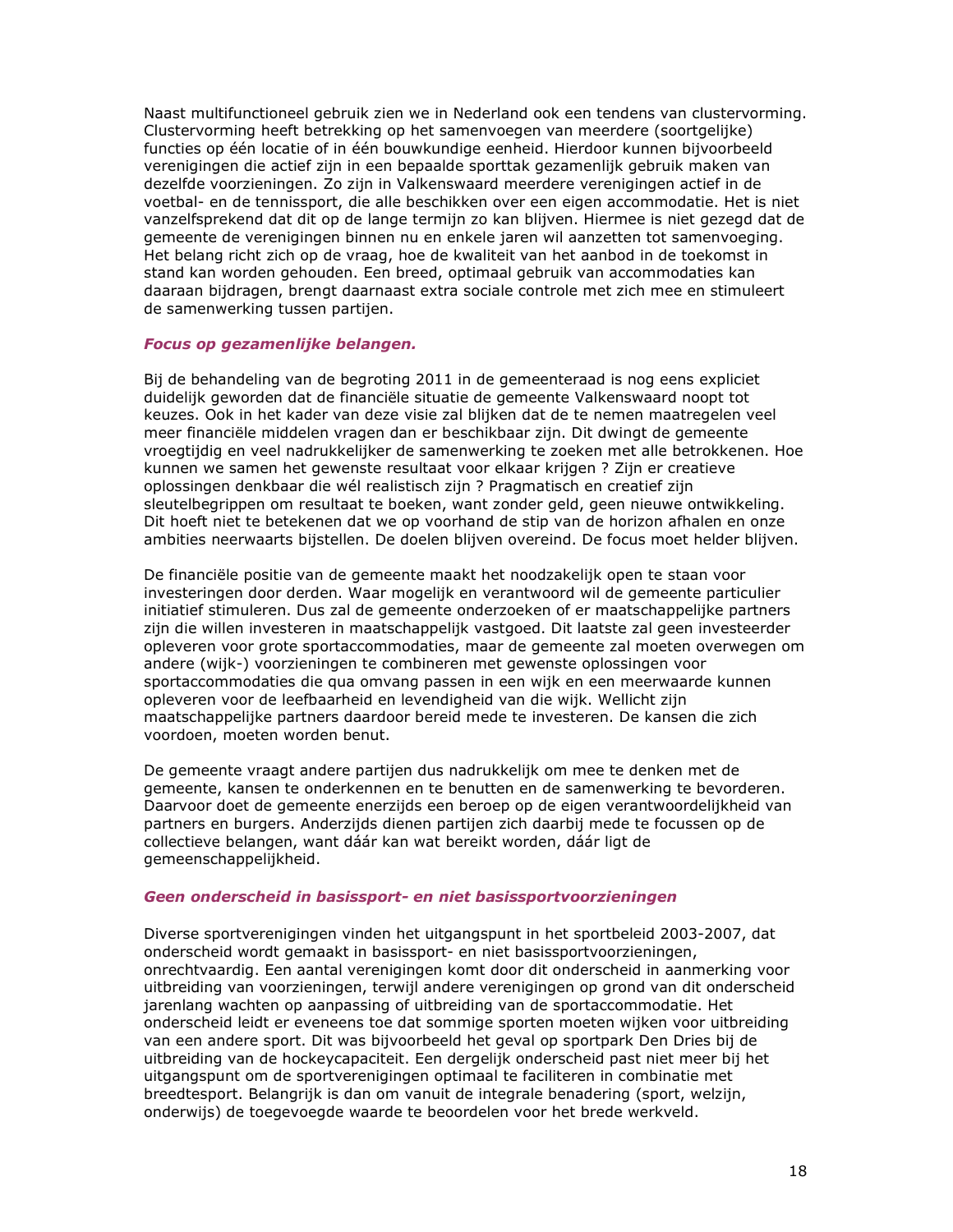Het onderscheid tussen basissport- en niet basissportvoorzieningen zal daarom niet langer deel uitmaken van het sportbeleid in de komende periode.

#### $5.5$ **Monitoring**

In de volgende hoofdstukken zullen voor de beleidsinstrumenten sportstimulering, sportaccommodaties en subsidies en tarieven beleidsambities worden geformuleerd. Om te weten waar we staan zal eerst een nul-meting moeten plaatsvinden. Hiervoor moeten middelen en personele capaciteit worden vrijgemaakt. De eerste meting zal daarom plaatsvinden in 2012.

### De ambities voor het sport- en beweegbeleid wil de gemeente in de komende jaren (laten) monitoren: in 2012 een nul-meting en in 2016 een evaluatie.

De monitoring- en evaluatiewijzer Sport- en Beweegbeleid van het Nederlands Instituut voor Sport & Bewegen (NISB) kan hierbij behulpzaam zijn.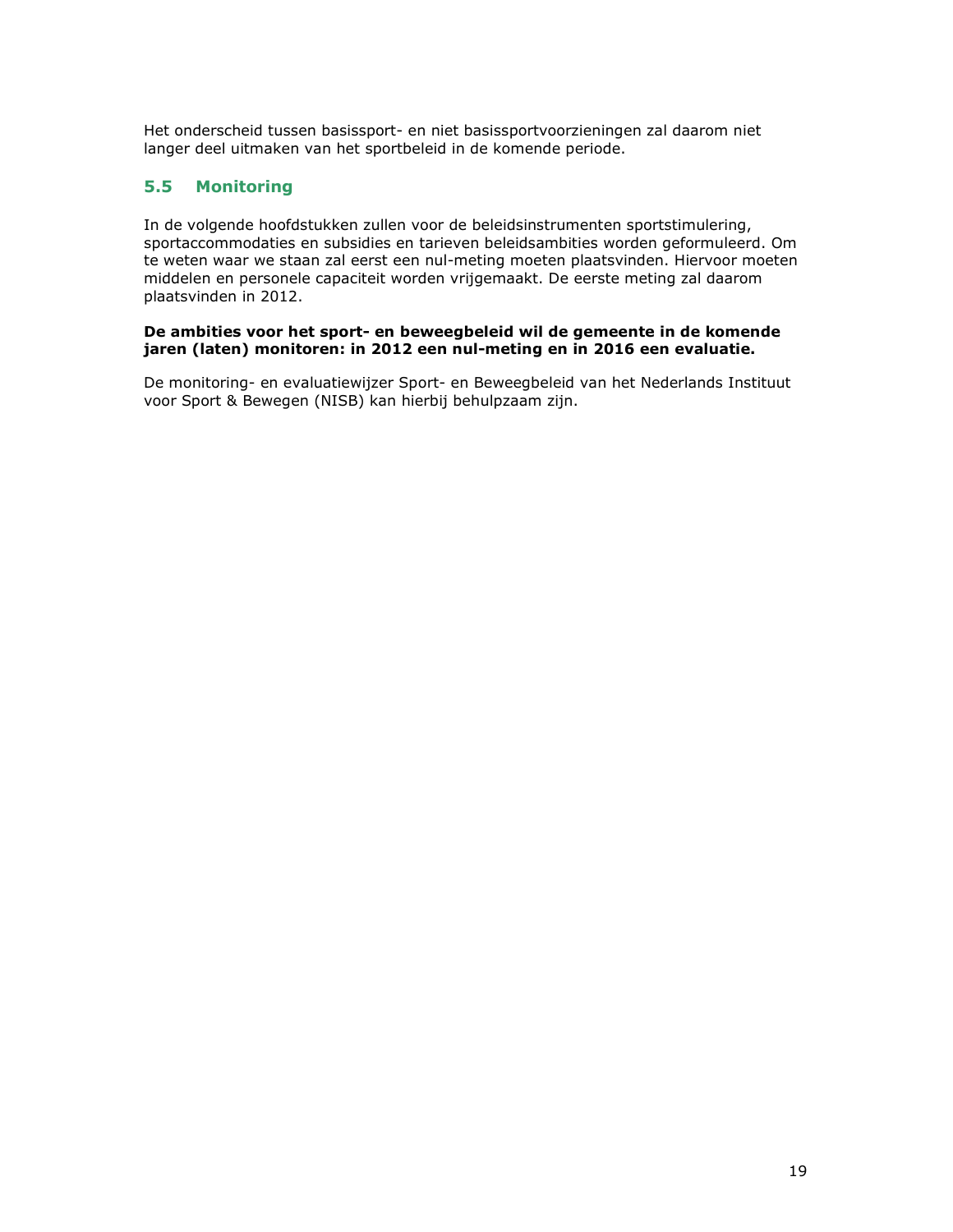#### 6 **Beleidsambities sportstimulering**

De afgelopen jaren zijn de beleidsinitiatieven op het gebied van sport langzaam opgeschoven van accommodatiebeleid naar een beleid gericht op sportontwikkeling en sportstimulering. Met het verschijnen van de Welzijnsvisie is sinds kort de nadruk komen te liggen op de toegevoegde maatschappelijke waarde van sport op de terreinen van gezondheid, onderwijs, wijkaanpak en doelgroepenbeleid. Er ligt dus een basis voor integrale beleidsontwikkeling. Daarom is het van belang intern de samenwerking met andere beleidssectoren te versterken en buiten het gemeentehuis de samenwerking tussen uitvoeringsorganisaties te bevorderen.

In het coalitieprogramma vinden hierover de volgende ambitie terug:

Stimuleren van sportbeoefening door jong en oud, met bijzondere aandacht voor de jeugd en mensen met lichamelijke en/of verstandelijke beperkingen.

De afgelopen jaren heeft de gemeente(raad) bij dreigende bezuinigingen verenigingen in financiële zin nog kunnen ontzien. Dit gebeurde met als doel het laagdrempelig houden van (onder andere) de sport voor de financieel minder daadkrachtige inwoners. Naast deze keuze acht de gemeente bijzondere aandacht voor sportstimulering op zijn plaats voor een aantal specifieke doelgroepen.

#### $6.1$ Sport en bewegen voor de jeugd.

Het huidige sportstimuleringsbeleid in Valkenswaard wordt voor een belangrijk deel mogelijk gemaakt door de tijdelijke stimuleringsregeling Buurt, Onderwijs en Sport, de zgn. BOS-impuls. Tot en met 2011 krijgt Valkenswaard een subsidie van het rijk waarmee de volgende projecten gefinancierd worden:

- Sport4Kidz, gericht op het bevorderen van een gezonde leefstijl voor jeugd van 4-12 jaar
- Sport in de Wijk, gericht op het verbeteren van de leefbaarheid in 't Gegraaf, Borkel en Schaft en in Dommelen voor jeugd van 8-19 jaar
- $\bullet$ Sport2B, gericht op het bevorderen van een gezonde leefstijl voor jeugd van 13-19 jaar.

De eerste resultaten zijn aansprekend. Veel activiteiten, een gevarieerd aanbod, grote deelnemersaantallen en een actief, enthousiast netwerk van samenwerkende organisaties. De lange termijn effecten zijn nu nog niet zichtbaar. Wel zien we een tendens naar blijvende sportdeelname en een gezondere leefstijl.

Continuïteit is mede afhankelijk van de bereidheid van verenigingen om structurele opvang te verzorgen voor deze groepen. Daarvoor is specifieke deskundigheid én capaciteit nodig, die van de vrijwilligers binnen de sportverenigingen niet kan worden verwacht.

Een andere factor die van invloed is op de continuïteit is het vergroten van de kwaliteit van het bewegingsonderwijs. Anders stoppen de aanvoerlijnen vanuit het onderwijs naar de sportverenigingen. De komende jaren willen de gemeente en SG Were Di samen met het basisonderwijs meer sturing gaan geven aan de verdere uitbreiding en verbetering van het bewegingsonderwijs op de scholen in Valkenswaard.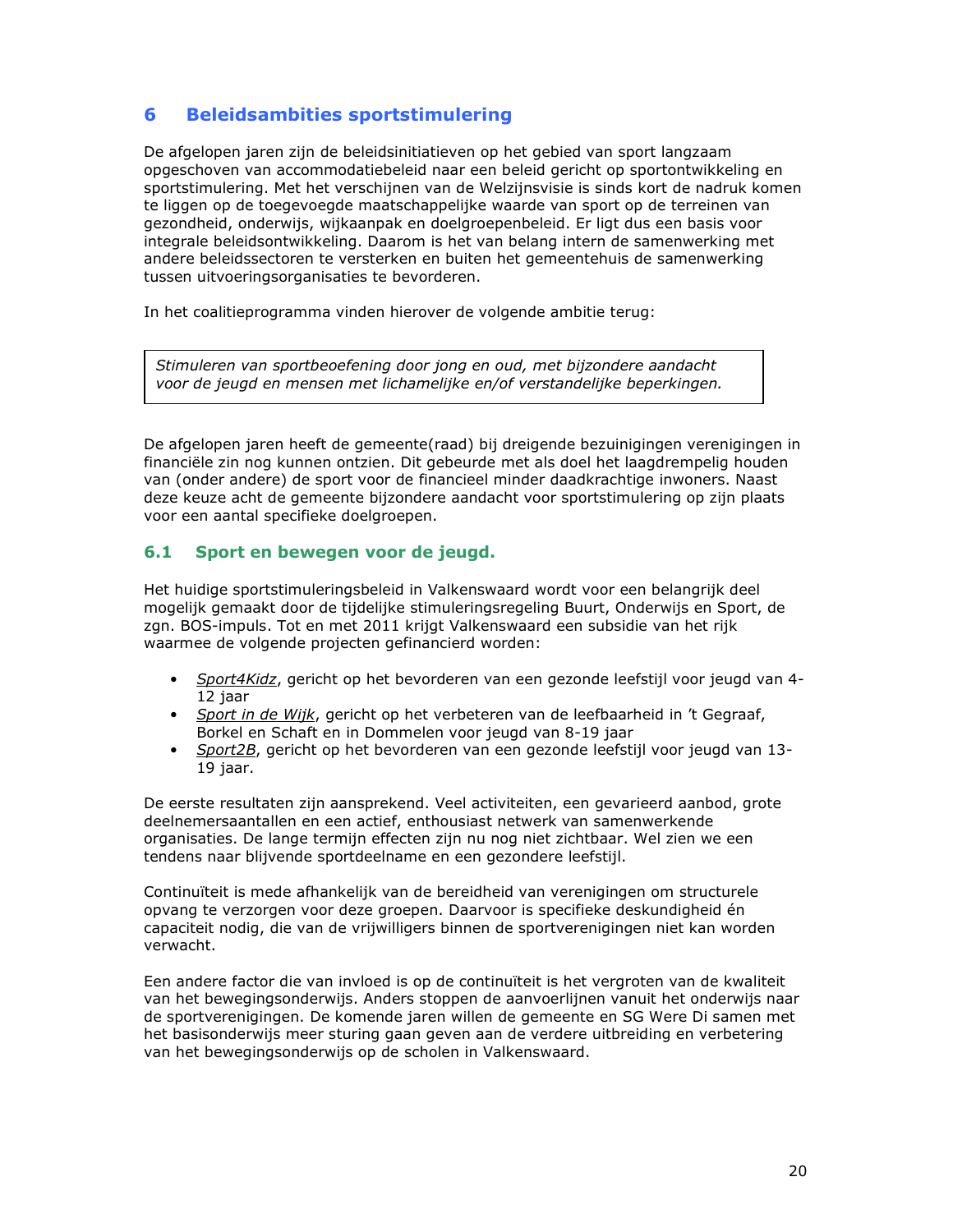### **Beleidsambitie.**

De gemeente richt zich op verbetering en continuïteit van het sport- en beweegaanbod voor de jeugd – met de scholen en verenigingen als belangrijkste belanghebbenden – en wil dit vormgeven door de samenwerking te stimuleren tussen onderwijs en sport en door actief in te spelen op de mogelijkheden die de nieuwe rijkssubsidieregeling biedt: 'Impuls brede scholen, sport en cultuur', ook wel 'Combinatiefuncties' genoemd.

### Wat is er voor nodig om de beleidsambitie te realiseren ?

### Sport en primair onderwijs.

De huidige inzet en kwaliteit van groepsleerkrachten kan beter. Voor de basisscholen geldt sinds 2005 dat studenten van de Pedagogische academie voor bij afstuderen niet meer automatisch de bevoegdheid voor bewegingsonderwijs krijgen. Om de gymles te mogen geven vanaf groep 3, is een aparte bevoegdheid nodig, waarvan de kosten voor rekening van het onderwijsinstituut komen. Mede daardoor dreigt een tekort aan bevoegde docenten voor het basisonderwijs. Op 9 van de 12 basisscholen in Valkenswaard zijn geen vakleerkrachten lichamelijke opvoeding actief en worden de lessen lichamelijke opvoeding verzorgd door groepsleerkrachten. Daarmee hangt het niveau van de lessen in belangrijke mate af van het enthousiasme en de vaardigheden van de groepsleerkracht. Een belangrijke voorwaarde om kinderen enthousiast te krijgen en te houden voor sporten en bewegen is de professionaliteit van de persoon die hen hiermee in aanraking brengt.

### Beoogd effect.

Verbetering van de kwaliteit en een betere borging van het bewegingsonderwijs op de basisscholen.

### Rol primair onderwijs.

Het primair onderwijs zet zich in voor extra menskracht ten behoeve van een betere borging van het bewegingsonderwijs.

### Rol gemeente.

De gemeente is een alliantie aangegaan met onderwijsinstellingen als ROC en Fontys, zodat met de inzet van stagiaires de kwantiteit en de kwaliteit van het bewegingsonderwijs naar een hoger niveau kan worden getild. Stagiaires van Fontys (HBO) begeleiden de stagiaires van het ROC (MBO). De gemeente begeleidt, ondersteunt en coördineert het project met betrekking tot de stages en schept voorwaarden om te komen tot permanente leerwerkplaatsen.

### Rol voortgezet onderwijs.

In de uitvoering is ook een taak weggelegd voor SG Were Di, waar de sectie Sport & Bewegen de ambitie en deskundigheid heeft om de scholen voor primair onderwijs in Valkenswaard te ondersteunen. Vakleerkrachten van de sectie Sport & Bewegen begeleiden stagiaires van Fontys.

### Sport en voortgezet onderwijs.

De sectie Sport en Bewegen van Were Di heeft de ambitie de lessen lichamelijke opvoeding anders op te zetten en zoekt daartoe meer samenwerking en afstemming met de aanbieders van bewegingsactiviteiten buiten de school. Zij zoekt daarbij aansluiting bij de bewegingscultuur in Valkenswaard en omgeving enerzijds en de bewegingscultuur, zoals die aanwezig is op de verschillende hogescholen en universiteiten anderzijds.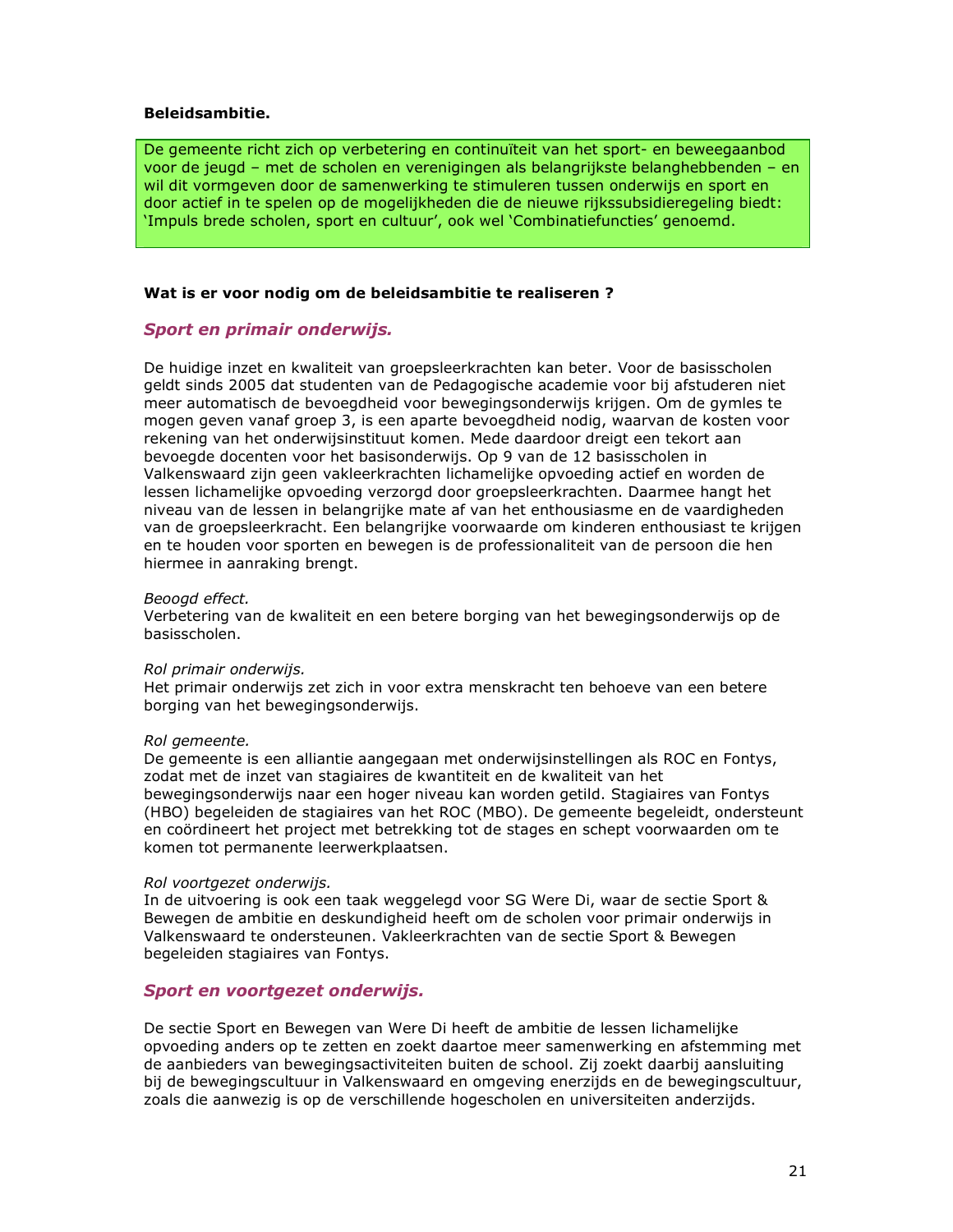Daarnaast wordt aandacht geschonken aan leerlingen met een bewegingsachterstand of andere problemen op dit gebied (bijv. overgewicht).

Gedurende de eerste drie jaren krijgen leerlingen klassikaal les, waarbij de grondvormen van bewegen aan bod komen, alsmede technieken en tactieken van relevante sporten en bewegingsvormen. Vanaf de vierde klas is sprake van een meer leerlinggestuurde organisatie van lessen. De leerlingen kunnen kiezen tussen activiteiten die zij zelf in het kader van hun persoonlijke ontwikkeling op het gebied van sport en bewegen het meest relevant vinden. De keuzemogelijkheden zijn dusdanig gestructureerd, dat leerlingen uit verschillende groepen van aangeboden sporten moeten kiezen (balsport, conditionele sport, outdoorsport, watersport, gymnastische sport, racketsport, verdedigingssport). Hiertoe wordt samenwerking gezocht met externe aanbieders, ingehuurde specialisten en clubtrainers.

### Beoogd effect.

- de leerlingen de 'tools' te bieden om adequaat te kunnen deelnemen aan de  $\bullet$ bewegingscultuur die zij tegenkomen na afloop van het voortgezet onderwijs
- $\bullet$ aandacht voor thema's rondom gezondheid en welbevinden: gezond voedsel, overgewicht, e.d.
- verbreding van zorg voor niet alleen getalenteerde leerlingen naar ook leerlingen met achterstand op het gebied van sport en bewegen
- een ruim aanbod van sport- en bewegingsactiviteiten, waaraan leerlingen op niveau en naar interesse kunnen deelnemen.

### Rol voortgezet onderwijs.

Het voortgezet onderwijs zoekt naar adeguate vormen van bewegingsonderwijs ten behoeve van de sportontwikkeling van leerlingen, aansluitend bij het sportaanbod in Valkenswaard en bij het vervolgonderwijs. Ook worden lessen rondom thema's als gezondheid en beweging georganiseerd. Tevens bestaat de bereidheid het primair onderwijs te ondersteunen en te begeleiden.

### Rol aemeente.

De gemeente stimuleert sportverenigingen een bijdrage te leveren aan programma's voor het bewegingsonderwijs. Daarvoor legt de gemeente zo nodig verbindingen tussen de sportverenigingen en het voortgezet onderwijs.

## **Combinatiefuncties.**

Valkenswaard komt in aanmerking voor (subsidiëring vanuit het Rijk van) 4.1 fte, op voorwaarde dat de gemeente voor minimaal 40% (tot maximaal 60%) cofinanciering zorg draagt. Doelstellingen vanuit deze landelijke subsidieregelingen zijn:

- de (door-)ontwikkeling van naschools sportaanbod voor (brede) scholen.<br>• het versterken van sportverenigingen;
- 
- het intensiveren van de samenwerking tussen (brede) scholen en sportverenigingen;
- het stimuleren van het dagelijks sport- en beweegaanbod voor de jeugd.  $\bullet$

### Na beëindiging van de tijdelijk gefinancierde BOS-impuls wil de gemeente in 2012 overstappen op structurele inzet van deskundigheid in de vorm van 4.1 combinatiefuncties.

De combinatiefunctionarissen zullen de programma's en activiteiten die in het kader van de BOS- impuls zijn geïnitieerd, verder uitbreiden. Hiermee wordt tegelijkertijd een innovatieve, duurzame impuls gegeven aan het bewegingsonderwijs en de traditionele schoolsportactiviteiten.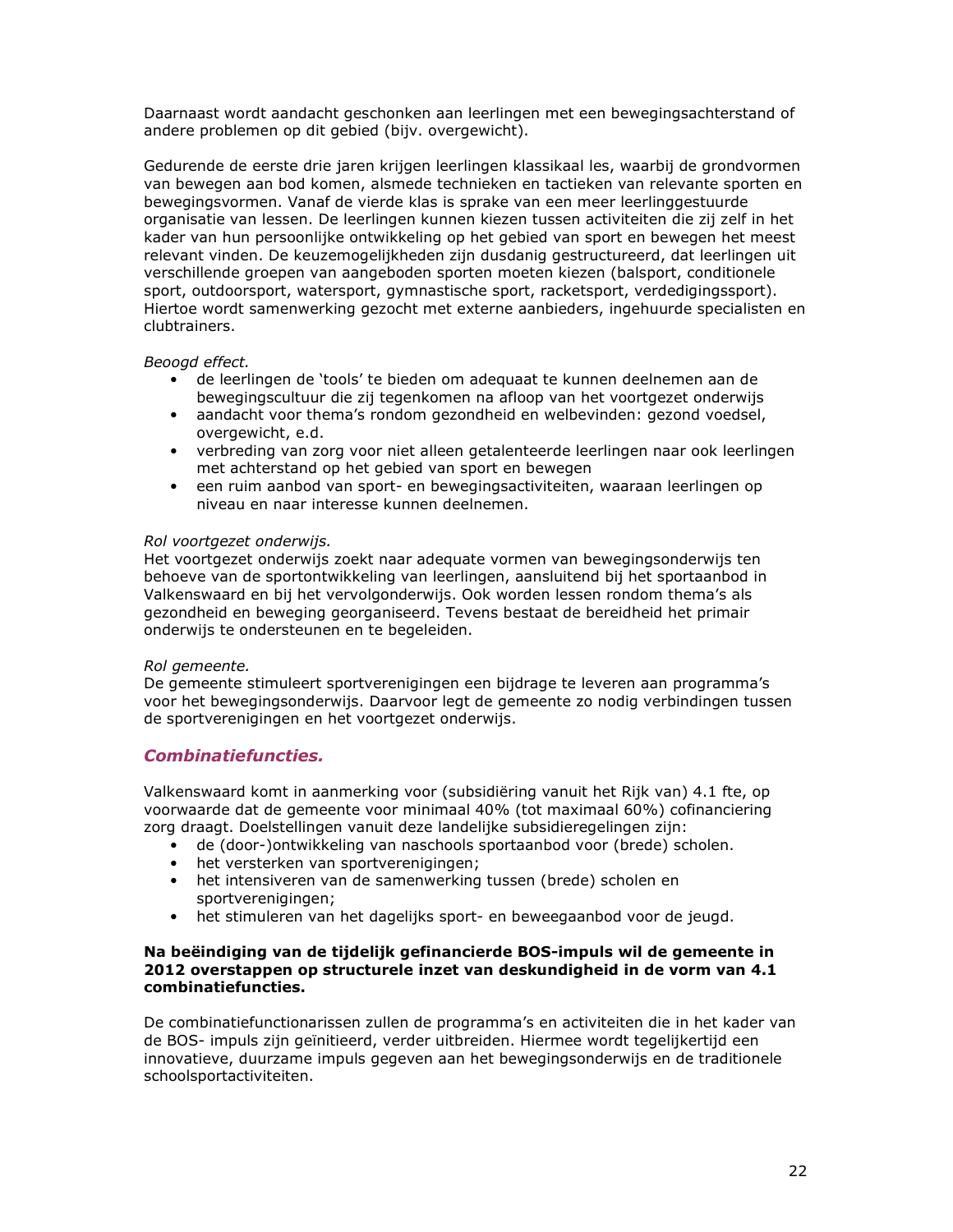Concreet betekent dit, dat de combinatiefunctionarissen op basisscholen waar geen vakleerkracht werkt, bewegingslessen kunnen verzorgen (en op basisscholen waar al wel een vakleerkracht is, deze ondersteunen), de groepsleerkrachten adviseren bij het bewegingsonderwijs, sportverenigingen ondersteunen en contacten leggen met (andere) scholen en commerciële sportaanbieders. Bijvoorbeeld door jeugdtrainingen te geven, of het sporten in de wijken en kernen door jeugdigen te helpen uitbreiden, contacten te onderhouden met BSO-organisaties, en het sportaanbod binnen BSO's te coördineren dan wel ondersteuning te bieden bij de uitvoering.

### Beoogd effect.

- Uitbreiden van het dagelijks sport- en bewegingsaanbod naar alle scholen voor het primaire en voortgezet onderwijs
- $\bullet$ 20% van de verenigingen in Valkenswaard is actief betrokken bij het dagelijks sport- en beweegaanbod op de scholen in Valkenswaard

### Rol onderwijs en sportaanbieders.

De onderwijs- en kinderopvanginstellingen en de (commerciële en niet-commerciële) sportaanbieders leveren een actieve bijdrage aan de ontwikkeling van een dagelijks sport- en beweegaanbod voor de jeugd, zowel binnen als buiten de reguliere schooltijden.

### Rol gemeente.

De gemeente is initiatiefnemer. De gemeente draagt zorg voor een structurele inzet van deskundigheid in de vorm van combinatiefuncties. Daarbij treedt de gemeente in overleg met de schoolbesturen en de Sportraad over de meest adequate inzet van de combinatiefuncties.

### Betrokkenen.

Primair onderwijs, SG Were Di, sportverenigingen, Sportraad, commerciële organisaties/sportaanbieders, organisaties voor kinderopvang en buitenschoolse opvang

#### $6.2$ Sport en bewegen voor senioren

De ouderen als doelgroep van het sportbeleid zullen de komende jaren - alleen al vanwege het tegengaan van bewegingsachterstand en overgewicht – aandacht blijven vragen. We zien in Valkenswaard het verschijnsel van 'dubbele vergrijzing': het aandeel ouderen binnen het totaal van de bevolking neemt toe én de gemiddelde leeftijd stijgt. De afgelopen jaren zijn veel meer senioren (55+ ers) gaan sporten. Op veel plaatsen zijn tal van seniorengroepen actief. Het bewegingsaanbod voor senioren en ouderen is aanzienlijk verbreed.

### **Beleidsambitie.**

De gemeente houdt rekening met de gevolgen van de dubbele vergrijzing voor de sport door de komende jaren voor de groep senioren (55 +) te stimuleren dat de verenigingen een passend aanbod en / of speciale arrangementen gaan ontwikkelen, al of niet in onderlinge samenwerkingsverbanden.

### Wat is er voor nodig om de beleidsambitie te realiseren ?

Belangrijk is een aanpak op het niveau van wijken en kernen, omdat voor deze doelgroep bereikbaarheid, beschikbaarheid en toegankelijkheid van voorzieningen cruciaal zijn. Meer dan nu het geval is, zouden sportverenigingen zich moeten openstellen voor sportende ouderen en speciale arrangementen moeten ontwikkelen om ouderen een op hun behoeften aangepast aanbod te kunnen doen. In het bijzonder voor laagdrempelige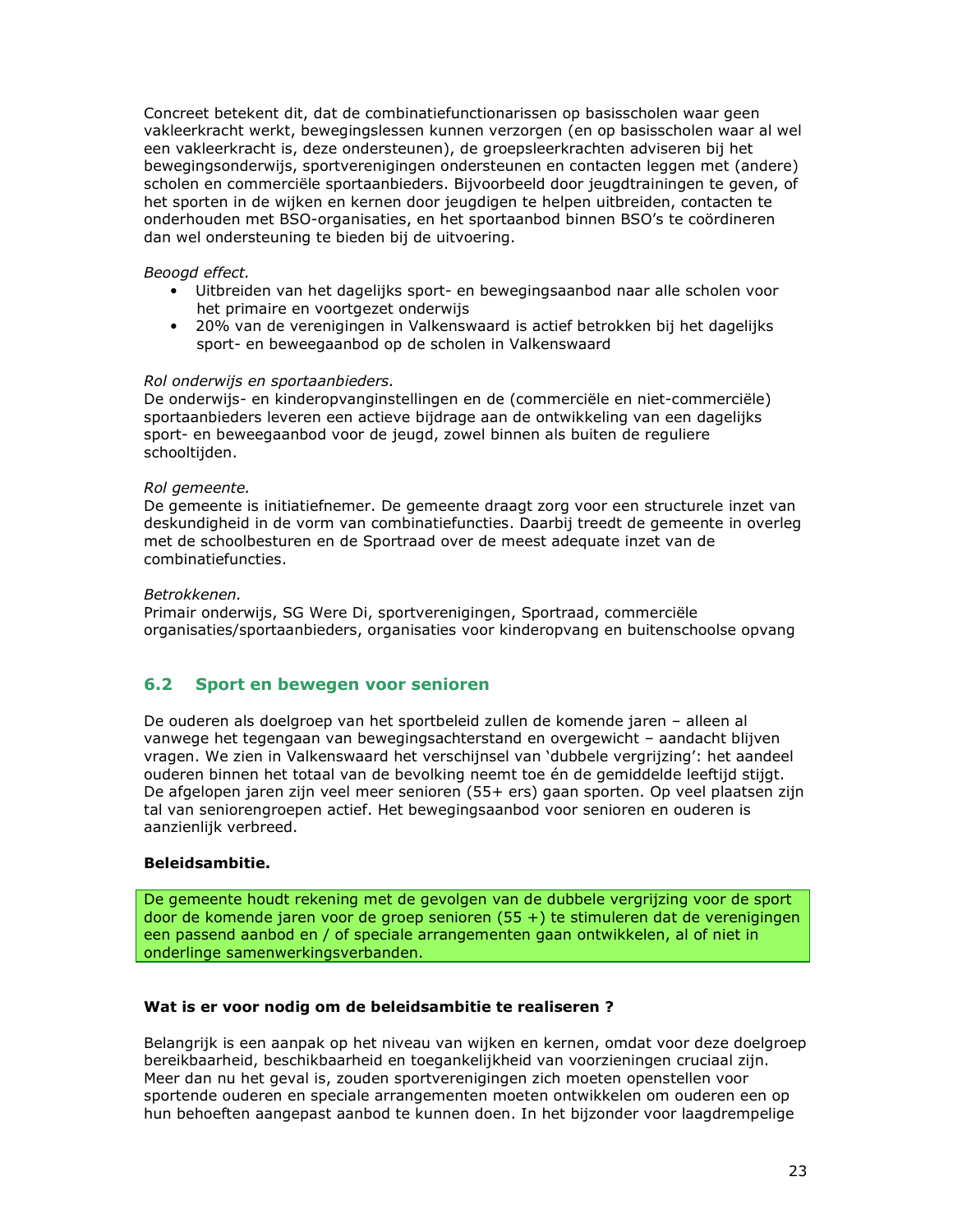takken van sport als gymnastiek, zwemmen, wandelen, fietsen, atletiek, denksporten, jeu de boules en biljarten, zien wij grote kansen. Sportbeoefening in de 21<sup>e</sup> eeuw is allang niet meer een jongmenselijke activiteit, waarin het enkel gaat om competitie en prestatie. Zo is bijvoorbeeld Paladijn in samenwerking met het Senioren Beraad Valkenswaard gestart met initiatieven als wandelen in de wijk, GALM en fifty-fit.

Naast de benadering op wijk- en kernniveau biedt sportpark den Dries uitstekende mogelijkheden om meer senioren (buiten) aan het sporten / bewegen te krijgen. Een aantal aanbieders o.a. Valkencourt, de Wedert en de daar gehuisveste sportverenigingen richten zich al op deze doelgroep. Ook het gebied werkt mee: wandel- en fietspaden doorkruisen het park; vanaf het sportpark is een aantrekkelijke looproute te volgen naar het dichtbijgelegen bosgebied.

### Beoogd effect.

In 2016 is het aantal sportverenigingen dat in Valkenswaard activiteiten voor de groep senioren (55+) ontplooit met 25% toegenomen.

### Rol sportaanbieders.

Van de (commerciële en niet-commerciële) sportaanbieders wordt verwacht dat zij een actieve bijdrage leveren aan de ontwikkeling van een dagelijks sport- en beweegaanbod voor de groep senioren (55+).

### Rol gemeente.

De gemeente is initiatiefnemer. De gemeente bouwt bestaande subsidieregelingen om tot regelingen die verenigingen stimuleren tot het nemen van initiatieven om groepen senioren (55+) een sport- en beweegaanbod te doen.

### Betrokkenen.

Sportverenigingen, Seniorenbelang Valkenswaard, Paladijn

#### $6.3$ **Aangepast sporten**

De gemeente kent een grote waarde toe aan het sporten door mensen met een lichamelijke en/of verstandelijke beperking. Tot deze sporters rekenen we actieve sporters met:

- een auditieve beperking (doven en slechthorenden);
- een visuele beperking (blinden en slechtzienden):
- een lichamelijke beperking (al dan niet rolstoelgebruikend); L.
- een verstandelijke beperking;  $\overline{a}$
- een chronische aandoening.  $\overline{a}$

De gemeente wil het aangepast sporten blijvend stimuleren vanwege de vele positieve maatschappelijke effecten die het sporten door mensen met een beperking opleveren. Denk hierbij aan de algemene gezondheidsbevordering, de mogelijkheid om sociaal isolement te doorbreken en het verhogen van de weerbaarheid: fysiek en mentaal.

### **Beleidsambitie.**

Het beleid richt zich de komende jaren op toeleiding van mensen met een lichamelijke en/of verstandelijke beperking naar sportverenigingen of andere sportorganisaties. De gemeente zal verenigingen of organisaties faciliteren, die deze sporters uit Valkenswaard in staat stellen om sport te beoefenen.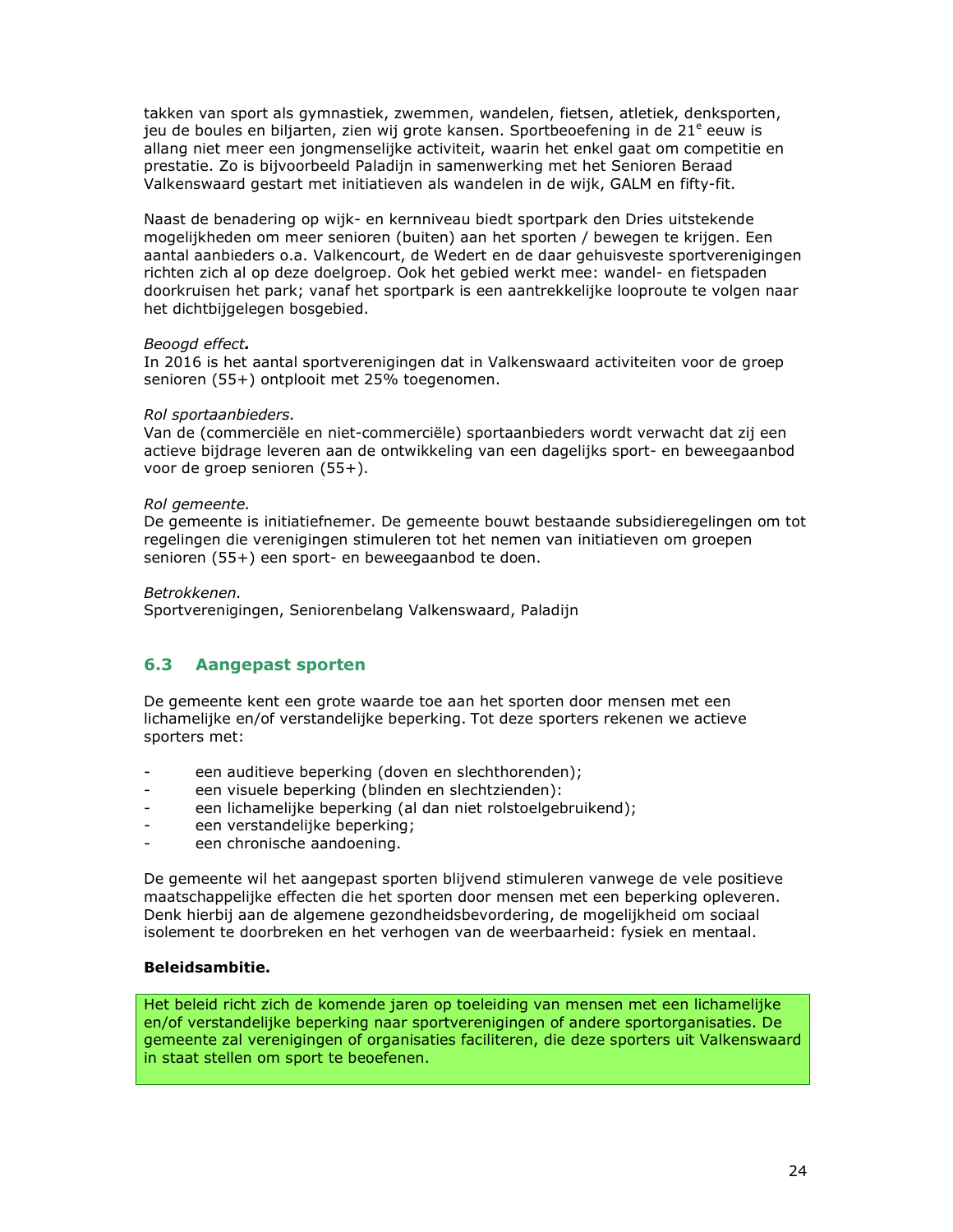### Wat is er voor nodig om de beleidsambitie te realiseren ?

Een plezierige kennismaking met sport en bewegen is de eerste stap naar blijvende sportbeoefening. Het Platform Gehandicapten Valkenswaard en de Wmo-Adviesraad hebben tal van nuttige aanbevelingen gegeven, variërend van toegankelijk maken van voorzieningen, organisatorische integratie, subsidiëring van activiteiten tot het verstrekken van individuele vergoedingen in het kader van de Wmo.

Uit landelijk onderzoek (2008) blijkt dat sportdeelname van mensen met een beperking weliswaar toeneemt, maar nog steeds ca 20% achterblijft bij mensen die geen beperking hebben. Die cijfers zullen voor Valkenswaard, zo nemen wij aan, niet wezenlijk verschillen. Alle aanleiding om het sporten door inwoners van Valkenswaard met een lichamelijke en/of verstandelijke beperking blijvend te stimuleren.

### Beoogd effect.

In 2016 zijn is de sportdeelname van mensen met een lichamelijke en/of verstandelijke beperking toegenomen tot een (kwantitatief) vergelijkbare sportdeelname als van mensen zonder lichamelijke en/of geestelijke beperking (naar de huidige stand van zaken een toename van 20%).

### Rol sportaanbieders:

De (commerciële en niet-commerciële) sportaanbieders leveren een actieve bijdrage aan de ontwikkeling van een dagelijks sport- en beweegaanbod voor de groep mensen met een lichamelijke en/of verstandelijke beperking.

### Rol gemeente.

De gemeente is initiatiefnemer. De gemeente bouwt bestaande subsidieregelingen om tot regelingen die sportverenigingen en andere organisaties stimuleren tot het nemen van initiatieven voor aangepaste sportbeoefening door gehandicapten.

### Betrokkenen.

Platform Gehandicapten Valkenswaard, sportverenigingen en andere organisaties in de Kempen.

#### Bestrijding Overgewicht en bewegingsachterstanden  $6.4$

Uit de jaarlijkse monitors van de GGD Brabant Zuidoost komt een verontrustend hoog percentage naar voren van Valkenswaardse inwoners die met overgewicht te kampen hebben. Voor de groep 12 - 18 jarigen is dat 7%, voor de groep 19 - 64 jaar 47% en voor de groep ouder dan 65 zelfs 60%.

### **Beleidsambitie.**

De gemeente wil een actief beleid voeren om overgewicht en bewegingsachterstanden bij de Valkenswaardse bevolking tegen te gaan.

### Wat is er voor nodig om de beleidsambitie te realiseren ?

Bewezen is dat de combinatie gezonde voeding en een actieve leefstijl preventief gunstig werkt bij overgewicht en diabetes. Het is dus zaak onze inwoners aan het bewegen te krijgen en goed voor te lichten. We zien een taak weggelegd voor de scholen bijvoorbeeld door het ontwikkelen van speciale lespakketten en het organiseren van gezonde beweegweken. De commerciële sportaanbieders kunnen een nuttige rol vervullen in het bereiken van andere doelgroepen dan de jeugd.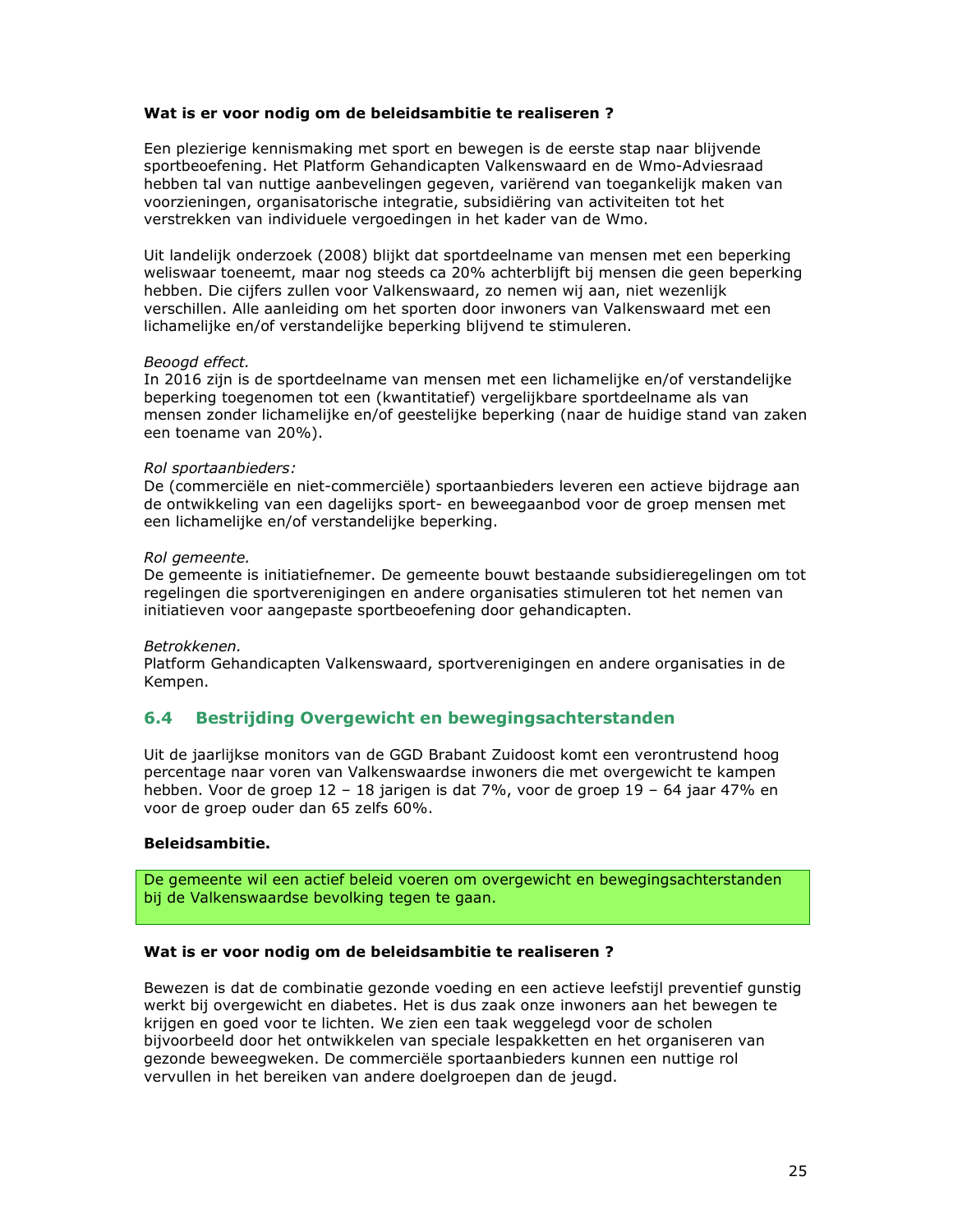### Beoogd effect.

In 2016 is het percentage inwoners dat aan overgewicht lijdt gedaald met 5%

### Rol sportaanbieders:

De (commerciële en niet-commerciële) sportaanbieders leveren een actieve bijdrage aan de ontwikkeling van een dagelijks sport- en beweegaanbod voor mensen met overgewicht of een bewegingsachterstand.

### Rol aemeente.

De gemeente is initiatiefnemer. De gemeente bouwt de bestaande subsidieregelingen om tot regelingen om (niet-commerciële) initiatieven te ondersteunen die erop gericht zijn om overgewicht te bestrijden.

### Betrokkenen.

GGD Brabant Zuidoost, scholen, commerciële sportaanbieders, sportverenigingen.

#### $6.5$ **Ondersteuning sportverenigingen**

Valkenswaard heeft voordeel bij goed functionerende sportverenigingen. In de clubhuizen, de kleedkamers, op de sportvelden en in andere sportaccommodaties zien we plezier, beleving, teamspirit, betrokkenheid en binding. Allemaal factoren waardoor sportverenigingen gezien worden als één van de weinig overgebleven hechte sociale structuren in een sterk geïndividualiseerde samenleving. Daarom hecht de gemeente grote waarde aan het goed functioneren van de circa 100 sportverenigingen. Hun bestaansrecht staat of valt met de kwaliteit van hun sportaanbod en daarbij behorende randvoorwaarden. Verenigingen zijn daarbij afhankelijk van voldoende vrijwilligers die op hun taak berekend zijn. We zien echter een afnemende bereidheid van vrijwilligers om zich in te zetten; iets wat ons zorgen baart.

De sportverenigingen hebben dus baat bij stimulansen op bestuurlijk/organisatorisch vlak. Daar ligt een belangrijk deel van de vrijwilligersproblemen. Het feit dat de gemeente de sportverenigingen een belangrijke maatschappelijke functie toekent impliceert een taakverzwaring voor de vrijwilligers. Voor zover zij niet over de vereiste competenties beschikken, ziet de gemeente het als haar taak ze daarmee toe te rusten. Bijvoorbeeld door het inzetten van combinatiefuncties, stageplaatsen en permanente leerwerkplaatsen. Met goed kader en een goed bestuur is het goed samenwerken en ontstaan meer garanties voor een adequate uitvoering van het sportbeleid, zowel voor de gemeente als voor de sportverenigingen.

Ook de huidige coalitie hecht grote waarde aan een goede ondersteuning, getuige het coalitieprogramma:

Ondersteuning wordt geboden bij het zoeken naar oplossingen voor tekorten aan voldoende kader voor de aansturing van de verenigingen en organisaties. Verenigingen krijgen, indien gewenst en noodzakelijk, actieve ondersteuning bij het scholen van het bestaande kader en bij het vinden van nieuw kader (o.a. actieve rol vrijwilligerscentrale, sportraad).

### **Beleidsambitie.**

De gemeente wil, samen met de Sportraad en de sportverenigingen, op basis van een goede analyse komen tot adequate oplossingen voor de knelpunten die verenigingen ervaren bij het behouden en verwerven van voldoende kader en vrijwilligers. Binnen deze context wil de gemeente de samenwerking tussen de verenigingen stimuleren.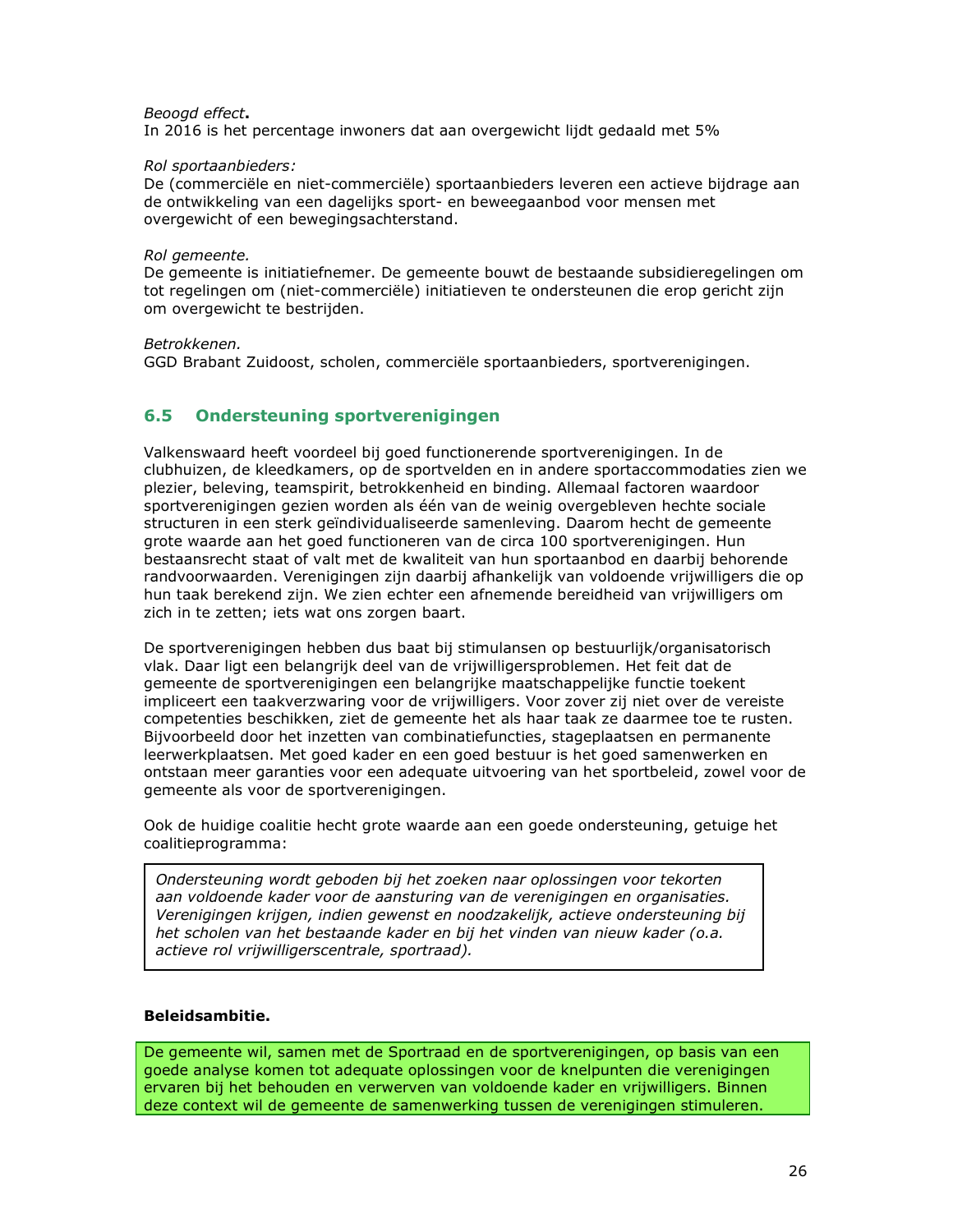### Wat is er voor nodig om de beleidsambitie te realiseren?

De gemeente voorziet al in een aantal stimuleringsmaatregelen. Zo is er een steunpunt en informatiepunt vrijwilligerswerk (Paladijn), voor alle vrijwilligers is een collectieve verzekering afgesloten en er zijn subsidies voor deskundigheidsbevordering. Verder heeft de gemeente in 2011 een vrijwilligersbeleid opgesteld en een uitvoeringsprogramma voor 2011. Hierin wordt o.a. voorgesteld op lokaal niveau een beursvloer op te zetten en een website te introduceren speciaal gericht op vrijwilligerswerk.

Om tot adequate oplossingen te komen voor de sport is het aanvullend verstandig te analyseren welke knelpunten er spelen en met welke oorzaken. Vanuit deze analyse binnen het beleidsveld sport kan vervolgens input worden geleverd binnen het bredere traject voor vrijwilligerswerk, waarbij gewerkt wordt met jaarlijkse uitvoeringsplannen. Op dit moment is de vertegenwoordiging van de sportraad in de klankbordgroep voor vrijwilligersbeleid niet adequaat verankerd.

De gemeente wil ook de samenwerking tussen verenigingen stimuleren. Door schaalvergroting en samenvoeging van activiteiten kunnen verenigingen efficiencywinst boeken. Niet alleen kan winst worden geboekt op het vlak van gezamenlijke inkoop of gezamenlijk beheer, bij verdergaande samenwerking kunnen ook ondersteunende taken worden samengevoegd. Samenwerking kan echter niet worden afgedwongen. De wil om resultaat te bereiken en draagvlak zijn belangrijke factoren. Daarom heeft de gemeente al een paar bijeenkomsten geïnitieerd voor enkele takken van sport (waarin meerdere verenigingen actief zijn) met als thema : hoe zien verenigingen de toekomst en welke rol kan samenwerking daarin vervullen ? De gemeente zal dit onderwerp in de komende jaren met enige regelmaat blijven aanroeren.

### Beoogd effect.

Het aantal niet ingevulde posities bij sportverenigingen in kader- en vrijwilligersfuncties is in 2016 gedaald met 25%

### Rol gemeente.

De gemeente is initiatiefnemer. De gemeente treedt in overleg met de Sportraad om te komen tot een goede analyse van de knelpunten en oorzaken. Op basis daarvan kunnen mogelijke oplossingen als input worden aangedragen bij het uitvoeringsprogramma voor vrijwilligersbeleid of, zo nodig, tot separate actie leiden. De gemeente bouwt op basis van de analyse en mogelijke oplossingen de bestaande subsidieregelingen om tot regelingen die ingezet kunnen worden voor verenigingsondersteuning, samenwerkingsinitiatieven en deskundigheidsbevordering.

### Rol sportaanbieders:

Bij de sportverenigingen zit de kennis van de praktijk. Zij leveren de input voor de analyse van knelpunten bij het behouden en werven van voldoende kader en vrijwilligers. Zij toetsen ook de haalbaarheid van de gekozen oplossingen.

### Rol Sportraad.

De Sportraad adviseert over het te volgen proces om te komen tot een goede analyse. Zij spoort de verenigingen aan de gevraagde input te leveren en toetst eventuele oplossingen op te verwachten haalbaarheid en effectiviteit. Daarnaast ziet de gemeente een actieve rol weggelegd voor vertegenwoordiging van de sportraad in de klankbordgroep voor het vrijwilligersbeleid.

### Betrokkenen.

Sportverenigingen, Sportraad, klankbordgroep vrijwilligersbeleid.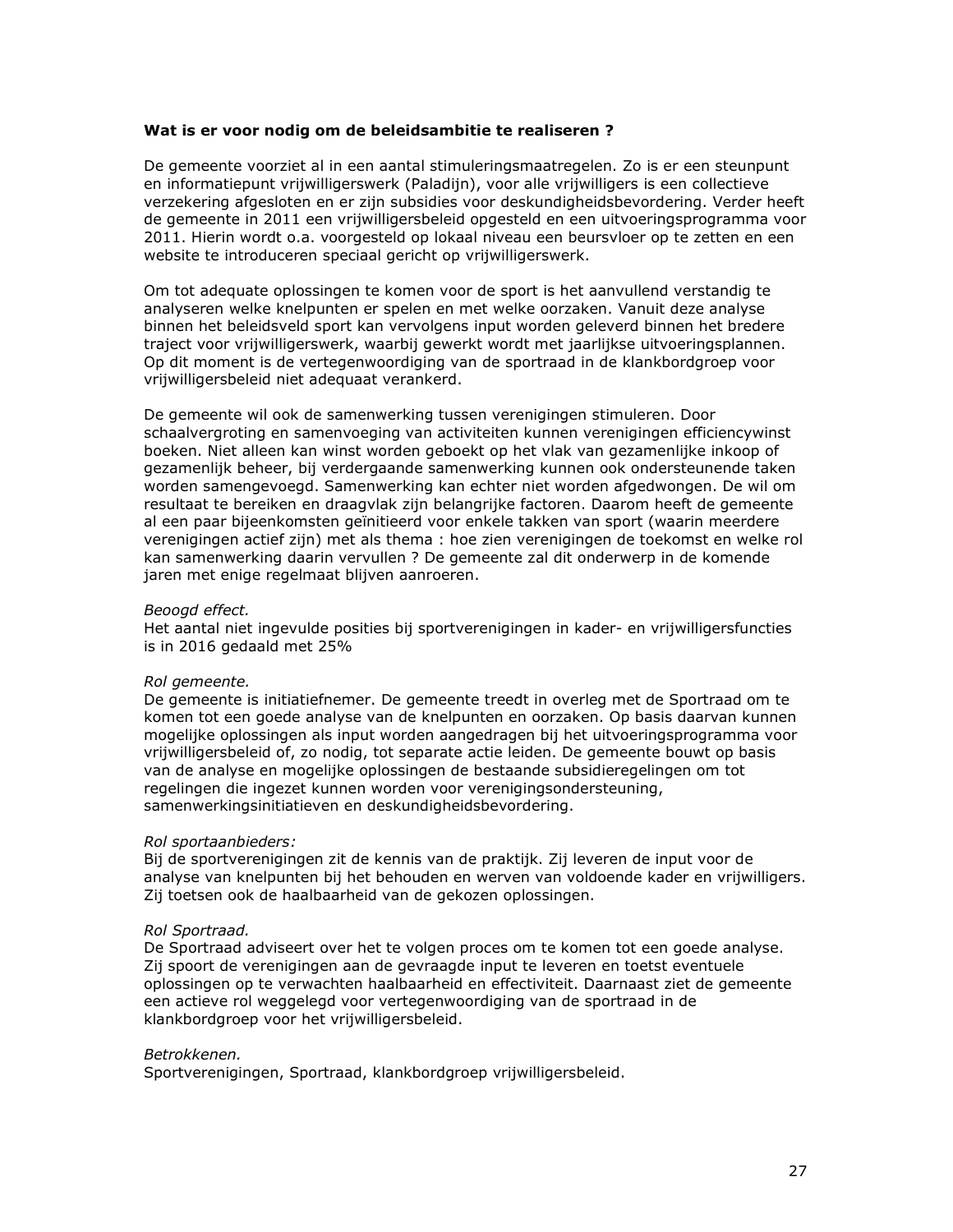#### $\overline{\phantom{a}}$ **Beleidsambities sportaccommodaties**

Om de gestelde ambities waar te kunnen maken moeten de voorzieningen kwalitatief op orde zijn. De Welzijnsvisie geeft aan dat er een netwerk van voorzieningen moet zijn, waarin samenhang zit en waarin die voorzieningen bereikbaar, betaalbaar en toegankelijk moeten zijn.

In de afgelopen jaren heeft de gemeente plannen gemaakt voor de doorontwikkeling en upgrading van Den Dries met een uitbreiding en upgrading van de hockeyaccommodatie en een upgrading van een voetbalgrasveld tot een kunstgrasveld. Binnen de mogelijkheden zijn de golfvoorzieningen behouden, maar heeft de golfvereniging per saldo ruimte moeten prijsgeven.

Valkenswaard is inmiddels verrijkt met de schoolcampus van Were Di waarin een moderne binnensportaccommodatie is opgenomen. Valkencourt heeft geïnvesteerd in een accommodatie die inspeelt op individuele sportbeoefening en fitness.

Dat wil echter niet zeggen dat voorzieningen op orde zijn.

Vanuit de georganiseerde sport is met name ten aanzien van de sportaccommodaties in Valkenswaard een aantal kritische opmerkingen gemaakt:

- de binnensportaccommodaties voldoen niet aan de kwaliteitseisen, waardoor sportverenigingen moeten uitwijken naar accommodaties buiten Valkenswaard
- het onderscheid in basissport- en niet basissportvoorzieningen is onrechtvaardig • het zwembad vraagt om een standpunt van de gemeente ten aanzien van de
- toekomst
- op sportpark Den Dries is sprake van ruimtelijke druk
- het Eurocircuit vraagt om een toekomstvisie
- er is een duidelijke vraag naar kunstgras vanuit de voetbalverenigingen

### De gemeente wil de komende beleidsperiode inzetten op het tot stand brengen van een eigentijds en kwalitatief goed voorzieningenpakket, samen met de partners die daar belang bij hebben.

Daarvoor zijn investeringen nodig in:

- 1. Kwalitatief goede binnensportaccommodaties
- 2. Een kwalitatief goede zwemaccommodatie
- 3. Multifunctionele voorzieningen op wijkniveau
- 4. Een geoptimaliseerd sportpark den Dries
- 5. Een toekomstbestendig Eurocircuit

#### $7.1$ Kwalitatief goede binnensportaccommodatie

Hoewel de binnensportaccommodaties goed verspreid zijn over de gemeente en elke kern beschikt over een basisvoorzieningen- pakket, schort het aan de kwaliteit van deze accommodaties. De meeste bevinden zich aan het einde van hun levenscyclus en voldoen niet aan de sporttechnische eisen die de sportbonden stellen. De Amundsenhal en de Dennenberg zijn daarvan de duidelijkste voorbeelden. Maar ook meerdere gymlokalen uit de jaren '70 zijn gedateerd en niet meer geschikt voor het moderne bewegingsonderwijs, laat staan voor gebruik door de georganiseerde sport.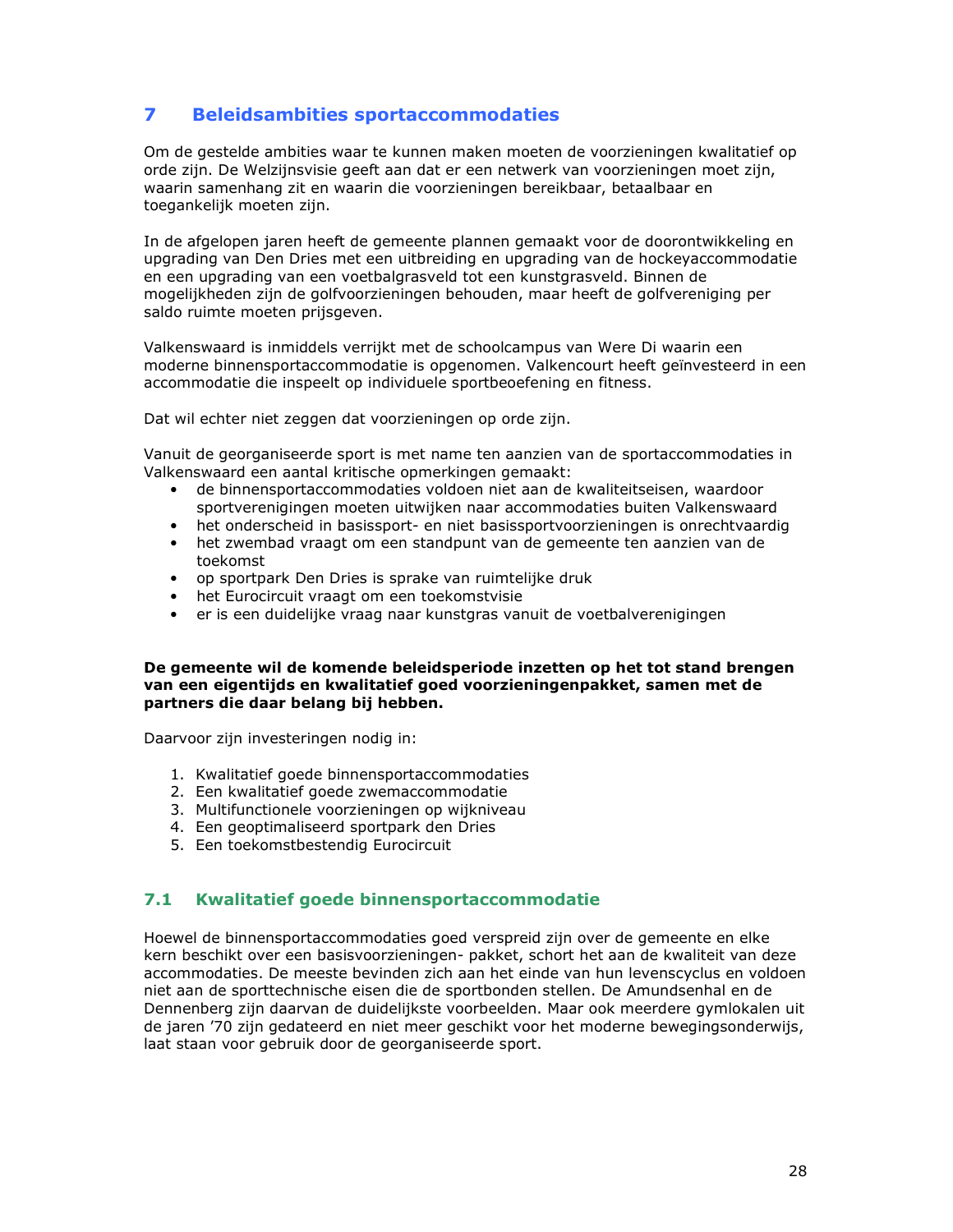Dat de Amundsenhal vervangen moet worden staat buiten kijf: de hal is verouderd en voldoet niet meer aan de sporttechnische eisen van de moderne tijd. Dat geldt evenzeer voor rollerhal De Dennenberg.

De gemeente beschikt behalve de Amundsenhal en rollerhal De Dennenberg over sporthal De Belleman. Deze sporthal is vanwege de beperkte vloerafmeting niet optimaal inzetbaar voor alle sporten (wedstrijden). In de sporthal bij Were Di ontbreekt een tribune en een horecafaciliteit, waardoor deze niet geschikt is voor wedstrijden. Deze kwalitatieve eigenschappen zorgen ervoor dat, ondanks de nodige vloeroppervlakte voor de binnensport, de binnensportaccommodaties in onvoldoende mate kunnen voorzien in de vraag.

Volgens het coalitieprogramma ligt hier ook de hoogste prioriteit:

Eerst een oplossing realiseren voor de accommodatieproblemen van de binnensport en dan pas investeren in verdere uitwerking van de ruimtelijke visie op sportpark Den Dries.

SG Were Di beschikt over een binnensportaccommodatie die, afgezien van tribune en horeca, voldoet aan de sporttechnische kwaliteiten van de huidige tijd. Bovendien bevinden zich in hetzelfde complex behalve een sporthal nog een viertal gymzalen. Er zijn meerdere redenen die ervoor pleiten sportgebruik en onderwijsgebruik te combineren. De samenwerking tussen onderwijs en sport en de wijze waarop de gemeente die samenwerking wil stimuleren zijn al aan bod gekomen in het vorige hoofdstuk. Maar ook uit exploitatietechnisch oogpunt is gecombineerd gebruik door sport en onderwijs van belang. Separate hallen voor onderwijs en voor sport leggen immers een onnodige financiële claim op de gemeente.

### **Beleidsambitie.**

De gemeente streeft naar een snelle en adequate oplossing voor de binnensportaccommodatie. Hierbij streeft de gemeente naar een doelmatig gebruik van het maatschappelijk vastgoed, bijvoorbeeld door onderwijsgebruik en sportgebruik met elkaar te combineren of door gecombineerd gebruik door meerdere sporttakken.

### Wat is er voor nodig om de beleidsambitie te realiseren ?

Er zijn meerdere wegen die naar Rome leiden. Upgrading van het sportcomplex bij SG Were Di met in elk geval een tribune en horecafaciliteit kan al een belangrijke bijdrage leveren aan de bovenstaande beleidsambitie, en daarmee aan de ambitie en doelstellingen van de beleidsvisie sport en bewegen, maar hiervoor is tot dusverre niet gekozen.

Volgens de Structuurvisie verdient een concentratie van georganiseerde sporten op den Dries de voorkeur. Deze locatie bevindt zich op relatief korte afstand van SG Were Di, maar daartussen bevindt zich een drukke verkeersweg. Verder is op sportpark Den Dries sprake van een ruimtelijke druk (zie par. 7.4). S.V. Valkenswaard heeft al in een eerder stadium plannen ontwikkeld voor een zaalvoetbalhal met een multifunctioneel karakter, maar heeft ondersteuning nodig vanuit de gemeente om de hal te kunnen exploiteren.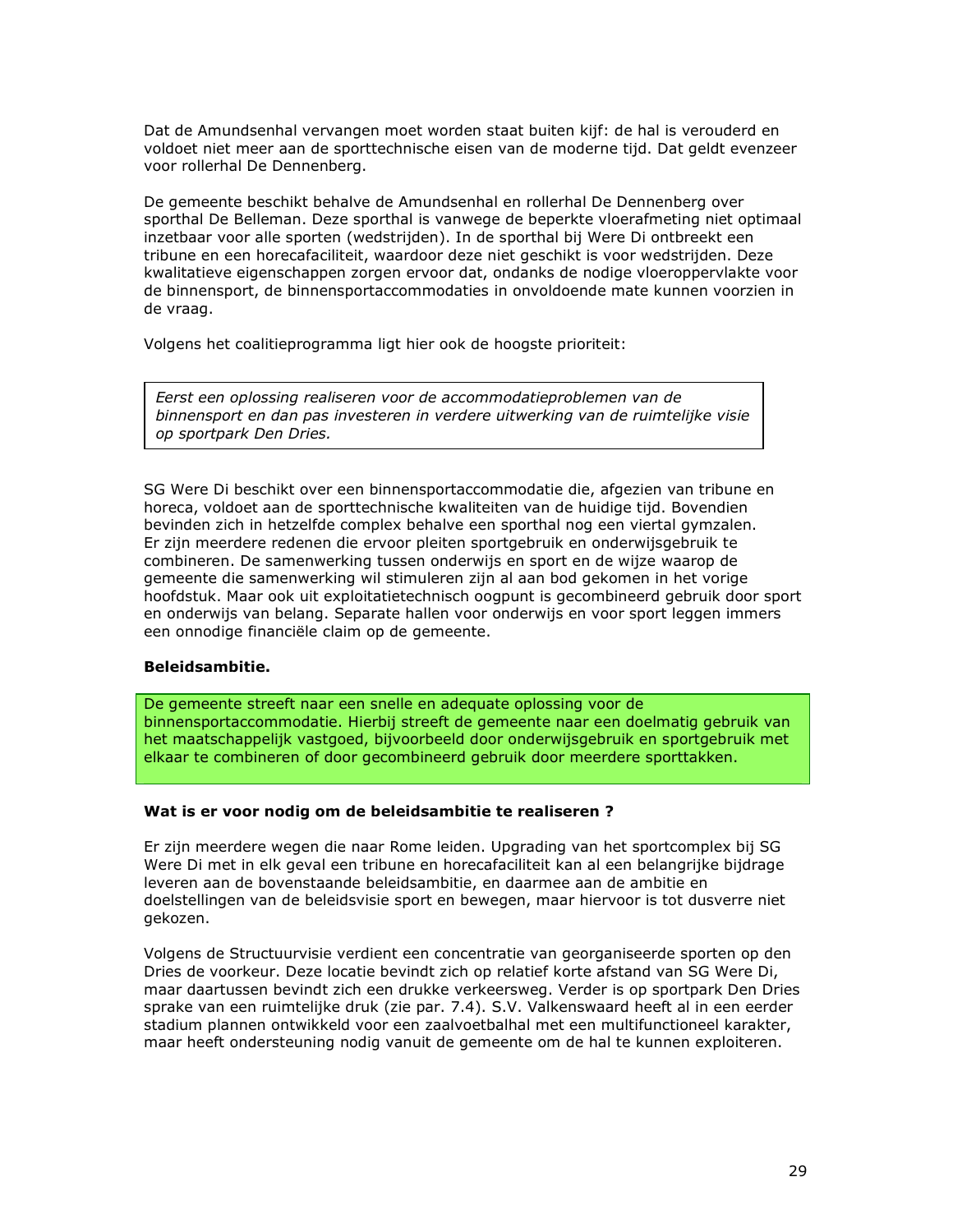Voor de gemeente ligt de prioriteit bij het creëren van kwantitatief en kwalitatief voldoende binnensportaccommodatie voor de georganiseerde sport in de volle breedte. De bovenstaande alternatieven kunnen hieraan bijdragen, maar het gaat vooral om een integrale oplossing.

De rollerhal vraagt eveneens om een structurele oplossing. Hier speelt echter ook de vraag in hoeverre het in deze tijd verantwoord is een fors bedrag te investeren in een voorziening voor een kleine groep sporters. Door de voorziening een meer multifunctioneel karakter te geven zou de kwetsbaarheid kunnen worden verkleind en de bruikbaarheid vergroot. De gemeente heeft een quick scan uitgevoerd naar de haalbaarheid van een multifunctionele wijkvoorziening met inbegrip van een rollerfaciliteit op de huidige locatie van de rollerhal. De quick scan wijst uit dat de toegevoegde waarde ten opzichte van de huidige situatie relatief gering is, afgezet tegen de benodigde investering.

De huidige locatie van de rollerhal leent zich voor woningbouw. Dit betekent dat verplaatsing van de rollerhal woningbouwopbrengsten mogelijk maakt op de huidige locatie. Daarmee kan woningbouw als kostendrager worden gezien voor een nieuwe ontwikkeling. Verplaatsing biedt daarnaast het voordeel dat de sportactiviteiten doorgang kunnen blijven vinden, indien eerst op een andere locatie een nieuwe hal wordt gerealiseerd. Zo zou het sportcomplex bij De Valk een alternatief kunnen zijn, maar ook integratie met een eventueel te realiseren multifunctionele sporthal.

Naar welk scenario de voorkeur ook uitgaat, elk scenario vraagt om de beschikbaarheid van financiële middelen. Deze middelen zijn niet beschikbaar in de begroting en het meerjarenperspectief van de gemeente.

Zowel deze beleidsvisie op sport en bewegen met de bijbehorende beleidsambities als het coalitieprogramma, maar ook - en niet in de laatste plaats - de sportverenigingen, vragen om slagvaardigheid in de besluitvorming. De eerste vraag die dan beantwoord dient te worden is de vraag, in hoeverre de gemeente bereid is financiële middelen vrij te maken voor dit doel. Mede gelet op het coalitieprogramma is uitgangspunt in deze beleidsvisie dat het gemeentebestuur op korte termijn richting wil geven aan een oplossing voor de binnensport.

De gemeenteraad is bereid bij de behandeling van de Nota Kaders 2012 en de begroting 2012 (met meerjarenperspectief) een richtinggevende uitspraak te doen met betrekking tot de binnensportaccommodatie. Dit betreft hetzij de locatiekeuze, hetzij de uitspraak of en welke binnensportaccommodatie het bestuur wil vervangen of upgraden en met welke middelen (bijv. wel of geen woningbouw als kostendrager).

Zo kan het gemeentebestuur bepalen dat, ondanks eerder genomen besluiten waarin horeca en tribune bij SG Were Di werden geschrapt, de combinatie onderwijs en sport leidend moet zijn en om die reden nader onderzocht moet worden in hoeverre een dergelijke oplossing (inclusief horeca en tribune) alsnog haalbaar is bij SG Were Di. Een andere keuze is die voor publiek-private samenwerking met S.V. Valkenswaard. Ook kan het gemeentebestuur kaders meegeven voor een oplossing voor de rollerhal. Bijvoorbeeld: de woningbouwopbrengst op de huidige locatie dient als kostendrager voor een nieuwe hal op een nieuwe locatie, waarbij de hal meer multifunctioneel moet kunnen worden ingezet. Zo zou een combinatie gezocht kunnen worden met vechtsporten (waarbij matten de harde vloer bedekken) en inzetbaarheid voor voetbal.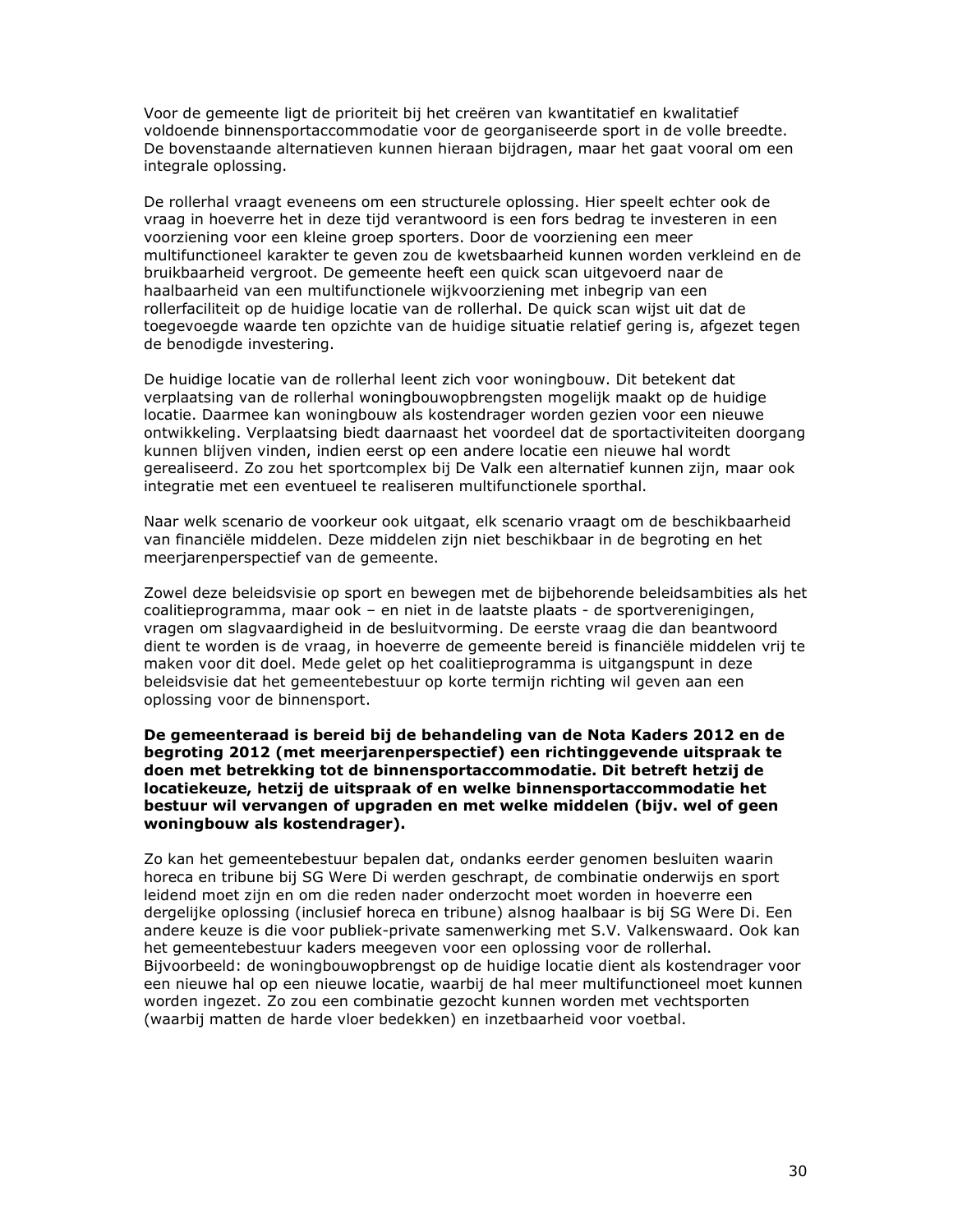De gemeente streeft een doelmatig gebruik van het maatschappelijk vastgoed na. Van groot belang hierbij is een optimale bezetting van de accommodaties. Om deze bezetting te bewerkstelligen kiest de gemeente Valkenswaard bewust voor een beleidsterreinoverstijgende aanpak. Hieronder wordt verstaan dat nadrukkelijk relaties en dwarsverbanden worden gelegd tussen onderwijs, cultuur, welzijn en sport. Belangrijke instrumenten om invulling aan te geven aan deze integrale benadering zijn multifunctionaliteit en clustervorming. Vooral nieuwbouw biedt realistische kansen. Door aanverwante of elkaar versterkende functies in elkaars nabijheid te situeren, kan worden geprofiteerd van schaal- en synergievoordelen in zowel de realisatie als de exploitatie.

Tevens wil de gemeente mogelijkheden tot publiek-private samenwerking onderzoeken. Voor een brede oriëntatie op het beheer en de exploitatie van alle gemeentelijke accommodaties, inclusief de sportaccommodaties, wordt in 2011 het vastgoed van de gemeente geïnventariseerd en een visie ontwikkeld op het maatschappelijk vastgoed.

In 2011 ontwikkelt de gemeente een visie op maatschappelijk vastgoed. Hierbij komt onder andere aan de orde welke rol private instellingen kunnen spelen in de samenwerking met de gemeente. In beginsel staat de gemeente open voor eventuele private partners die het beheer en de exploitatie van accommodaties vanuit een inhoudelijk perspectief doelmatig kunnen vormgeven. Als voorwaarde geldt dat in dergelijke situaties sprake moet zijn van een win-win situatie, passend binnen de visie.

Beoogd effect.

- Een op de behoefte gericht kwantitatief en kwalitatief adequaat aanbod van voorzieningen
- doelmatig beheer en gebruik van het maatschappelijk vastgoed
- · duurzame verankering van de maatschappelijke voorzieningen
- optimale bezetting van gemeentelijke accommodaties
- · beleidsterreinoverstijgende samenwerking tussen maatschappelijke (en particuliere) organisaties

### Rol gemeente.

De gemeente is initiatiefnemer.

### Rol sportaanbieders:

De ontwikkeling van de visie op maatschappelijk vastgoed heeft primair betrekking op de eigendommen van de gemeente zelf. Waar de visie leidt tot gewijzigde inzichten in de beheerstructuur, zal de gemeente met de betrokken sportaanbieders in gesprek gaan. Daarnaast kunnen sportaanbieders kunnen hun belangstelling kenbaar maken, indien zij ambities hebben om de verantwoordelijkheid voor het beheer en/of de exploitatie geheel of gedeeltelijk over te nemen van de gemeente.

### Rol Sportraad.

De visie op maatschappelijk vastgoed zal ter kennis worden gebracht aan de Sportraad. De Sportraad kan gebruik maken van haar bevoegdheid gevraagd en ongevraagd advies te verstrekken aan het college. Indien wijzigingen worden geboogd in de beheerstructuur van sportaccommodaties zal de Sportraad actief om advies worden gevraagd.

### Betrokkenen.

Sportverenigingen, sportaanbieders, Sportraad, onderwijs, culturele en maatschappelijke instellingen, zorginstellingen, corporaties.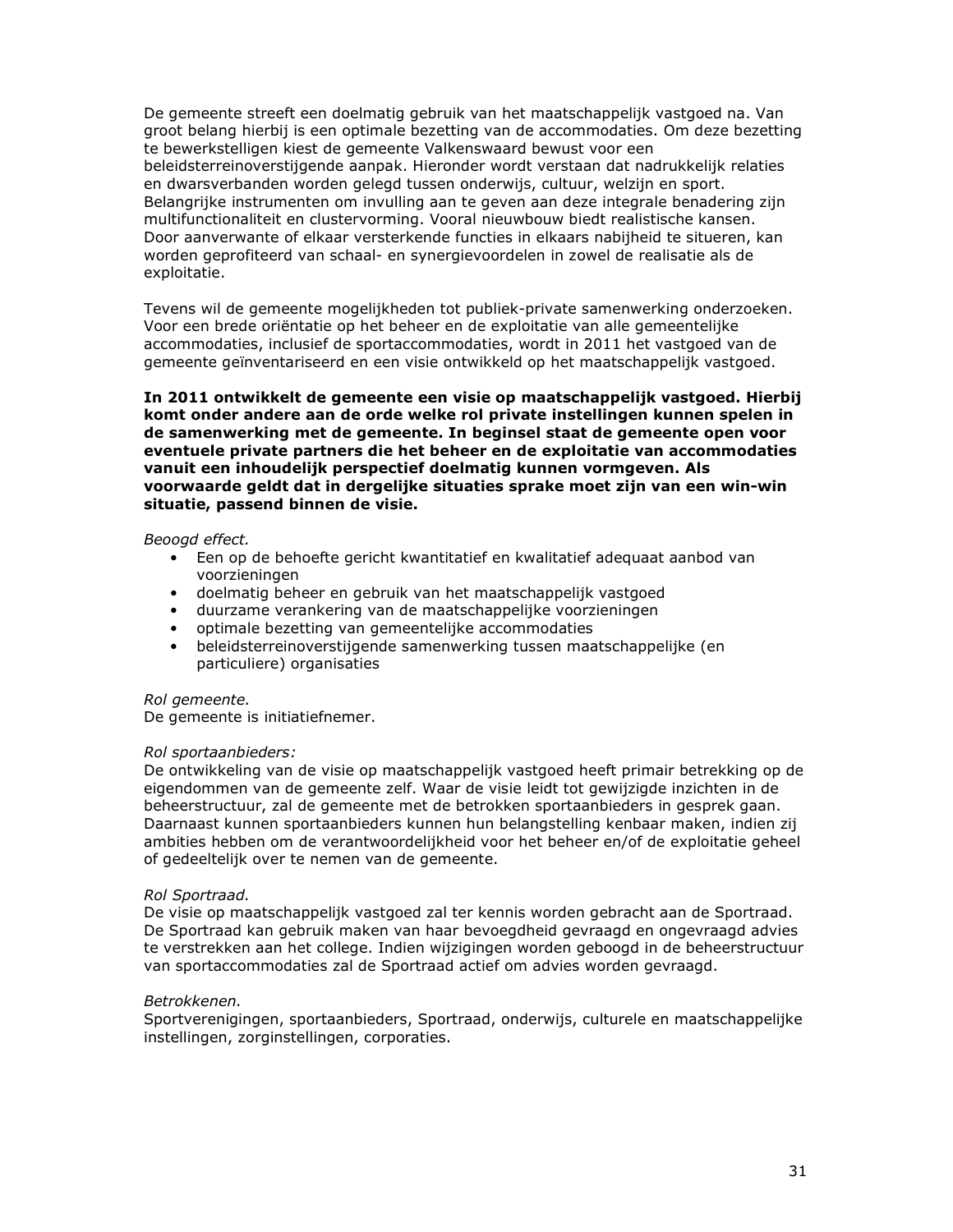#### $7.2$ **Behoud van het zwembad**

Het economisch vrijwel afgeschreven binnen- en buitenbad behoeft vervanging en/of vernieuwing. Een afgerond onderzoek heeft duidelijk gemaakt welke varianten op hoofdlijnen gekozen kunnen worden en wat daarvan de consequenties zijn. Vanuit de visie op sport en bewegen streeft de gemeente naar een duurzame binnenbadvoorziening waarin de zwemverenigingen hun ambities (zoals het beoefenen van waterpolo) kwijt kunnen met aandacht voor specifieke doelgroepen binnen de ongeorganiseerde sport. Of dit ook financieel-technisch verantwoord is, kan getoetst worden door private partijen uit te nodigen tot samenwerking. Het buitenbad vervult een belangrijke recreatieve functie, vooral voor de eigen inwoners. Deze functie wil de gemeente, indien ook maar enjgszins mogelijk en financieel verantwoord, in stand houden.

In het coalitieprogramma staat over het zwembad:

Uitgangspunt is dat het zwembad zal blijven. De mogelijkheden voor beheer en exploitatie van zwembad en andere (sport-) accommodaties zullen onderzocht worden, waarbij verbetering van efficiency, kwaliteit en toegankelijkheid belangrijke criteria zijn.

De onderstaande beleidsambitie sluit hierbij aan.

### **Beleidsambitie.**

De gemeente streeft minimaal naar behoud van een duurzame binnenbadvoorziening, primair gericht op de georganiseerde sport en op zwemonderwijs met aandacht voor specifieke doelgroepen binnen de ongeorganiseerde sport. De gemeente streeft tevens naar instandhouding van de buitenbadvoorziening als recreatieve functie.

### Wat is er voor nodig om de beleidsambitie te realiseren ?

De gemeente heeft in 2009 een onderzoek laten uitvoeren naar een vijftal scenario's, variërend van behoud van de huidige zwemfunctionaliteit (tevens rekening houdend met een aantal prioriteiten vanuit de zwemverenigingen) tot nieuwbouw van een 3-baden concept met een recreatieve functie. Deze scenario's kunnen zeer behulpzaam zijn bij het onderzoeken van de verschillende opties voor publiek-private samenwerking. Per scenario zijn een programma van eisen opgesteld, een prognose van bezoekersaantallen en de investerings- en exploitatiekosten inzichtelijk gemaakt.

Geconstateerd is dat de component personeelskosten een relatief hoge kostenpost is in de exploitatie van De Wedert. Dat kan een aanwijzing zijn dat er mogelijk efficiencywinst te behalen is door het beheer en de exploitatie in een publiek-private samenwerking te gieten.

De gemeente wil in 2012 een onderzoek afronden naar de mogelijkheden van publiek-private samenwerking in beheer en exploitatie, op basis waarvan een definitieve beslissing kan worden genomen over de toekomst van De Wedert. Criteria bij de beoordeling zijn in elk geval efficiency, kwaliteit en toegankelijkheid.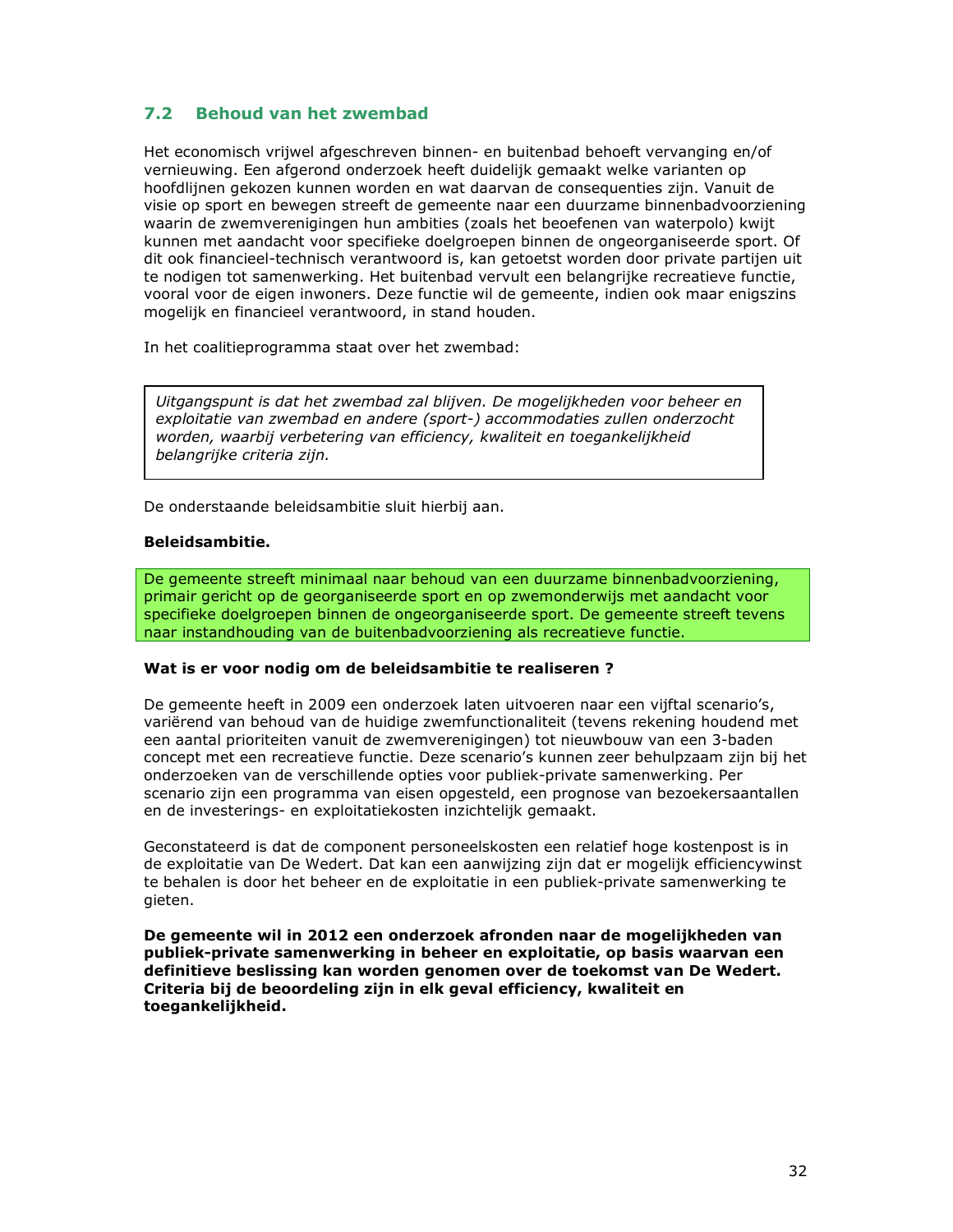### Beoogd effect.

- behoud van een duurzame binnenbad- en buitenbadvoorziening
- verbetering van de kwaliteit van de binnenbadaccommodatie ten behoeve van de zwemsport (primair gaat het hierbij om een tribune en berging)
- · behoud van de buitenbadaccommodatie voor de recreatieve functie
- verbetering van de efficiency in het beheer en de exploitatie
- verbetering van de toegankelijkheid voor doelgroepen (breedtesport)

### Rol aemeente.

De gemeente is initiatiefnemer.

### Rol sportaanbieders:

De zwemverenigingen en de zwemschool maken deel uit van een werkgroep die bij het onderzoek wordt betrokken. De werkgroep wordt gevraagd input te leveren en tussentijds resultaten van het onderzoek te toetsen.

Rol Sportraad.

De Sportraad krijgt de gelegenheid een vertegenwoordiger af te vaardigen in bovengenoemde werkgroep.

### Betrokkenen.

Zwemverenigingen, zwemschool, Sportraad.

#### $7.3$ Multifunctionele voorzieningen op wijkniveau

Willen we meer mensen aan het sporten krijgen dan moeten er laagdrempelige en aantrekkelijke voorzieningen beschikbaar zijn die goed bereikbaar en toegankelijk zijn. Een leefomgeving die uitnodigt tot sporten en bewegen levert een bijdrage aan een goed sportklimaat. Zowel voor de jeugd als voor ouderen geldt dat zij dichtbij huis moeten kunnen sporten. Gymnastieklokalen en openbare speelruimtes kunnen hierbij een nuttige functie vervullen.

Om de jeugd van Valkenswaard de mogelijkheid te bieden dagelijks in of na schooltijd te sporten zullen randvoorwaarden moeten worden ingevuld. Vooral op wijk- en kernniveau en in de buurt van scholen voor het primair onderwijs.

De tijd, waarin voldoende geld beschikbaar was om per thema of per functie een voorziening in te richten, is voorbij. Het leggen van combinaties kan ervoor zorgen dat met minder middelen voorzieningen gerealiseerd cg. in stand kunnen worden gehouden, zowel qua stichting als qua exploitatie. Dit betekent dat de gemeente in de toekomst de ontwikkeling van geclusterde voorzieningen mogelijk wil maken door functies als sport, onderwijs, buurtwerk, gezondheidszorg bij elkaar te brengen.

Qua sportfunctionaliteit hebben de meeste gymlokalen hun langste tijd gehad. Afmetingen (vooral hoogte en uitloop), inrichting en inventaris voldoen niet meer aan de huidige en toekomstige behoeften van sportbeoefenaren en van het moderne bewegingsonderwijs. De onderwijskundige en sporttechnische kwaliteit van gymlokalen behoeven op termijn verbetering.<sup>4</sup> Die kwaliteitsverbetering krijgt zijn neerslag in andere afmetingen dan de tot nu toe gebruikelijke  $12 \times 21 \times 5$  m, een eigentijdsere inrichting en inventaris. Daardoor wordt een kwalitatief beter gebruik zowel door het bewegingsonderwijs als door sportverenigingen en buurt -en wijkgroepen mogelijk.

<sup>&</sup>lt;sup>4</sup> Zie daarvoor ook aanbevelingen van landelijke belangenorganisaties: de KVLO en LC, opgenomen in "De gymaccommodatie, gebruik, waardering en toekomst"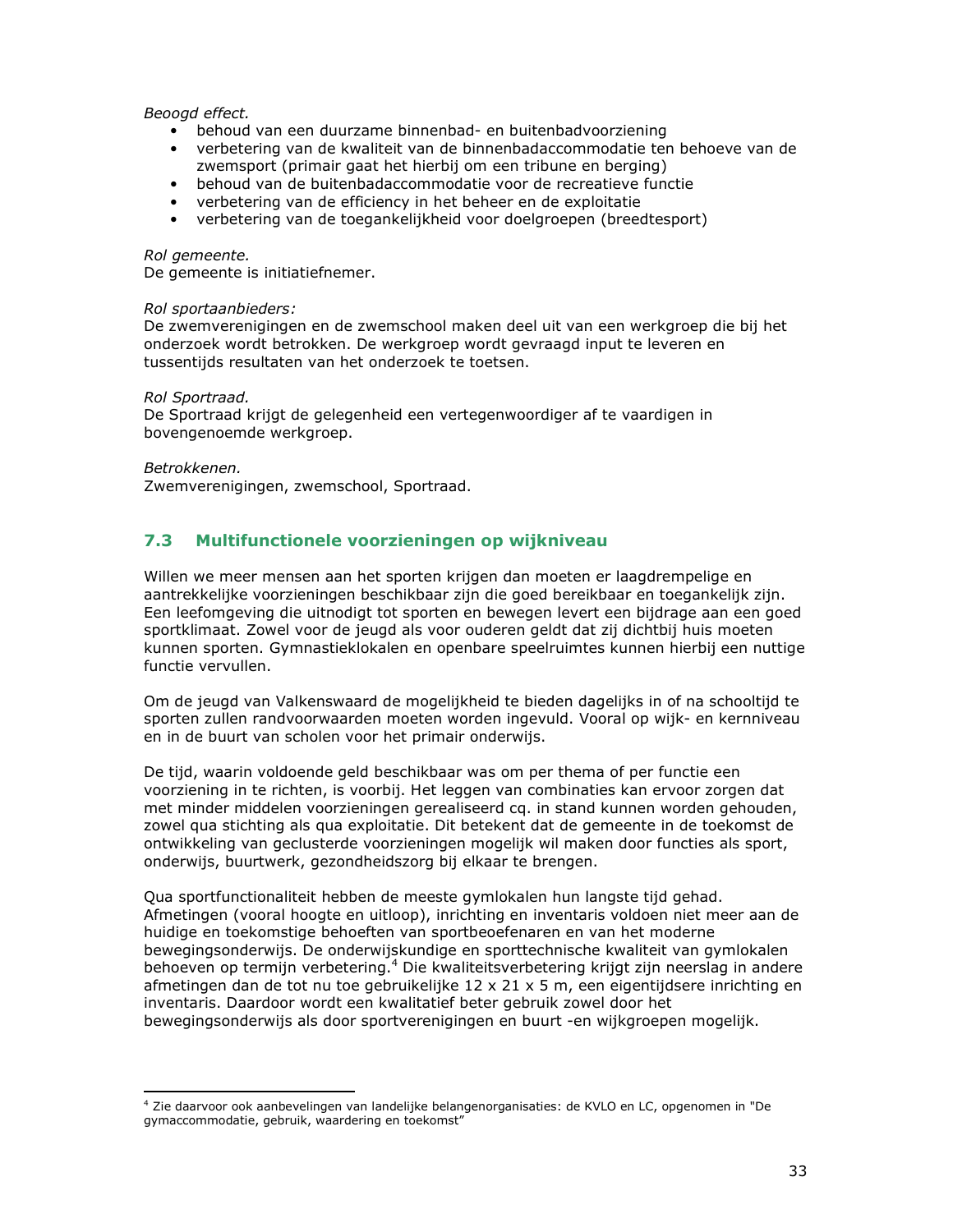Kijkend naar de kwaliteit van de sportaccommodaties in Valkenswaard, ligt de hoogste prioriteit bij multifunctionele accommodaties voor de georganiseerde binnensport met een wijkoverstijgende functie (o.a. sporthal, rollerhal). Aan de upgrading van accommodaties in de wijk kennen we vooralsnog een lagere prioriteit toe in relatie tot de schaars beschikbare, financiële middelen. Dat neemt niet weg dat, wanneer de kansen zich daartoe voordoen, een duurzame investering de voorkeur geniet. Een voorbeeld van een kans die zich voordoet, is de subsidie die de gemeente heeft kunnen binnenhalen ten behoeve van een gymzaal in Borkel en Schaft.

### Beleidsambitie.

De gemeente streeft naar het combineren van functies op het gebied van sport, onderwijs, buurtwerk en gezondheidszorg door nieuwe en bestaande voorzieningen zoveel mogelijk in te richten als multifunctionele accommodaties met een brede wijkfunctie.

### Wat is ervoor nodig om de beleidsambitie te realiseren ?

In de paragraaf over de binnensportaccommodatie staat aangekondigd dat de gemeente in 2011 een visie wil ontwikkelen op maatschappelijk vastgoed. Die visie kan van invloed zijn op de wijze waarop de beleidsambitie kan worden nagestreefd. Vooralsnog is uitgangspunt dat de gemeente zich beperkt tot eventuele locaties waar zich nieuwe ontwikkelingen voordoen, om zo geen kansen te laten liggen. De gemeente wil voor eventuele sportaccommodaties met een wijkgerelateerde functie zoveel mogelijk aansluiting zoeken bij de te ontwikkelen visie op maatschappelijk vastgoed.

### In relatie tot de schaarse, financiële middelen betekent dit dat in het geval van nieuwe ontwikkelingen op het gebied van onderwijs, zorg en sport de gemeente de mogelijkheden afweegt tot integratie van een meer eigentijdse voorziening met een minimale afmeting van 16 x 24 x 51/2m ter vervanging van een gymlokaal. Zoveel als mogelijk wordt aansluiting gezocht bij de nog te ontwikkelen visie op maatschappelijk vastgoed.

Ook kunnen we onze ambities gemakkelijker bereiken als we de sportparken openstellen voor meervoudig gebruik o.a. door scholen en niet-leden van sportverenigingen. Uiteraard zijn daarvoor begeleiding, soepel in gebruik geven en goede gebruiksregels nodig. Wij zien mogelijkheden om de sportparken 't Heike, de Brug en 't Valkennest een meer specifieke op de kern of wijk gerichte functie te laten vervullen doordat de betreffende verenigingen samenwerkingsverbanden aangaan met scholen voor het primair onderwijs, met sportverenigingen onderling en eventueel met maatschappelijke functies.

Vooral voor de jeugd, maar inmiddels ook voor de ouderen is het belangrijk dat er voldoende openbare ruimte is die uitnodigt tot spelen en bewegen. Valkenswaard beschikt over voldoende groen, maar niet altijd is er sprake van een uitnodigende inrichting of een plek waar begeleid spelen en sporten kan plaatsvinden.

In de komende vijf jaar wil de gemeente minimaal 2 speelplekken vervangen door multifunctionele ruimtes waar in de wijk gesport en gespeeld kan worden. Om dit te bewerkstelligen wordt optimaal gebruik gemaakt van het Leefbaarheidsfonds (gevoed door grondverkoop aan de woningcorporatie).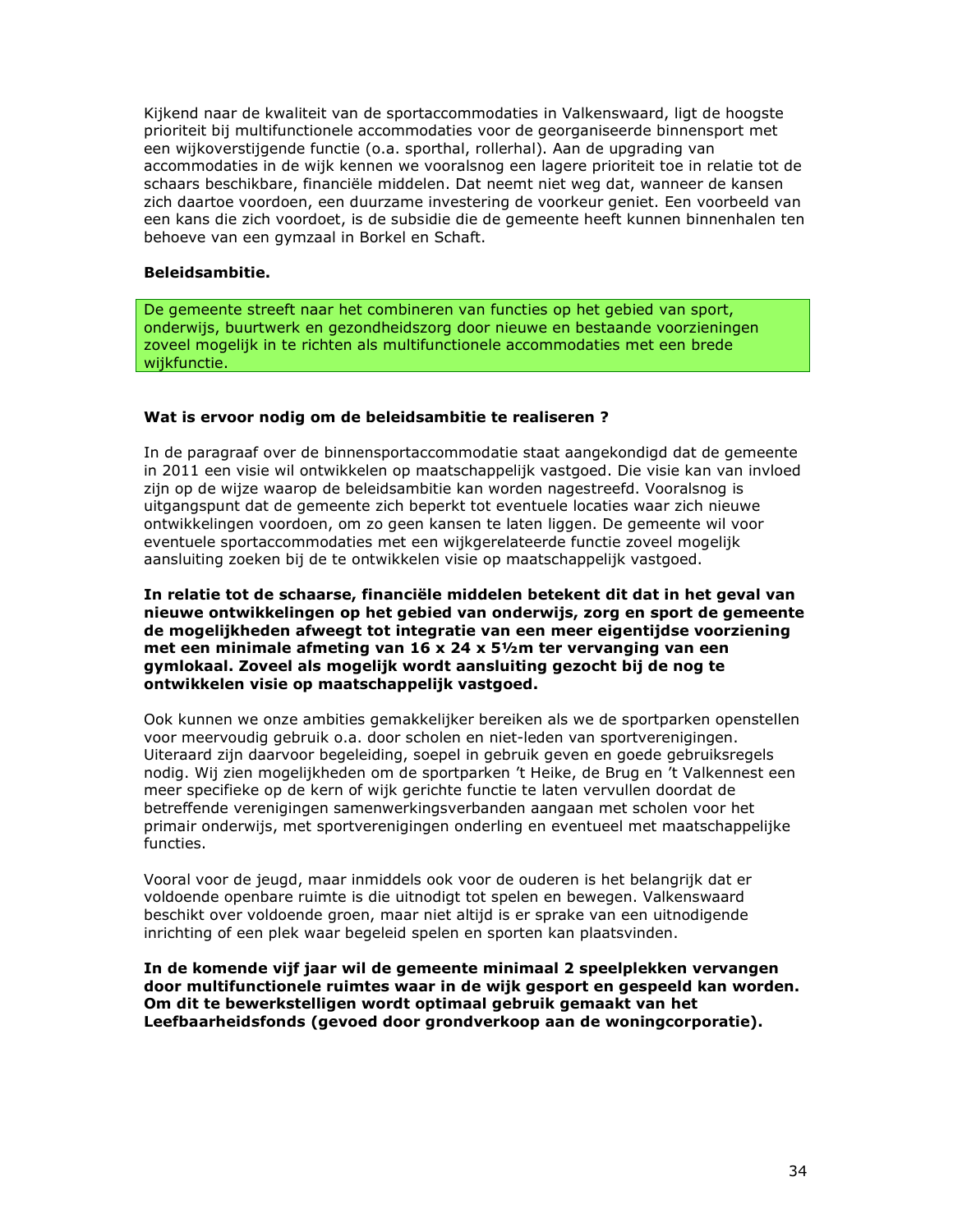### Beoogd effect.

- · laagdrempelig toegankelijke wijkvoorzieningen met een brede functie
- een leefomgeving die uitnodigt tot sporten en bewegen
- verbetering van de voorzieningen voor het bewegingsonderwijs
- verbetering van de toegankelijkheid voor doelgroepen (breedtesport)

### Rol gemeente.

De gemeente is initiatiefnemer, maar niet noodzakelijkerwijs. De gemeente nodigt de betrokken partijen uit om ook met initiatieven te komen. Met name van de woningcorporaties wordt een actieve rol verwacht op het gebied van verbetering van de leefomgeving.

### Rol sportaanbieders:

Sportaanbieders kunnen aanhaken bij initiatieven. Daarnaast leveren sportaanbieders een actieve bijdrage aan de ontwikkeling van een passend sport- en beweegaanbod voor doelgroepen in de wijk.

### Rol Sportraad.

De Sportraad heeft hierin geen specifieke rol, anders dan het signaleren van kansen en bedreigingen.

### Betrokkenen.

Onderwijs, organisaties voor kinderopvang en buitenschoolse opvang, woningcorporaties, gezondheidsinstellingen en sportaanbieders die in de betreffende wijk actief zijn of willen zijn.

#### $7.4$ Een geoptimaliseerd sportpark Den Dries

Sportpark Den Dries heeft alle kenmerken van wat men wel een sportconcentratiegebied noemt. Gelegen aan de noordkant en dicht bij een aantal woonwijken functioneert het park als een groene long en als uitloopgebied. Den Dries heeft een verscheidenheid aan functies en gebruikers. Atletiek, hockey, voetbal, rugby, tennis en golf behoren tot de mogelijkheden als het om buitensporten gaat. Verder maken Valkencourt en de Wedert deel uit van het sportvoorzieningenpakket. Stayokay is als verblijfsvoorziening met veel sportgerelateerd gebruik een cruciale speler op het park. Het gebied wordt doorkruist door fiets- en wandelpaden en heeft verder een groot parkeerterrein, dat multifunctioneel gebruikt kan worden. Den Dries is dus veel meer dan een wijkvoorziening en heeft voor Valkenswaard een stedelijke functie en vooral een gebied waarin de georganiseerde sporten opereren. Daarnaast leent Den Dries zich voor recreatief medegebruik. Primair voor de inwoners van omliggende wijken, maar ook voor de overige inwoners van Valkenswaard.

### **Optimale benutting.**

In de ontwikkelingsvisie voor sportpark Den Dries heeft tot nu toe vooral het noodzakelijke voorzieningenniveau centraal gestaan. Daaraan hoeft niets veranderd te worden, maar wel iets toegevoegd. Den Dries heeft onmiskenbare kwaliteiten en een op onderdelen nog onbenut potentieel. Vooral op het gebied van samenhang in voorzieningen en activiteiten en samenwerking tussen gebruikers, exploitanten en beheerder kan nog veel winst gehaald worden. Een samenhangende aanpak en het aanjagen van samenwerkingsverbanden vragen om een gecoördineerd beheer. Gebruiksmogelijkheden en gebruiksgemak zullen daardoor worden vergroot.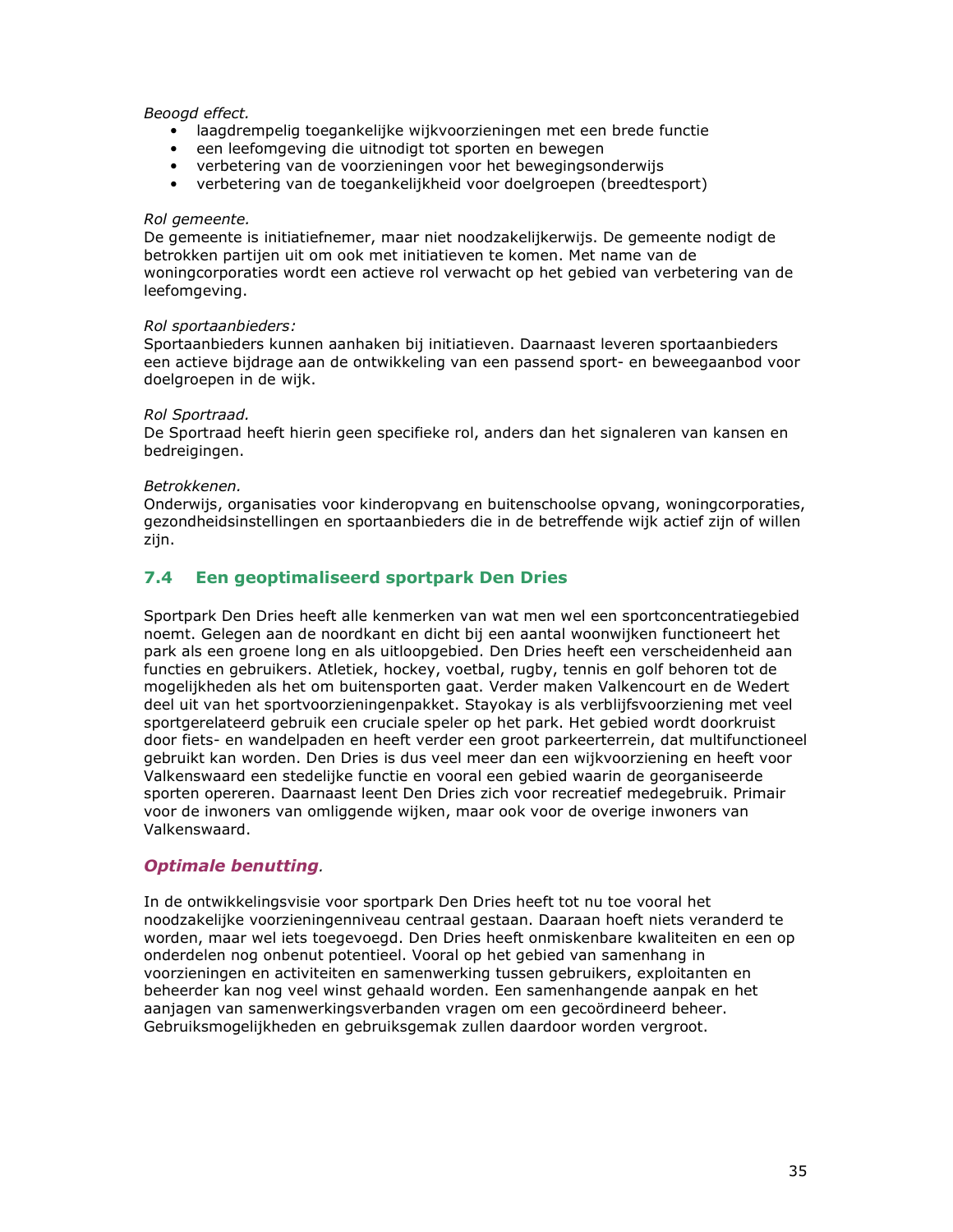Daartoe wordt gerekend het gezamenlijk met de andere in het gebied aanwezige sportaanbieders/exploitanten ontwikkelen en uitvoeren van arrangementen en activiteitenprogramma's. De boodschap is dan ook: sla de handen inéén. Zorg voor een betere samenwerking, voor gezamenlijke activiteiten en voor een betere afstemming. Leg, zo mogelijk, een verbinding met het concept Veelzijdig Valkenswaard. Het parkbelang, maar ook individuele belangen zijn daarmee gediend.

### **Beleidsambitie.**

De gemeente streeft naar een vorm van parkmanagement of gezamenlijk beheer met een tweetal taakgebieden:

- het optimaliseren van het beheer en het gebruik van Den Dries
- het gezamenlijk met de andere in het gebied aanwezige sportaanbieders ontwikkelen en uitvoeren van arrangementen en activiteitenprogramma's.

De wijze waarop een dergelijke vorm van parkmanagement of gezamenlijk beheer wordt vormgegeven is onderwerp van gesprek met de Sportraad en de betrokken verenigingen.

### Wat is ervoor nodig om de beleidsambitie te realiseren ?

Belangrijk is om te komen tot een vorm van samenwerking die breed wordt gedragen door de betrokken verenigingen en instellingen.

In 2012 wil de gemeente het initiatief nemen om de samenwerking op sportpark Den Dries anders vorm te geven, al dan niet in de vorm van parkmanagement of gezamenlijk beheer. De juiste vorm zoekt de gemeente in samenwerking met de direct betrokken partijen en de Sportraad. De gemeente wil hiervoor een pilot opzetten en na twee jaar de eventuele meerwaarde evalueren.

### Beoogd effect.

- Een optimale benutting van de beschikbare sportvoorzieningen
- Vergroting van de commerciële potentie van het sportpark
- Intensivering van de samenwerking in de ontwikkeling en uitvoering van arrangementen en activiteiten

### Mogelijke bijeffecten.

- schaalvoordelen in gelijksoortige werkzaamheden door een gezamenlijke aanpak (bijvoorbeeld op het gebied van inkoop of administratie)
- Betere stroomlijning in het beroep op kader- en vrijwilligersfuncties of activiteiten

### Rol gemeente.

De gemeente is initiatiefnemer en begeleidt de pilot. Uitgangspunt is die activiteiten gezamenlijk op te pakken, die een meerwaarde opleveren voor het collectief.

### Rol sportaanbieders.

Deelname van de sportaanbieders is in principe vrijwillig, maar niet vrijblijvend. De gemeente laat het collectieve belang van de betrokken sportaanbieders prevaleren boven het individuele belang van de sportaanbieder. Vertegenwoordigers van de sportaanbieders binnen het sportpark vormen samen met de gemeente het samenwerkingsverband.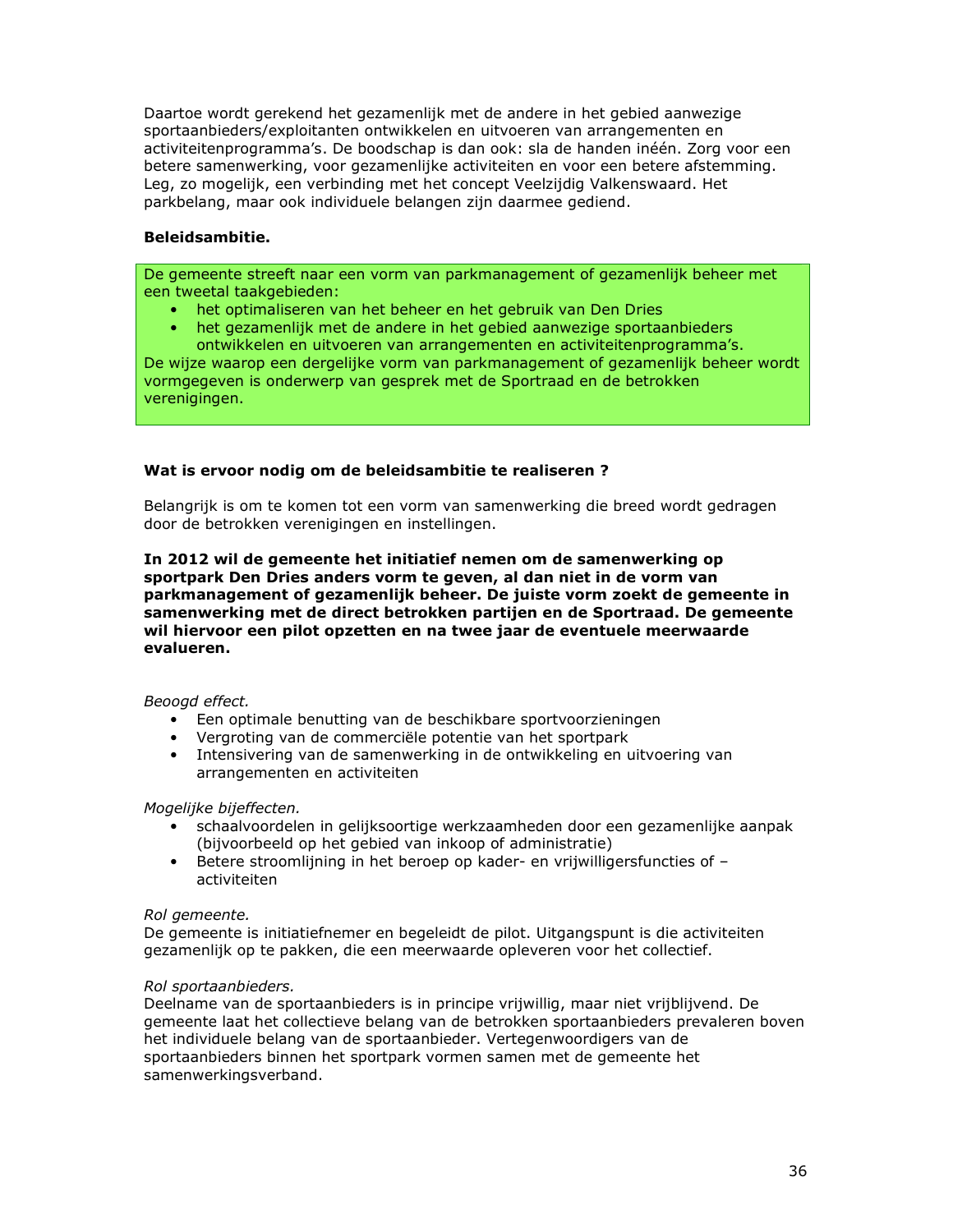### Rol Sportraad.

De Sportraad heeft een ondersteunende en begeleidende adviserende rol in de beginfase (het proces om te komen tot afspraken), maar maakt geen deel uit van de samenwerkingsvorm. Daarna heeft de Sportraad signalerende rol en een adviserende rol op aanvraag.

### Betrokkenen.

De sportverenigingen die gevestigd zijn op sportpark Den Dries, Stayokay, Valkencourt, zwemschool.

### Ruimtelijke uitbreiding.

Optimalisatie van het gebruik hoeft niet te betekenen dat sprake is van een toename van de ruimtelijke druk. Die ruimtelijke druk heeft vooral te maken met de groei van enkele verenigingen, terwijl ruimte voor uitbreiding ontbreekt. Zo heeft de uitbreiding van de hockeyvoorzieningen al twee keer een claim gelegd op de ruimte binnen het sportpark met als gevolg dat de golfvereniging aan gebruiksmogelijkheden moest inleveren. Om een nog grotere claim op de ruimte te voorkomen in verband met de groei van S.V. Valkenswaard is de voetbalcapaciteit een impuls gegeven met de aanleg van een kunstgrasveld. Deze feiten illustreren de ruimtelijke druk op het sportpark. In de concept ruimtelijke visie voor sportpark Den Dries is als lange termijn oplossing aanbevolen om te onderzoeken of uitbreiding van het sportpark in noordoostelijke richting een haalbare optie is.

Het coalitieprogramma sluit hierbij aan:

Indien mogelijk overgaan tot uitbreiding van sportpark Den Dries in noordoostelijke richting (bij de golfbanen / hockeyvelden)

De golfvereniging heeft zelf dit initiatief opgepakt en een voorbereidingstraject in gang gezet dat de maximaal haalbare kansen biedt om uitbreiding van het sportpark gerealiseerd te kunnen krijgen. Immers:

- · door een intensiever gebruik van de sportvoorzieningen op het sportpark (evenementen, grote clubtoernooien, schoolsportdagen basis- en voortgezet onderwijs, breedtesportprojecten, naschoolse clinics, intensiever gebruik kunstgras) zijn meer beperkingen ontstaan ten aanzien van de speelmogelijkheden voor de leden van de golfvereniging;
- er is geen ruimte meer voor uitbreiding van andere verenigingen zonder greens en fairways te verplaatsen of op te offeren;
- door het intensiever gebruik is de veiligheid van sporters en bezoekers in toenemende mate een zorg: de fairways, afslagen en greens liggen verspreid over het gehele sportpark.

### **Beleidsambitie.**

De gemeente ondersteunt het initiatief van de golfvereniging van harte met het oog op het sportieve en maatschappelijke belang en streeft, samen met de golfvereniging, naar een oplossing van de ruimtelijke druk op sportpark Den Dries door medewerking aan het onderzoek naar de haalbaarheid van een uitbreiding in noordoostelijke richting.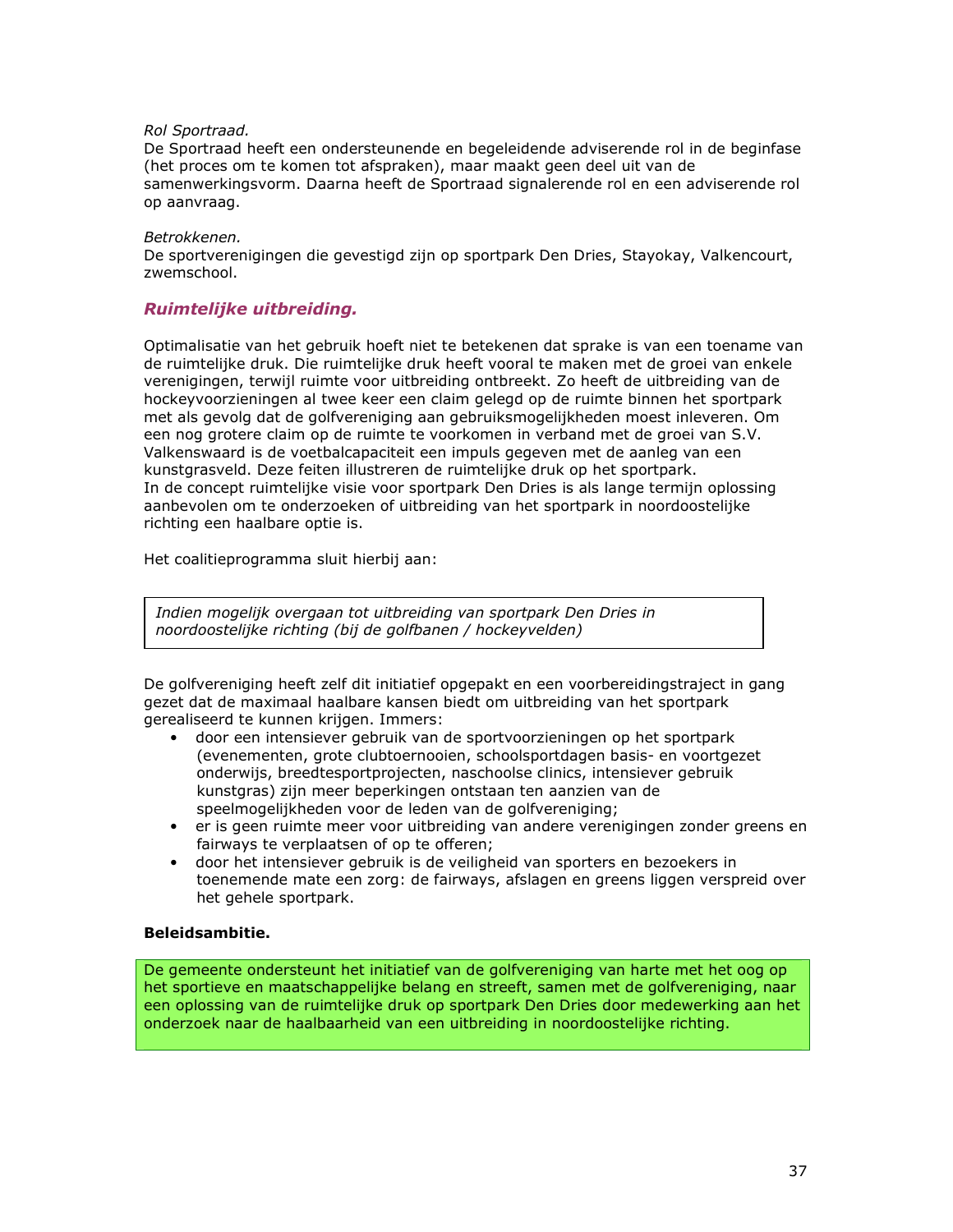### Wat is ervoor nodig om de beleidsambitie te realiseren?

De initiatieven van de golfvereniging zijn een voorbeeld van particulier initiatief, dat de gemeente graag wil ondersteunen. Dit initiatief sluit volledig aan bij de beleidsambities in deze nota. De golfvereniging draagt de kosten, huurt externe expertise in en voert de onderzoeken uit die in dit kader van belang zijn.

De gemeente sluit een intentieovereenkomst met de golfvereniging en stelt een plan van aanpak op, waarin de inhoudelijke, bestuurlijke en financiële verantwoordelijkheden van de betrokken partners zijn opgenomen. Omdat de haalbaarheid in grote mate afhankelijk is van medewerking vanuit de provincie, zullen momenten worden ingebouwd waarop een 'go - no go' beslissing aan de orde is.

Beoogd effect.

- Vermindering van de ruimtelijke druk binnen het sportpark
- Vergroting van de veiligheid op het sportpark
- Verbetering van de kwaliteit van de laagdrempelige golfvoorziening
- Voldoende ruimte voor de breedtesportactiviteiten

### Rol gemeente.

Niet de gemeente, maar de golfvereniging (met de daaraan verwante Stichting golfbevordering) is initiatiefnemer. De gemeente verleent medewerking aan de ruimtelijke procedure, mits er kansen liggen dat de Provincie medewerking verleent.

### Rol sportaanbieders.

Zolang de ruimtelijke procedure voor de beoogde uitbreiding iets is van en voor de golfvereniging, hebben de overige sportaanbieders geen rol. Wel zullen zij regelmatig worden geïnformeerd over de stand van zaken. Mocht het tot een uitbreiding komen, dan worden de sportaanbieders van sportpark Den Dries geraadpleegd ten behoeve van een mogelijke herindeling.

### Rol Sportraad.

De Sportraad heeft een adviserende rol bij een eventuele herindeling, mocht dat aan de orde zijn. Ten aanzien van de ruimtelijke procedure is geen rol weggelegd voor de Sportraad.

### Betrokkenen.

De collega sportverenigingen en -aanbieders die gevestigd zijn op sportpark Den Dries, alsmede Stayokay.

#### $7.5$ **Het Eurocircuit**

Het Eurocircuit zorgt voor landelijke en zelfs internationale bekendheid van Valkenswaard. Het circuit herbergt een uniek cluster van lawaaisporten en biedt ruimte aan de wielersport en BMX, naast de aanwezigheid van politiehondensport. Door de ligging dichtbij het natuurreservaat de Malpie en met andere (commerciële) vrijetijdsvoorzieningen, zoals bungalowpark de Kempervennen, Rofra en Montana Snowcenter, direct in de buurt zijn er interessante ontwikkelingskansen voor toeristisch recreatief medegebruik. De eigendomssituatie en het beheer en onderhoud van het complex zijn niet eenduidig geregeld en de verenigingen worden de laatste jaren geconfronteerd met kortlopende huurovereenkomsten. Daarom ziet de gemeente het in deze beleidsperiode als haar taak de huidige benutting, met name door de georganiseerde sport beter te reguleren en te optimaliseren.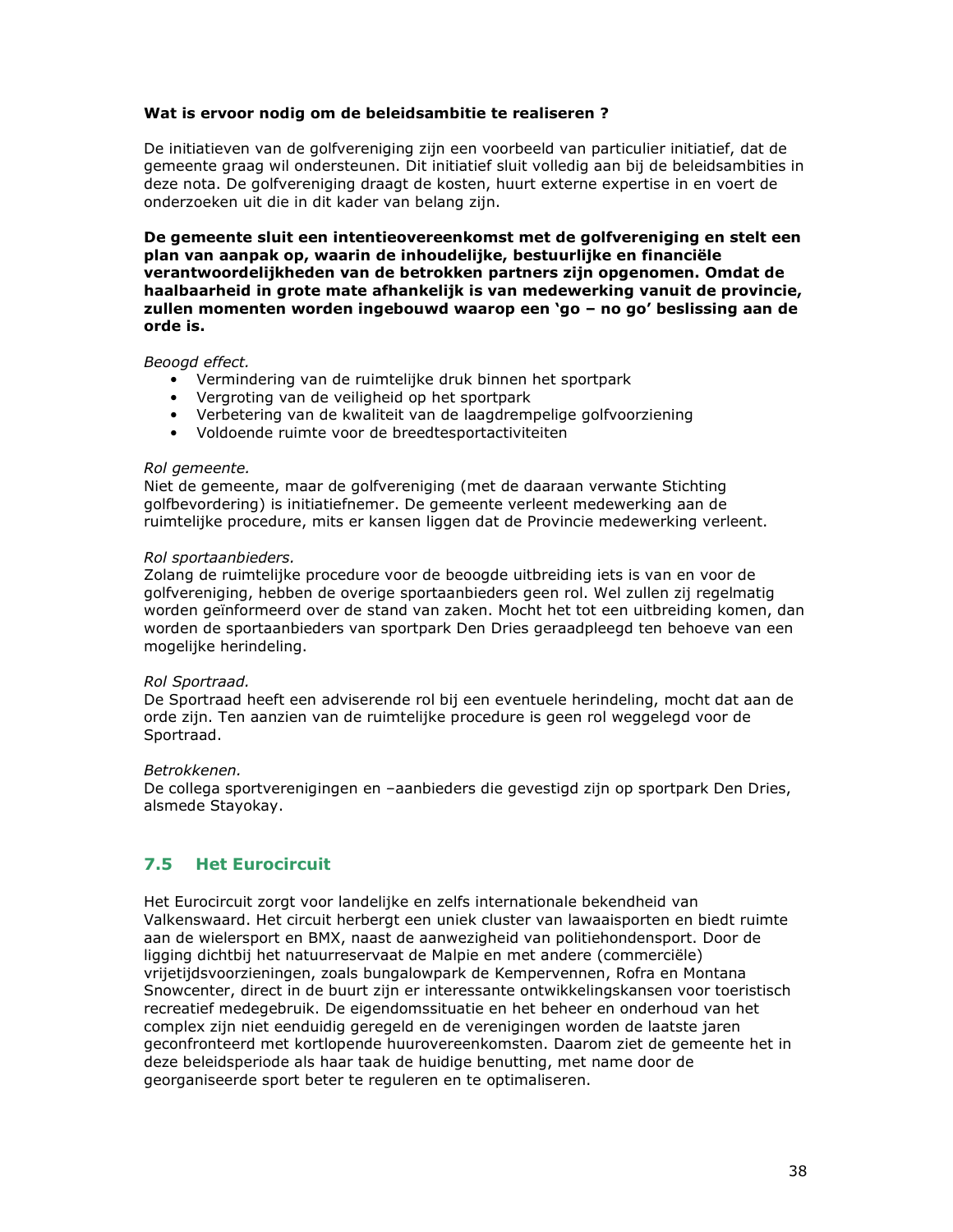### **Beleidsambitie.**

De gemeente streeft naar een toekomstbestendig Eurocircuit met een beheerstructuur, waarin de verenigingen duurzaam hun ambities kwijt kunnen en waarin duidelijkheid en zekerheid bestaat ten aanzien van de beheer- en huursituatie. De gemeente start daarnaast een bestemmingsplanprocedure, rekening houdend met de huidige opstallen en voornemens van de gebruikers.

De gemeente wil hierbij uitdrukkelijk rekening houden met de wensen van de huidige gebruikers. Deze wensen zijn geïnventariseerd. Omdat de behoefte aan extra, geluidproducerende activiteiten beperkt is en een eventuele uitbreiding van activiteiten een MER-plicht met zich meebrengt, ligt de focus primair op het faciliteren van de huidige activiteiten en een aantal ruimtelijke wensen van de verenigingen. Zo willen de verenigingen de parkeergelegenheid graag verbeterd zien en ambieert Lion d Ór een tweede startheuvel. Secundair kan gedacht worden aan eventuele, aanvullende toeristisch-recreatieve activiteiten met het oog op een optimale benutting van het complex.

### Wat is ervoor nodig om de beleidsambitie te realiseren ?

De gemeente heeft geconstateerd dat de bebouwing, dat wil zeggen de opstallen van de verenigingen op het Eurocircuit, het toegestane aantal m<sup>2</sup> volgens het bestemmingsplan overschrijdt. Dit betekent niet alleen dat, om het functioneren van die verenigingen te ondersteunen, een bestemmingsplanprocedure moet worden opgestart. Ook zal het nodig zijn de verenigingen die ruimte te bieden die zij in de nabije toekomst nodig hebben om te kunnen voldoen aan de sporttechnische vereisten. Daartoe treedt de gemeente in eerste instantie in overleg met de verenigingen zelf. Hierbij spelen de ontwikkelingskansen voor toeristisch-recreatief medegebruik een rol met als doel een win-win situatie te bereiken voor zowel de exploitatie van het terrein als het toeristischrecreatief aanbod in Valkenswaard (eventueel aanhakend bij het concept Veelzijdig Valkenswaard). Tegen deze achtergrond wil de gemeente de verenigingen duidelijkheid en zekerheden bieden voor het organiseren van (inter-) nationale sportevenementen, in elk geval door huurovereenkomsten aan te gaan voor een langere termijn.

In 2011 zijn de uitgangspunten voor de wijziging van het bestemmingsplan in samenspraak met de sportverenigingen (gebruikers) en de Sportraad vastgesteld, op basis waarvan de bestemmingsplanprocedure in gang gezet wordt. Tevens hebben de verenigingen zicht op hun toekomstige huursituatie, op grond waarvan zij hun ambities kunnen oppakken. Daarbij staan langdurige huurovereenkomsten en de wijze waarop het beheer en de exploitatie van het Eurocircuit wordt vormgegeven centraal.

### Beoogd effect.

- Continuïteit in het sportaanbod
- De verenigingen faciliteren om op grond van een duurzame beheer- en huursituatie internationale en nationale sportevenementen aan te trekken voor een langere periode
- Verbetering van de parkeermogelijkheden en -regulering bij evenementen
- In stand houden van de naamsbekendheid van het Eurocircuit
- Een optimale en toekomstbestendige exploitatie van de sportvoorzieningen (eventueel door toevoeging van toeristisch-recreatieve activiteiten)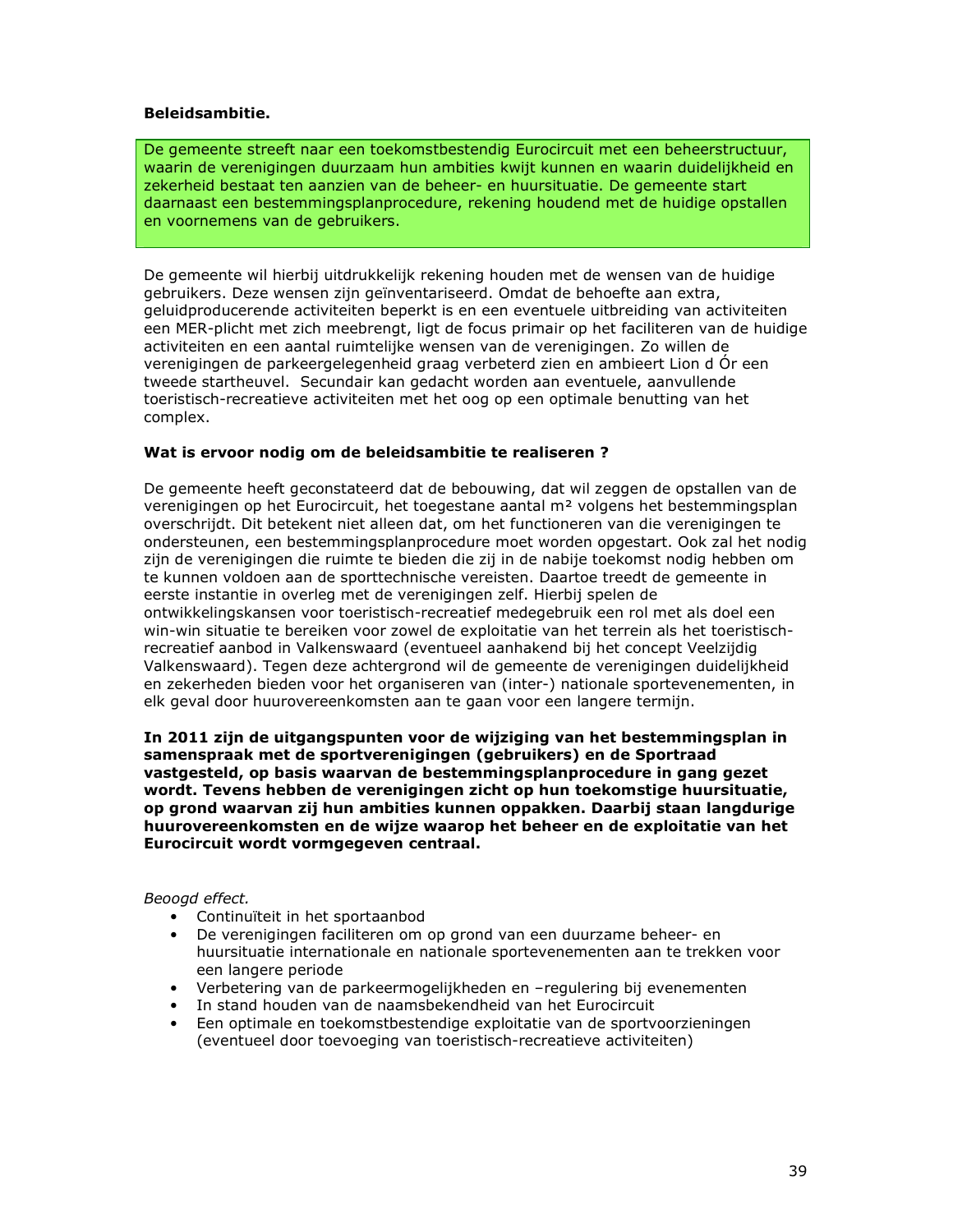### Rol gemeente.

De gemeente is eigenaar van het gebied, maar niet van de meeste door de sportverenigingen aangebrachte voorzieningen. De gemeente wil komen tot een vorm van samenwerking in beheer en exploitatie die voor de verenigingen en de gemeente perspectief biedt voor de toekomst. Daarnaast heeft de gemeente een faciliterende rol: aanpassing van het bestemmingsplan en nieuwe huurovereenkomsten met een langere looptijd krijgen hoge prioriteit.

### Rol sportaanbieders.

De sportverenigingen op het Eurocircuit zijn in het verleden voor een belangrijk deel zelfvoorzienend geweest. Bij verenigingen in de lawaaisport dreigt op de langere termijn de continuïteit in gevaar te komen (geen opvolging in kaderfuncties, financiële exploitatie op de langere termijn). Samen met de verenigingen wil de gemeente de mogelijkheden bestuderen om te komen tot een duurzame exploitatie en samenwerking. Van de sportverenigingen wordt verwacht dat zij openstaan voor andere vormen van beheer of exploitatie.

### Rol Sportraad.

De Sportraad kan de verenigingen op het Eurocircuit en de gemeente bijstaan met advies en expertise.

### Betrokkenen.

De sportverenigingen op het Eurocircuit, Sportraad.

#### $7.6$ Sporttechnische eisen en kunstgras

Als voorbeeld van een combinatie tussen onderwijs, welzijn en sport, die zijn waarde heeft bewezen, is de brede school een bekend voorbeeld. Maar ook het inzetten van sportaccommodaties en sportverenigingen ten behoeve van bijvoorbeeld naschoolse opvang of buurtactiviteiten geldt als een combinatie van functies. In dit verband kan ook de toepassing van kunstgras op sportparken worden gezien als een multifunctionele ondergrond om naast sport ook andersoortig gebruik mogelijk te maken. Kunstgras heeft een hogere bespelingsintensiteit, waardoor velden de gehele dag en voor meerdere doeleinden kunnen worden gebruikt.

Natuurgrasvelden vragen relatief lage investering, maar een arbeidsintensief onderhoud. Dat betekent een hoge kostenpost voor personele inzet. Kunstgras vraagt een hoge investering aan de voorkant, maar het onderhoud is veel minder arbeidsintensief. Aangezien de voetbalsport een aanzienlijk deel van de buitensportcapaciteit vormt in termen van natuurgrasvelden, overlegt de gemeente momenteel met de voetbalverenigingen over mogelijkheden tot zelfwerkzaamheid ten aanzien van toezicht en onderhoud. De voetbalverenigingen zijn bereid tot constructief meedenken. Wel is naar voren gekomen dat dit vraagt om een nul-situatie met betrekking tot de kwaliteit van de velden.

Vanuit de voetbalverenigingen wordt overigens al langere tijd met enige regelmaat een pleidooi gehouden voor het vervangen van natuurgrasvelden door kunstgrasvelden. Voordeel voor de gemeente kan verder zijn dat één kunstgrasveld twee natuurgrasvelden kan vervangen qua bespeelbaarheid.

Het hiervoor gestelde biedt dus kansen om op meerdere vlakken winst te boeken, als het gaat om onze ambities.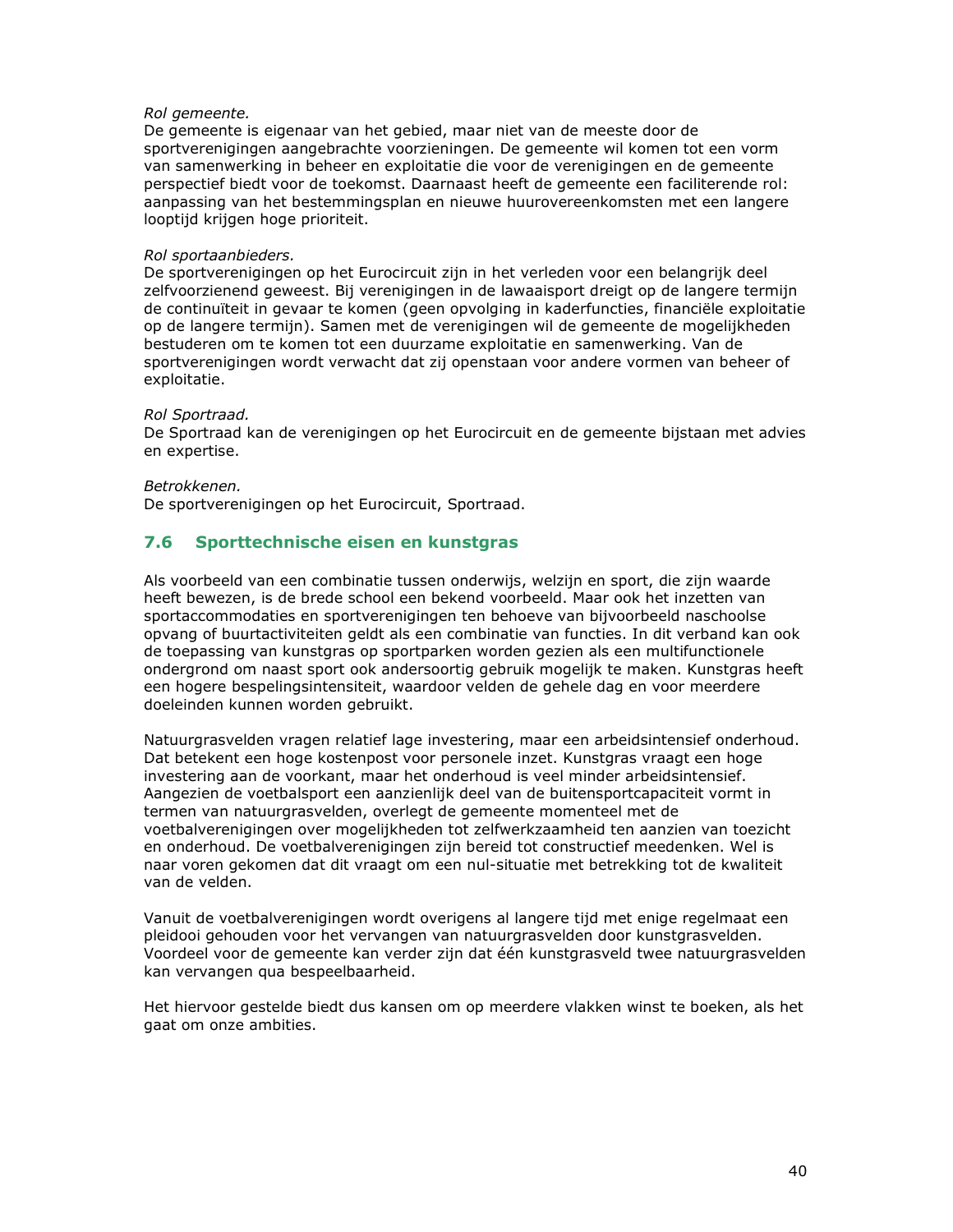### **Beleidsambitie.**

De gemeente streeft naar een goede balans tussen sporttechnische eisen, een gecombineerd gebruik van ruimte, bespeelbaarheid van de velden, zelfwerkzaamheid van de sportverenigingen, betaalbaarheid van het gebruik en kosten van onderhoud bij de afweging om natuurgrasvelden te vervangen door kunstgrasvelden.

### Wat is ervoor nodig om de beleidsambitie te realiseren ?

Dit betekent dat goed zicht moet ontstaan op de samenstelling van de kosten, de bereidheid van de sportverenigingen om zelf werkzaamheden te verrichten (maar ook de mogelijk- of onmogelijkheden om hier vrijwilligers voor warm te krijgen), de vereiste nulsituatie, de kosten die een eventuele vervanging met zich meebrengt en de mate waarin de verenigingen door middel van eigen financiële draagkracht kunnen bijdragen in een dergelijke kwaliteitsverbetering. Dit kan leiden tot verschillende resultaten voor verschillende locaties. In dat geval is het van belang om te komen tot criteria, wanneer wel of niet een ontwikkeling van natuurgras naar kunstgras tot een reële optie leidt.

De gemeente wil onderzoeken of, zonder dat dit hoeft te leiden tot (wezenlijk) hogere kosten op jaarbasis, een ontwikkeling van natuurgras naar kunstgras tot de mogelijkheden behoort. Bij een reële haalbaarheid wil de gemeente hiervoor samen met de voetbalverenigingen en de Sportraad criteria opstellen. De voetbalverenigingen hebben verreweg het grootste aandeel in het gebruik van natuurgras. Daarbii zal ook de mogeliikheid worden betrokken door middel van zelfwerkzaamheid de huurtarieven voor hetzij natuurgras, hetzij kunstgras betaalbaar te houden.

### Beoogd effect.

- Verbetering van de kwaliteit en toegankelijkheid van de grasvelden
- · Betaalbare en rechtvaardige huurtarieven, nu en in de toekomst
- Een optimale benutting van de sportaccommodatie

### Rol gemeente.

De gemeente is initiatiefnemer. De gemeente formeert een werkgroep met vertegenwoordigers uit de voetbalverenigingen en de Sportraad. In de werkgroep worden criteria ontwikkeld op grond waarvan kunstgras kan worden overwogen.

### Rol voetbalverenigingen.

De voetbalverenigingen nemen deel aan de genoemde werkgroep. In deze werkgroep zullen ook de tariefstelling en eventuele mogelijkheden tot zelfwerkzaamheid aan de orde gesteld worden. Van de voetbalverenigingen wordt verwacht aan te kunnen geven in hoeverre zij invulling kunnen geven aan eventuele zelfwerkzaamheid bij toezicht en onderhoud en in hoeverre zij, zo nodig, bereid en in staat zijn door middel van aangepaste huurtarieven een deel van de kosten te dragen.

### Rol Sportraad.

De Sportraad kan de voetbalverenigingen en de gemeente bijstaan met advies en expertise.

Betrokkenen.

Voetbalverenigingen en Sportraad.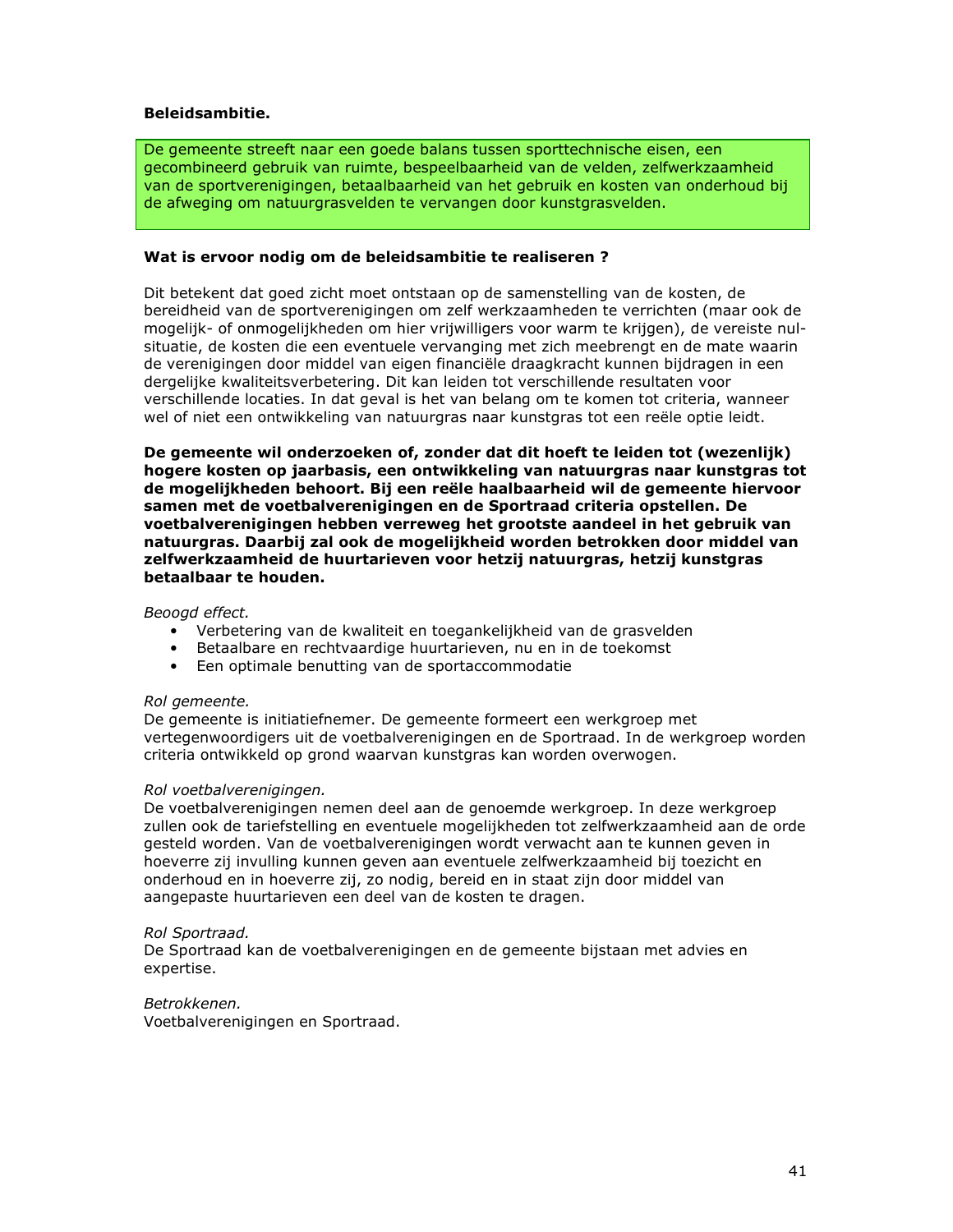#### **Beleidsambities subsidies en tarieven** 8

Een beleidsinstrument dat een belangrijke bijdrage kan leveren aan het realiseren van de gestelde ambities is het subsidie- en tarievenbeleid. De bestaande subsidieregelingen en de bijbehorende criteria en beleidsregels spelen onvoldoende in op de doelstelling om inwoners van onze gemeente tot een hogere en blijvende sportdeelname te stimuleren. De gemeente wil sportverenigingen stimuleren om hun sportaanbod te vernieuwen en meer te gaan samenwerken. Hiervoor is subsidiëring als beleidsinstrument zeer geschikt. De bestaande regelingen geven echter te weinig prikkels voor innovatie en sluiten bepaalde groepen uit, zoals mensen met een lichamelijke en/of verstandelijke beperking en ouderen.

De vorige sportnota gaf de eerste aanzetten door te bepleiten dat de gemeente sterker sturend gaat optreden en tarieven en subsidies als belangrijkste instrumenten van het sportbeleid gaat benutten. Ook is inmiddels een relatie te leggen naar "de maatschappelijke meerwaarde van sport" en het verbreden van de taakstelling van de sportverenigingen. Van sportverenigingen wordt verwacht dat ze meer dan vroeger een bijdrage leveren aan het gemeentelijk sportbeleid, gericht op extra activiteiten voor specifieke doelgroepen, een bijdrage aan het jeugdbeleid of de Wmo.

De gemeente heeft daarbij de taak om het zelforganiserend vermogen te ondersteunen, compensatie te bieden waar tekorten worden ervaren en een inspirerende leefomgeving te creëren. Daar waar de burger in sociale verbanden (o.a. de sportvereniging) opereert huldigt de gemeente de opvatting dat het uitgaan van de eigen kracht en het nemen van medeverantwoordelijkheid van grote waarde zijn voor een leefbare gemeente. Vrijwilligerswerk is in dit kader van onmisbaar belang.

### **Subsidies.**

Voor de herijking van ons subsidiestelsel gelden de volgende uitgangspunten:

- · Subsidiëring mag geen doel op zich zijn, maar is een instrument waarmee de gemeente beleidsambities wil realiseren. Er moet dus een duidelijke koppeling zijn tussen subsidie en de gestelde ambities
- · Subsidiëring is in de eerste plaats bedoeld om te stimuleren en is een aanvulling op de door verenigingen en andere organisaties zelf te verwerven inkomsten
- $\bullet$ Subsidiëring moet gekoppeld worden aan te leveren prestaties

Subsidies worden dus alleen nog maar verstrekt aan verenigingen/organisaties die een bijdrage leveren aan de realisatie van de ambities. Kern van het nieuwe subsidiebeleid is het verstrekken van projectsubsidies in ruil voor te leveren prestaties. Om die reden wil de gemeente de bestaande regelingen ombouwen naar één nieuwe regeling.

### **Beleidsambitie.**

De gemeente wil het subsidiestelsel herijken. Prioriteiten liggen bij het stimuleren van sportbeoefening en het bevorderen van duurzaam bewegen en sporten voor jeugd, volwassenen en ouderen. Een specifieke aandachtsgroep is de doelgroep mensen met een lichamelijke en/of verstandelijke beperking en mensen met overgewicht of bewegingsachterstand. De gemeente wil tevens innovatie, continuïteit en samenwerking bevorderen, onder meer door middel van verenigingsondersteuning, samenwerkingsinitiatieven en deskundigheidsbevordering.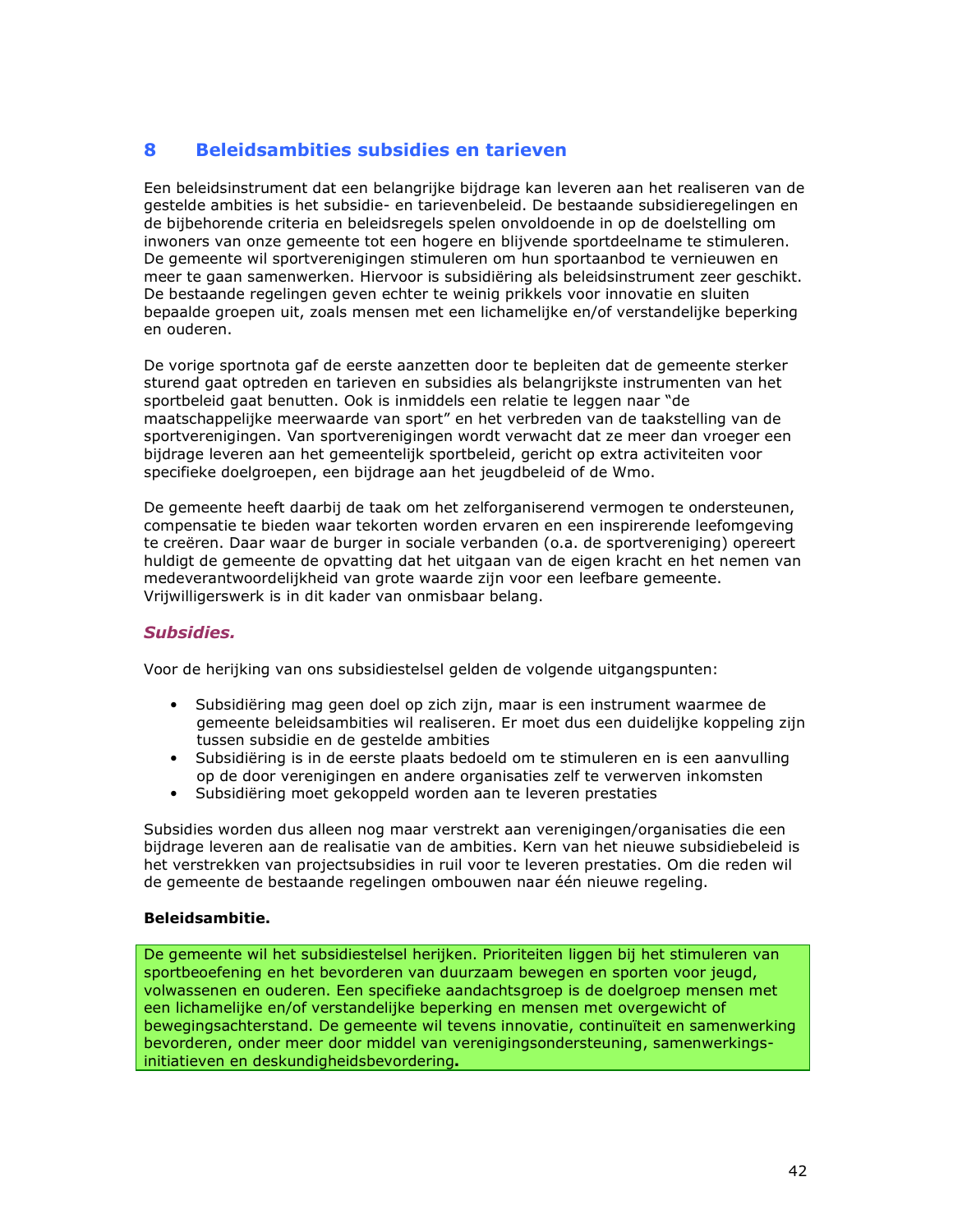### Wat is ervoor nodig om de beleidsambitie te realiseren?

Bij de inrichting van de nieuwe regeling wil de gemeente de Valkenswaardse sportverenigingen en andere betrokken organisaties consulteren. Het ombouwen vraagt een zorgvuldige overgang en een juridische toetsing. De ombouw van de huidige subsidieregelingen ziet de gemeente dan ook als een interactief proces, waarin de gemeente draagvlak in het werkveld creëert en de samenhang met het tarievenstelsel bewaakt.

De gemeente wil met ingang van het seizoen 2012-2013 de huidige subsidieregelingen hebben omgebouwd naar een nieuwe regeling. In deze nieuwe regeling wordt bij grote verschillen rekening gehouden met een geleidelijke overgang van de oude naar de nieuwe regeling. Uitgangspunt is wel dat de subsidieregeling voor de gemeente budgettair neutraal moet zijn.

Beoogd effect.

- Afstemming van het instrument subsidie op de beleidsambities inzake sportstimulering (zie hoofdstuk 6)
- Toename van de sportparticipatie in de breedte (breedtesport)
- · Betaalbare en verantwoorde subsidies, nu en in de toekomst
- Transparantie, duidelijkheid en eenvoud voor de verenigingen

### Rol gemeente.

De gemeente is initiatiefnemer. De gemeente stelt uitgangspunten op in een startnotitie (voor zowel subsidies als tarieven) en creëert de randvoorwaarden voor het proces middels een plan van aanpak. De gemeente levert ook de projectleider of procesbegeleider. De resultaten worden ter besluitvorming aan de gemeenteraad voorgelegd.

### Rol Sportraad.

De gemeente ziet een belangrijke rol weggelegd voor de Sportraad als collectieve belangenbehartiger van de sportverenigingen, alsmede als adviesorgaan van het college. Ook de startnotitie wordt besproken met de sportraad. Deze adviseert de gemeente inzake het vervolgproces.

### Rol sportaanbieders.

De sportaanbieders zijn gesprekspartner en worden middels plenaire bijeenkomsten geconsulteerd.

### Betrokkenen.

Sportverenigingen, Sportraad, Paladijn, Seniorenbelang Valkenswaard

### **Tarieven.**

De bestaande systematiek van tarifering en daarmee samenhangend het in gebruik geven van onze accommodaties schiet tekort om onze ambities te realiseren. De huidige differentiatie in tarieven werkt belemmerend bij het in gebruik geven van gemeentelijke accommodaties. De verhuur van sportterreinen tegen uurtarieven is verouderd en lastig controleerbaar. Zowel aan de kant van de gebruikers als aan de kant van de gemeente moet bovendien veel onnodig en nutteloos administratief werk worden verricht. Mede daardoor blijven accommodaties soms onbenut, naast het gegeven dat het binnenhalen van opbrengst genererende activiteiten geen kernkwaliteit van de gemeente was en is.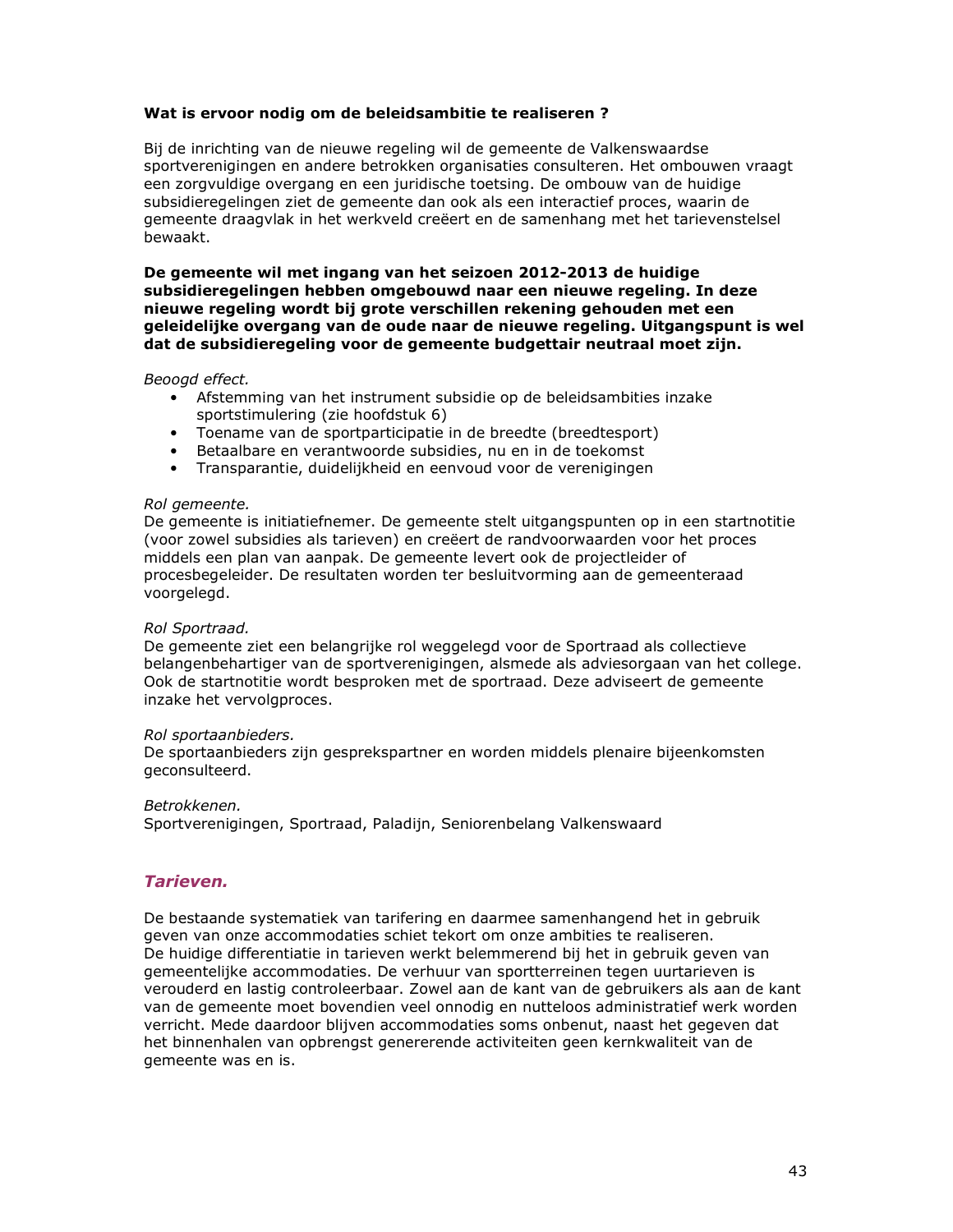### **Beleidsambitie.**

Willen we toewerken naar 5 maal sporten per week, zal de drempel voor toegang tot de buitensportaccommodaties zo laag mogelijk gelegd moeten worden. Dat kan als we ons tarievensysteem versimpelen en de zeggenschap voor het in gebruik geven van accommodaties veranderen. Tevens wil de gemeente de transparantie vergroten door een relatie te leggen tussen kostprijs en tariefstelling. Daartoe wil de gemeente het tarievensysteem herijken.

### Wat is ervoor nodig om de beleidsambitie te realiseren ?

In de vorige sportnota is weliswaar uitgesproken dat Valkenswaard zich wenst te baseren op een tarief gerelateerd aan de kostprijs, maar in de praktijk is daar nog niets van terug te zien. Het tarievensysteem is niet transparant. Noch in de gemeentebegroting, noch in een tarievenverordening of raadsbesluit is een relatie tussen tarief en kostprijs van accommodaties zichtbaar gemaakt. Evenmin is een gewenst dekkingspercentage bekend.

Voor de herijking van ons tarievenbeleid en daarmee samenhangend het in gebruik geven van gemeentelijke sportaccommodaties gelden de volgende uitgangspunten:

- Transparantie en eenvoud
- Het leveren van een positieve bijdrage aan sportdeelname
- Het vergroten van de toegankelijkheid
- Kostpriisgerelateerde tarieven

De gemeente wil met ingang van het seizoen 2012-2013 het huidige tariefsysteem vereenvoudigd hebben. De nieuwe tarieven zullen gebaseerd zijn op een bepaald dekkingspercentage van de kosten (welke kosten wel of niet wordt nader bepaald). Sportvelden zullen voortaan op seizoenbasis aan de hoofdgebruiker worden verhuurd. Voorwaarde daarbij is dat de velden in principe het gehele seizoen beschikbaar dienen te zijn voor medegebruik. In het nieuwe tariefsysteem wordt bij grote verschillen rekening gehouden met een geleidelijke overgang van de oude naar de nieuwe tarieven. Voor de gebruikers dient het indirect subsidiebestanddeel zichtbaar te worden gemaakt. Het gewenste dekkingspercentage kan per type sportaccommodatie verschillen. De invoering van het tariefsysteem zal budgettair neutraal geschieden. Hiermee wordt bedoeld dat de doelstelling van de ombouw van het tariefstelsel niet is ingegeven door een bezuinigingstaakstelling, maar door de behoefte aan transparantie in het tarief- en subsidiesysteem. Daarmee kan een discussie over tarieven worden gebaseerd op inzicht in feiten in plaats van vooronderstellingen. Wij moeten hier wel het voorbehoud maken dat de visie op maatschappelijk vastgoed mogelijk nog een ander licht kan doen schijnen op de hierboven geformuleerde uitgangspunten. De uitgangspunten zullen in een startnotitie worden uitgewerkt.

### Beoogd effect.

- Toename van de sportparticipatie in de breedte (breedtesport)
- Betere benutting van de sportaccommodaties
- · Inzicht in de mate van kostendekkendheid van accommodaties
- Betaalbare en verantwoorde tarieven, nu en in de toekomst
- Transparantie, duidelijkheid en eenvoud voor de verenigingen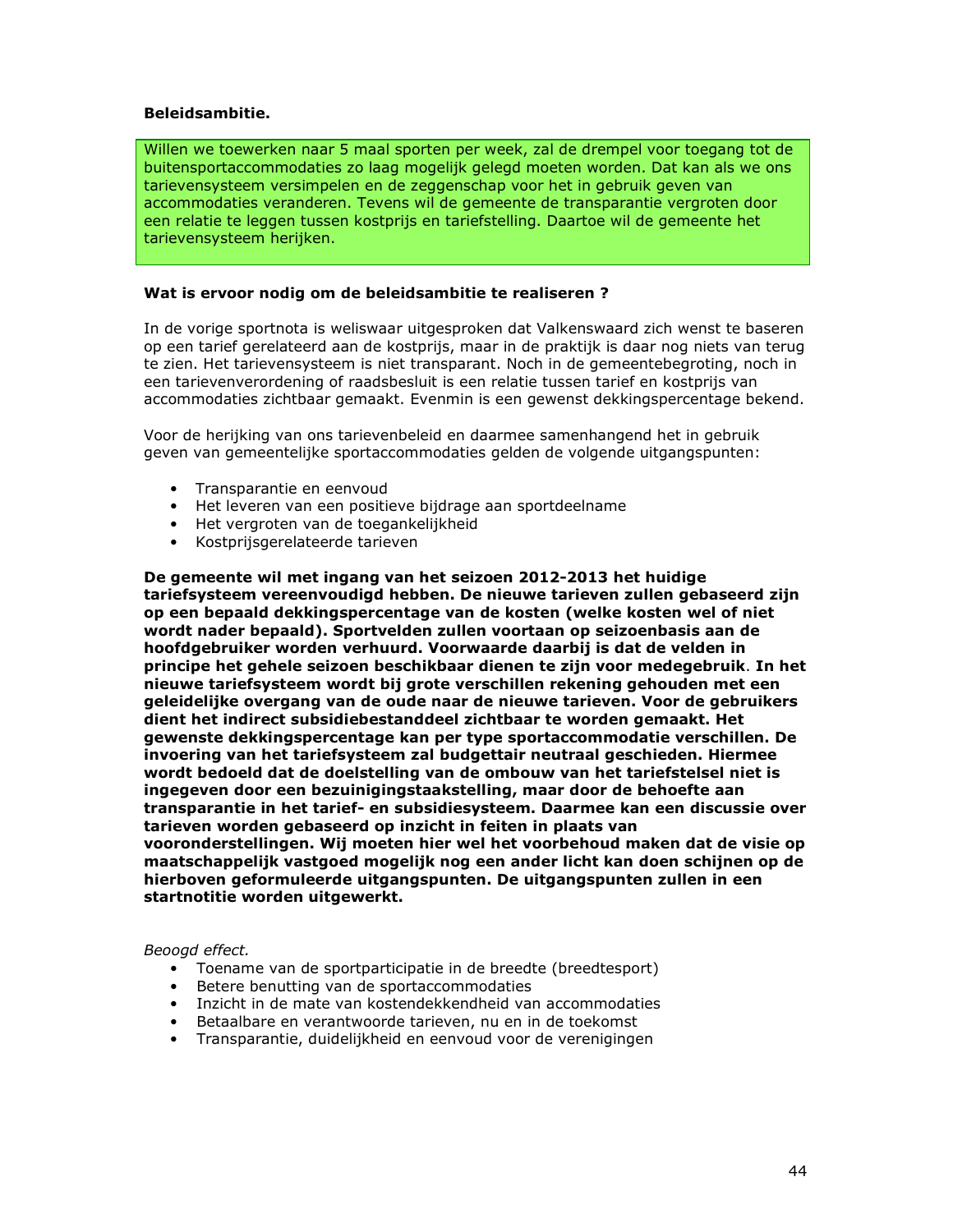### Rol gemeente.

De gemeente is initiatiefnemer. De gemeente stelt uitgangspunten op in een startnotitie (voor zowel subsidies als tarieven) en creëert de randvoorwaarden voor het proces middels een plan van aanpak. De gemeente levert ook de projectleider of procesbegeleider. De resultaten worden ter besluitvorming aan de gemeenteraad voorgelegd.

### Rol Sportraad.

De gemeente ziet een belangrijke rol weggelegd voor de Sportraad als collectieve belangenbehartiger van de sportverenigingen, alsmede als adviesorgaan van het college. Ook de startnotitie wordt besproken met de sportraad. Deze adviseert de gemeente inzake het vervolgproces.

### Rol sportaanbieders.

De sportaanbieders zijn gesprekspartner en worden middels plenaire bijeenkomsten geconsulteerd.

Betrokkenen.

Sportverenigingen, Sportraad, Paladijn, Seniorenbelang Valkenswaard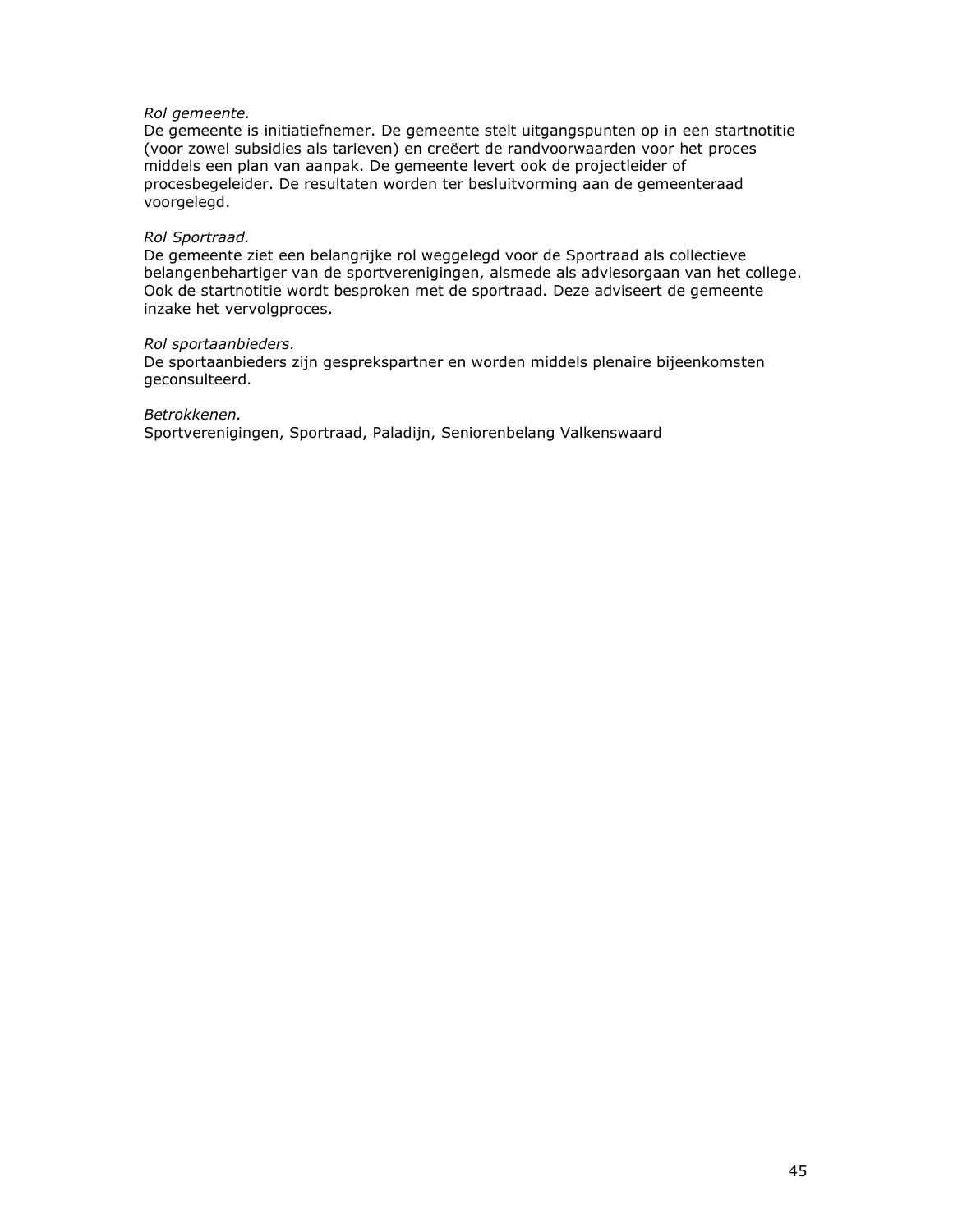#### $\boldsymbol{9}$ Sport & Bewegen in één oogopslag

De beleidsvoornemens zijn opgenomen in een uitvoeringsprogramma en -daar waar mogelijk- vertaald naar financiële consequenties. Per beleidsvoornemen zijn de partijen aangegeven die een rol spelen bij het ten uitvoer brengen en tenslotte het jaar van realisatie. Op deze wijze krijgt de gemeenteraad, Sportraad, sportend Valkenswaard en de burger in een kort bestek inzicht in de wijze waarop de gemeente de beleidsvisie Sport & Bewegen gestalte denkt te geven. Tevens biedt het de betrokkenen gelegenheid de uitvoering van het beleidsprogramma te controleren, te evalueren en te monitoren.

### Sport & Bewegen in één oogopslag

- 75% sportief actief  $\bullet$
- Een sociaal klimaat  $\bullet$
- Een gezonde bevolking  $\bullet$

| Doelstelling/voornemen                                                                                                                                           | Betrokken partij(en)                                                                                                                    | <b>Financiële</b><br>conse-<br>quenties | Jaar van<br>realisatie                   |
|------------------------------------------------------------------------------------------------------------------------------------------------------------------|-----------------------------------------------------------------------------------------------------------------------------------------|-----------------------------------------|------------------------------------------|
| Monitoren ambities<br>(par. 5.5, blz. 19)                                                                                                                        | Gemeente<br>$\bullet$<br>Sportaanbieders<br>$\bullet$<br>Sportraad                                                                      | $2 \times 10.000$                       | 2012:<br>nulmeting<br>2016:<br>evaluatie |
| Verbetering kwaliteit en borging<br>bewegingsonderwijs op<br>basisscholen<br>(par. 6.1, blz. 21)                                                                 | Basisscholen<br>$\bullet$<br>Gemeente,<br>٠<br>SG Were Di<br>$\bullet$<br>stagiaires ROC / Fontys<br>$\bullet$                          | BOS-impuls,<br>daarna<br>combifuncties  | continuering                             |
| Verruiming aanbod sport en<br>beweging, gericht op<br>ontwikkeling leerling voortgezet<br>onderwijs, themalessen<br>gezondheid en beweging<br>(par. 6.1 blz. 21) | SG Were Di<br>$\bullet$<br>Sportverenigingen<br>Gemeente<br>$\bullet$                                                                   | BOS-impuls,<br>daarna<br>combifuncties  | continuering                             |
| Aanstellen 4.1 fte<br>combinatiefunctionarissen<br>(continuering BOS-impuls)<br>(par. 6.1, blz. 22)                                                              | Gemeente<br>$\bullet$<br>Scholen<br>$\bullet$<br>Kindopvang<br>٠<br>Sportaanbieders<br>$\bullet$<br>Sportraad<br>$\bullet$              | Ca. € 82.000<br>structureel             | 2012 e.v.                                |
| 25% van de verenigingen heeft<br>sportende senioren $(55 +)$<br>(par. 6.2, blz. 23)                                                                              | Gemeente<br>$\bullet$<br>Paladijn<br>$\bullet$<br>Sportverenigingen<br>$\bullet$                                                        | <b>BN</b>                               | 2016                                     |
| Gelijkwaardige sportdeelname<br>door mensen met een beperking<br>(par. 6.3, blz. 24)                                                                             | Gemeente<br>$\bullet$<br>Platform Gehandicapten<br>$\bullet$<br>Valkenswaard<br>Sportverenigingen<br>$\bullet$                          | <b>BN</b>                               | 2016                                     |
| Percentage inwoners dat aan<br>overgewicht lijdt is gedaald met<br>5%<br>(par. 6.4, blz. 25)                                                                     | Gemeente<br>$\bullet$<br>Sportverenigingen<br>$\bullet$<br>Scholen<br>$\bullet$<br><b>GGD</b><br>$\bullet$                              | <b>BN</b>                               | 2016                                     |
| Aantal niet ingevulde posities<br>kader en vrijwilligers bij<br>sportverenigingen is gedaald<br>met 25%<br>(par. 6.5, blz. 26)                                   | Gemeente<br>$\bullet$<br>Sportverenigingen<br>$\bullet$<br>Sportraad<br>$\bullet$<br>Klankbordgroep<br>$\bullet$<br>vrijwilligersbeleid | <b>BN</b>                               | 2016                                     |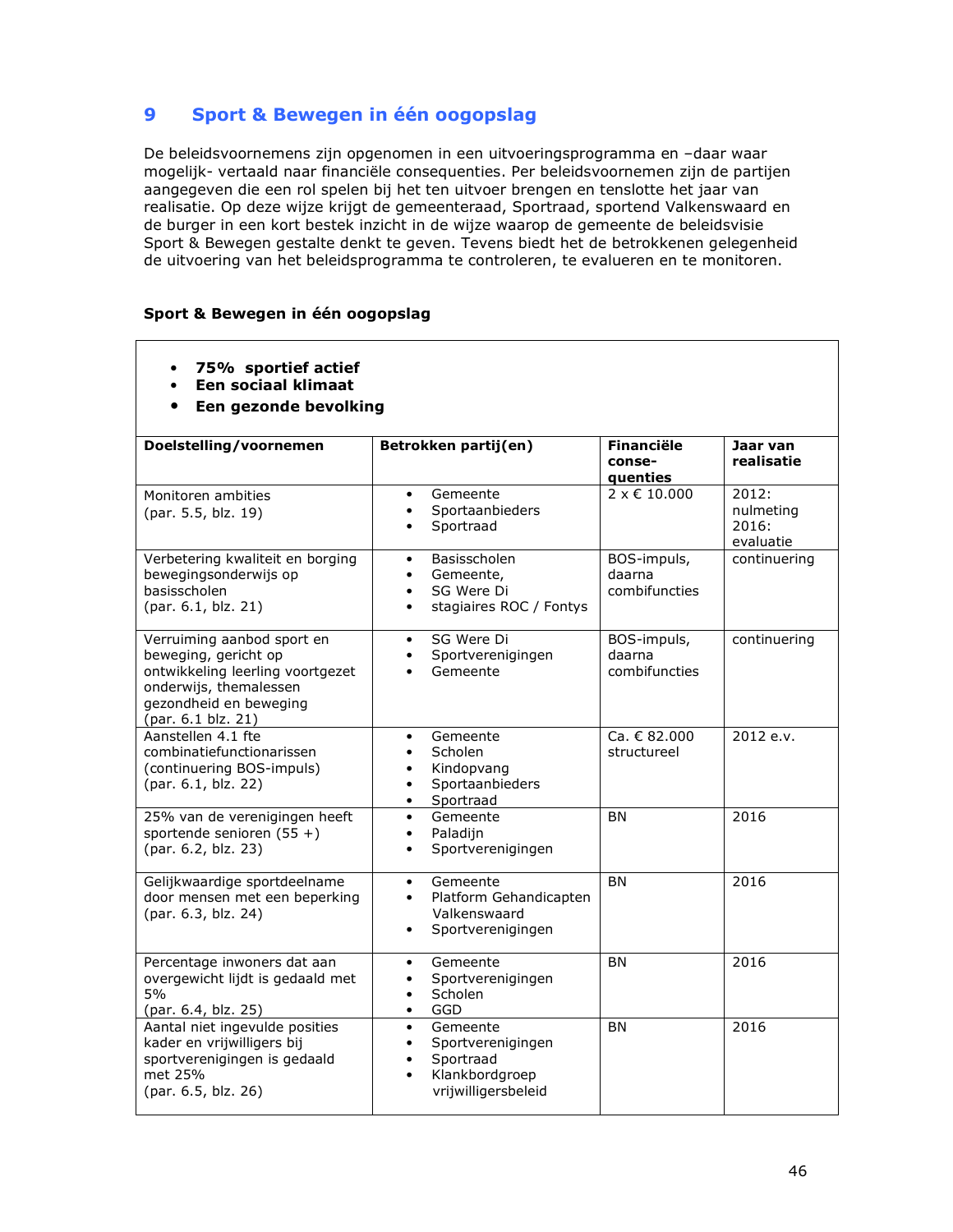| Definitieve keuze<br>oplossingsrichting<br>multifunctionele sporthal en<br>rollerhal De Dennenberg<br>(par. 7.1, blz. 30)           | Gemeente(raad)<br>٠<br>Sportraad<br>Gebruikers                                                                                                | Te bepalen door<br>gemeenteraad,<br>afhankelijk van<br>oplossings-<br>richting | Nota Kaders<br>en begroting<br>2012 |
|-------------------------------------------------------------------------------------------------------------------------------------|-----------------------------------------------------------------------------------------------------------------------------------------------|--------------------------------------------------------------------------------|-------------------------------------|
| Ontwikkeling visie op<br>maatschappelijk vastgoed, incl.<br>binnensportaccommodaties<br>(par. 7.1, blz. 31)                         | Gemeente<br>$\bullet$<br>Organisaties,<br>$\bullet$<br>instellingen en<br>verenigingen sport,<br>cultuur, onderwijs, zorg                     | Separaat<br>budget<br>beschikbaar                                              | 2011                                |
| Definitieve beslissing over de<br>toekomst van de Wedert o.b.v.<br>onderzoek publiek-private<br>samenwerking<br>(par. 7.2, blz. 32) | Gemeente(raad)<br>$\bullet$<br>Gebruikers<br>$\bullet$<br>Zwemverenigingen<br>$\bullet$<br>Zwemschool<br>$\bullet$                            | € 10.000                                                                       | 2012                                |
| Vervangen gymlokaal door<br>eigentijdse en grotere<br>voorziening<br>(par. 7.3, blz. 34)                                            | Gemeente<br>٠<br>Corporaties<br>$\bullet$<br>Sportaanbieders<br>$\bullet$<br>Onderwijs en<br>$\bullet$<br>kindopvang<br>Zorginstellingen<br>٠ | PM                                                                             | Bij zich<br>voordoende<br>kansen    |
| Vervangen 2 speelplekken door<br>multifunctionele speelruimtes<br>(par. 7.3, blz. 34)                                               | Gemeente<br>$\bullet$<br>Corporaties<br>$\bullet$                                                                                             | € 80.000<br>Leefbaarheids-<br>fonds                                            | 2016                                |
| Instellen van een nader te<br>bepalen samenwerkingsvorm op<br>sportpark Den Dries<br>(par. 7.4, blz. 36)                            | Gemeente<br>$\bullet$<br>Gebruikers Den Dries<br>$\bullet$<br>Sportraad<br>٠                                                                  | ΒN                                                                             | 2012                                |
| Evaluatie samenwerkingsvorm<br>Den Dries<br>(par. 7.4, blz. 36)                                                                     | Gemeente<br>$\bullet$<br>Gebruikers den Dries<br>$\bullet$<br>Sportraad<br>$\bullet$                                                          | PM                                                                             | 2014                                |
| Ruimtelijke procedure<br>uitbreiding sportpark Den Dries<br>(par. 7.4, blz. 37)                                                     | Golfvereniging<br>$\bullet$<br>Gemeente<br>٠                                                                                                  | T.I.v.<br>golfvereniging                                                       | 2011 e.v.                           |
| <b>Start</b><br>bestemmingsplanprocedure<br>Eurocircuit<br>(par. 7.5, blz. 39)                                                      | Gemeente<br>$\bullet$<br>Gebruikers Eurocircuit<br>$\bullet$                                                                                  | <b>PM</b>                                                                      | 2011                                |
| Reguleren en optimaliseren<br>eigendom en beheer Eurocircuit<br>(par. 7.5, blz. 39)                                                 | Gemeente<br>$\bullet$<br>Gebruikers Eurocircuit<br>٠<br>Sportraad<br>٠                                                                        | <b>BN</b>                                                                      | 2011-2012                           |
| Criteria ontwikkelen voor<br>kunstgras in werkgroepverband<br>(par. 7.6, blz. 41)                                                   | Gemeente<br>$\bullet$<br>Voetbalverenigingen<br>$\bullet$<br>Sportraad<br>٠                                                                   | <b>BN</b>                                                                      | 2011                                |
| Ombouwen huidige<br>subsidieregelingen<br>(par.8.1, blz. 42)                                                                        | Gemeente<br>$\bullet$<br>Sportraad<br>$\bullet$<br>Sportverenigingen<br>$\bullet$                                                             | € 1.500 (excl.<br>inzet personeel)                                             | 2012-2013<br>(gereed)               |
| Transparant en vereenvoudigd<br>tarievensysteem<br>(par.8.1, blz. 42)                                                               | Gemeente<br>٠<br>Sportraad<br>٠<br>Gebruikers van<br>$\bullet$<br>sportaccommodaties                                                          | € 1.500 (excl.<br>inzet personeel)                                             | 2012-2013<br>(gereed)               |

 $BN = Budgettaire neutral$ 

|                                                              | 2012       | 2013 | 2014      | 2015 | 2016                          |
|--------------------------------------------------------------|------------|------|-----------|------|-------------------------------|
| <b>Benodigd</b><br>budget, voor<br>zover nog niet<br>begroot | € 23.000,- | PМ   | <b>PM</b> | PМ   | $\epsilon$ 10.000,-<br>$+$ PM |